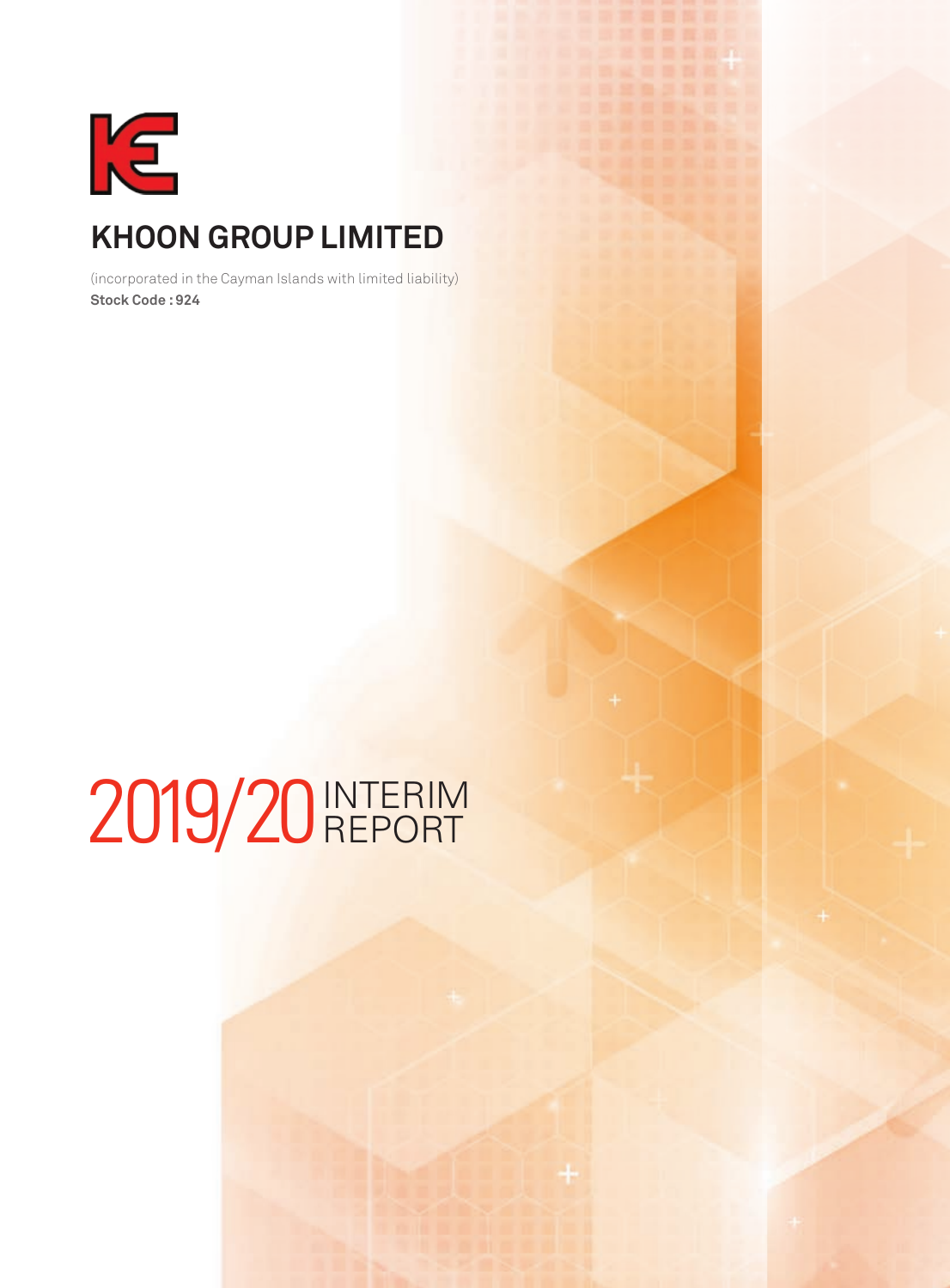# **CONTENTS**

- **2** Corporate Information
- **4** Interim Condensed Consolidated Statement of Profit or Loss and Other Comprehensive
- Income
- **5** Interim Condensed Consolidated Statement of Financial Position
- **6** Interim Condensed Consolidated Statement of Changes in Equity
- **<sup>7</sup>** Interim Condensed Consolidated Statement of Cash Flows
- **8** Notes to the Interim Condensed Consolidated Financial Statements
- **30** Management Discussion and Analysis
- **37** Other Information

In the event of any inconsistencies between the English and Chinese text in this interim report, the English text shall prevail.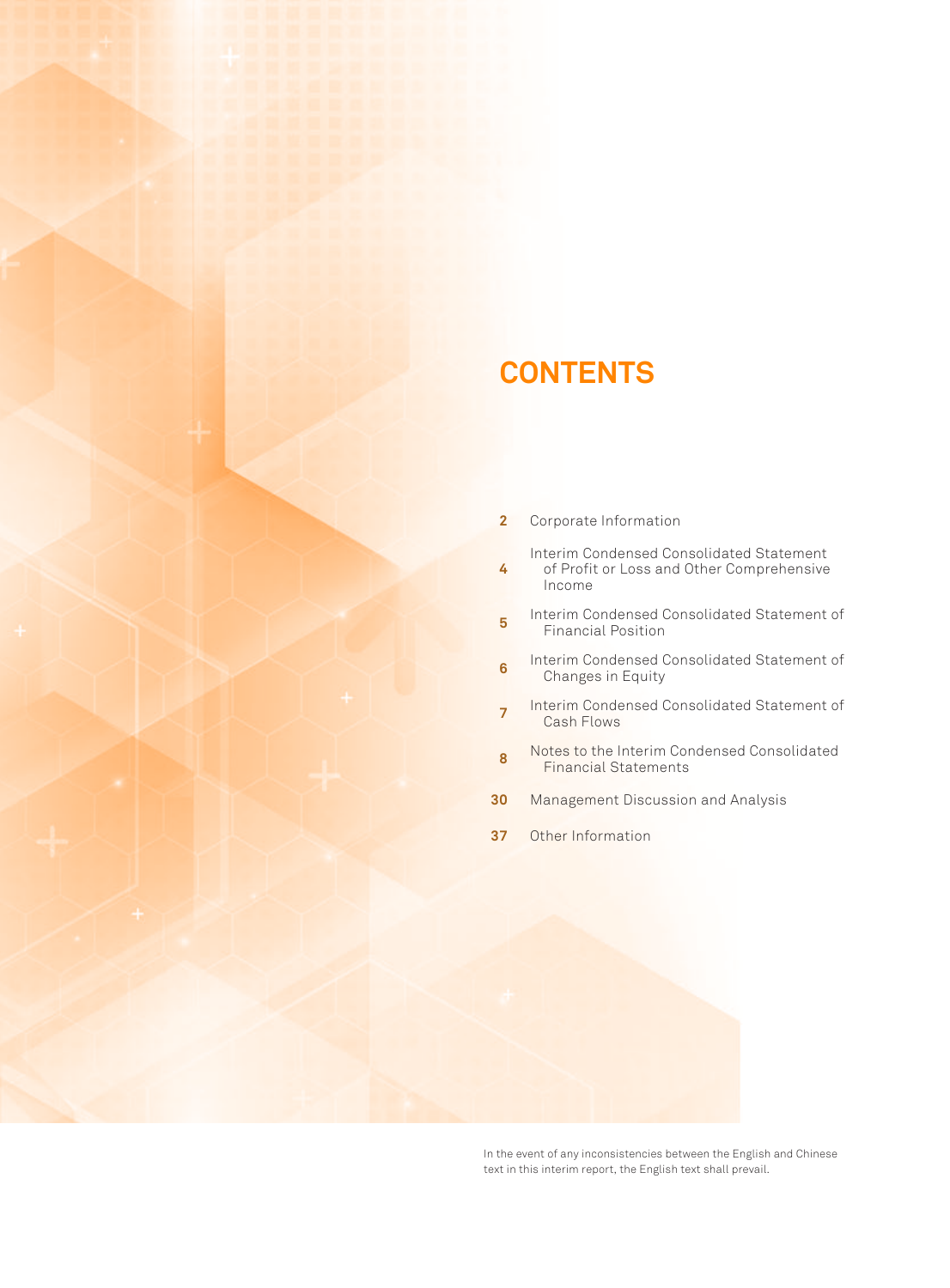## **CORPORATE INFORMATION**

## **BOARD OF DIRECTORS**

## **Executive Directors**

Mr. Ang Jui Khoon (Chairman) Mr. Ang Kok Kwang (Hong Guoguang) (Chief Executive Officer) Mr. Ang Yong Kwang (Hong Yongquan)

#### **Independent Non-Executive Directors**

Ms. Tan Pei Fung Mr. Yeo Kwang Maccann Mr. Hon Chin Kheong (Han Zhenqiang)

## **AUDIT COMMITTEE**

Ms. Tan Pei Fung (Chairlady) Mr. Yeo Kwang Maccann Mr. Hon Chin Kheong (Han Zhenqiang)

## **REMUNERATION COMMITTEE**

Mr. Yeo Kwang Maccann (Chairman) Ms. Tan Pei Fung Mr. Ang Kok Kwang (Hong Guoguang)

## **NOMINATION COMMITTEE**

Mr. Ang Jui Khoon (Chairman) Mr. Ang Yong Kwang (Hong Yongquan) Ms. Tan Pei Fung Mr. Yeo Kwang Maccann Mr. Hon Chin Kheong (Han Zhenqiang)

## **COMPANY SECRETARY**

Ms. Leung Hoi Yan

## **AUTHORISED REPRESENTATIVES**

Mr. Ang Kok Kwang (Hong Guoguang) Ms. Leung Hoi Yan

## **REGISTERED OFFICE**

Clifton House 75 Fort Street PO Box 1350 Grand Cayman KY1-1108 Cayman Islands

## **HEADQUARTERS AND PRINCIPAL PLACE OF BUSINESS IN SINGAPORE**

Block 5000 Ang Mo Kio Avenue 5 #04-01 Techplace II Singapore 569870

## **PRINCIPAL PLACE OF BUSINESS IN HONG KONG**

Unit B, 17/F, United Centre 95 Queensway, Hong Kong

## **PRINCIPAL SHARE REGISTRAR AND TRANSFER OFFICE**

Estera Trust (Cayman) Limited Clifton House 75 Fort Street PO Box 1350 Grand Cayman KY1-1108 Cayman Islands

## **HONG KONG BRANCH SHARE REGISTRAR AND TRANSFER OFFICE**

Boardroom Share Registrars (HK) Limited 2103B, 21/F, 148 Electric Road North Point, Hong Kong

## **LEGAL ADVISER**

As to Hong Kong law: Guantao & Chow Solicitors and Notaries Suites 1801-03 18/F, One Taikoo Place 979 King's Road Quarry Bay, Hong Kong

## **PRINCIPAL BANKERS**

RHB Bank Berhad (Bukit Timah Branch) United Overseas Bank Limited

## **AUDITOR**

Deloitte & Touche LLP Public Accountants and Chartered Accountants 6 Shenton Way OUE Downtown 2 #33-00 Singapore 068809

## **COMPLIANCE ADVISER**

Kingsway Capital Limited 7/F, Tower One Lippo Centre 89 Queensway, Hong Kong

## **COMPANY'S WEBSITE**

www.khoongroup.com

## **STOCK CODE**

924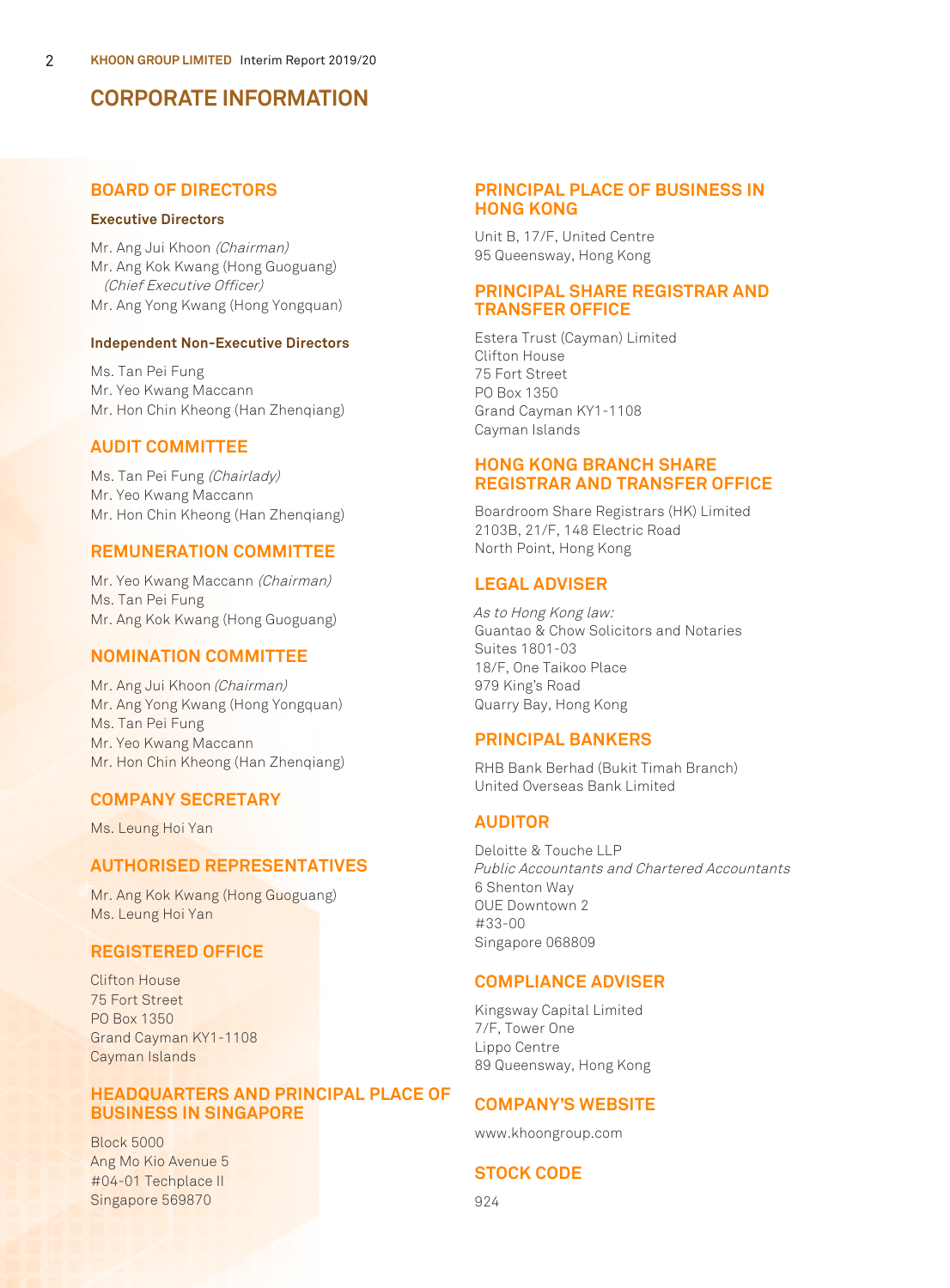The board (the "Board") of directors (the "Directors") of Khoon Group Limited (the "Company") is pleased to present the unaudited consolidated interim results of the Company and its subsidiaries (hereinafter collectively referred to as the "Group") for the six months ended 31 December 2019 together with comparative figures for the corresponding period in 2018 as follows: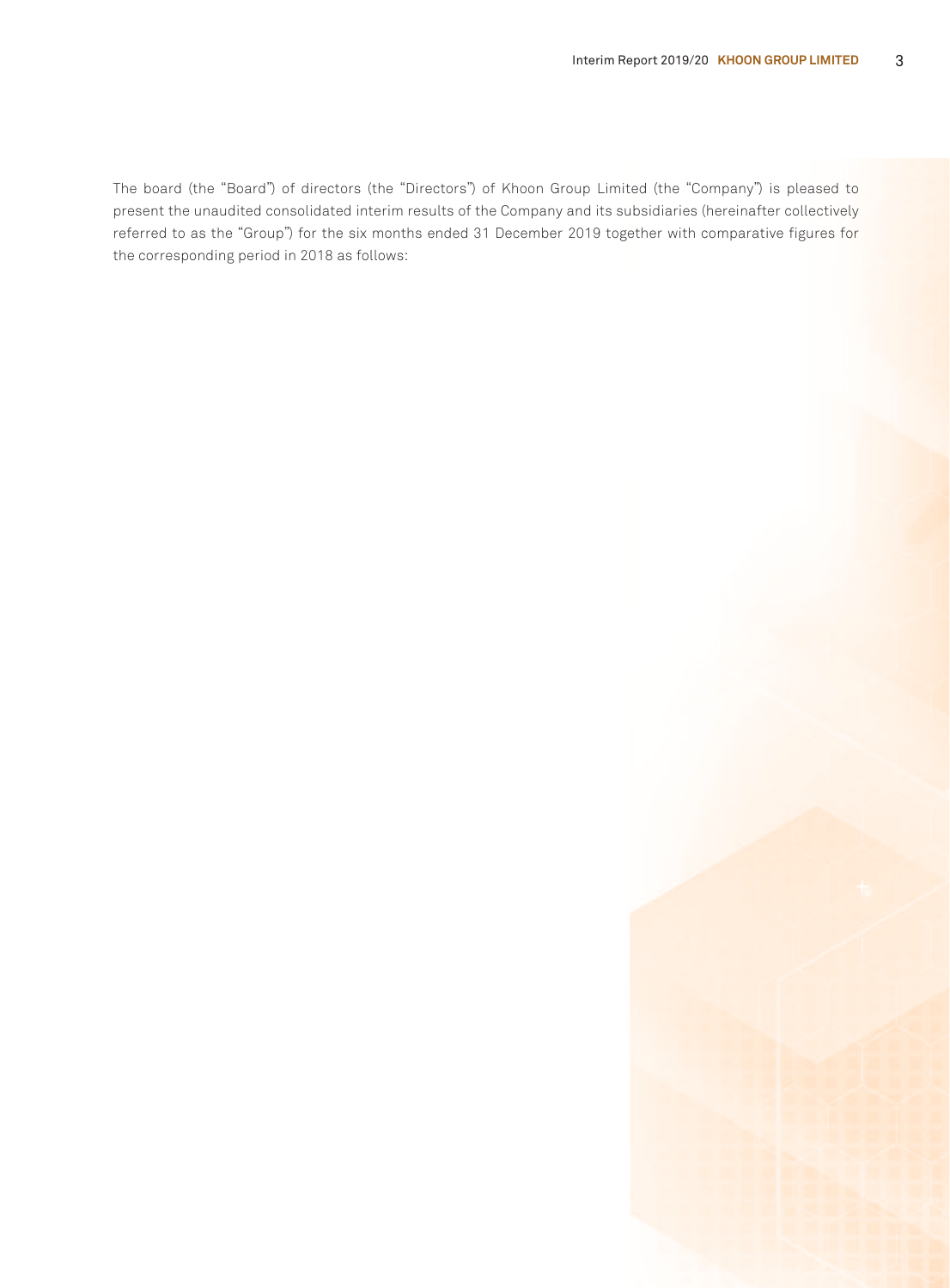## **Interim CONDENSED CONSOLIDATED STATEMENT OF PROFIT OR LOSS AND OTHER COMPREHENSIVE INCOME**

FOR THE SIX MONTHS ENDED 31 DECEMBER 2019

|                                                      |                | <b>Six months ended 31 December</b> |                |
|------------------------------------------------------|----------------|-------------------------------------|----------------|
|                                                      | <b>Notes</b>   | 2019                                | 2018           |
|                                                      |                | (Unaudited)                         | (Unaudited)    |
|                                                      |                | S\$                                 | S\$            |
| <b>Revenue</b>                                       | 5              | 26, 172, 657                        | 22,900,905     |
| Cost of services                                     |                | (20, 873, 622)                      | (18, 406, 853) |
| <b>Gross profit</b>                                  |                | 5,299,035                           | 4,494,052      |
| Other income                                         | 6a             | 93,158                              | 93,765         |
| Other gains and losses                               | 6 <sub>b</sub> | 163,610                             | 42,939         |
| Administrative expenses                              |                | (1,077,282)                         | (1, 178, 962)  |
| Finance costs                                        | 7              | (4,755)                             |                |
| Listing expenses                                     | 9              | (818, 835)                          | (1,713,323)    |
| <b>Profit before taxation</b>                        |                | 3,654,931                           | 1,738,471      |
| Income tax expense                                   | 8              | (751,001)                           | (589, 771)     |
| Profit and other comprehensive income for the period | 9              | 2,903,930                           | 1,148,700      |
| Basic and diluted earnings per share (S\$ cents)     | 11             | 0.39                                | 0.15           |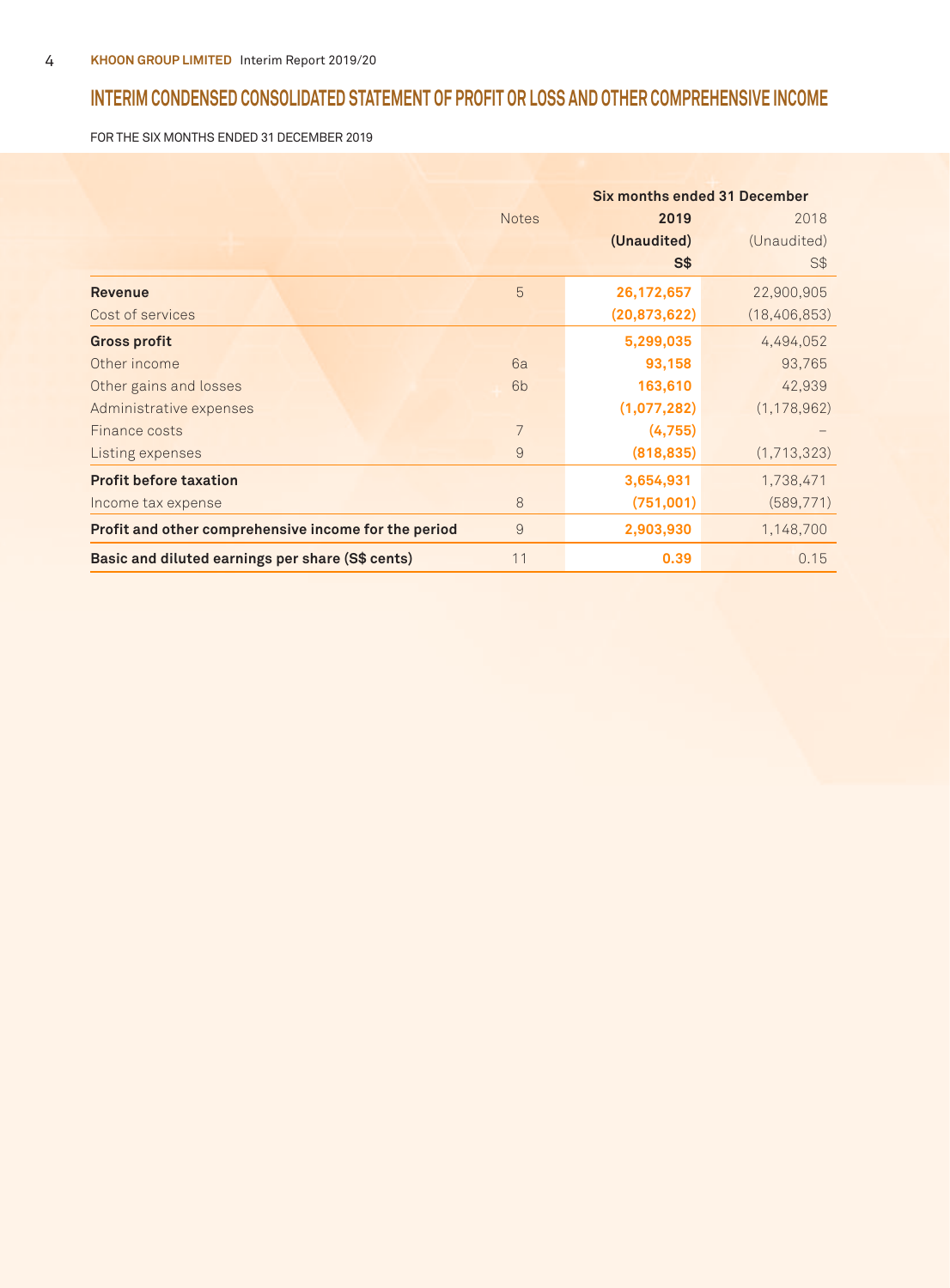## **Interim CONDENSED CONSOLIDATED STATEMENT OF FINANCIAL POSITION**

AS AT 31 DECEMBER 2019

|                                              |                 | As at<br>31 December | As at<br>30 June |
|----------------------------------------------|-----------------|----------------------|------------------|
|                                              | <b>Notes</b>    | 2019                 | 2019             |
|                                              |                 | (Unaudited)          | (Audited)        |
|                                              |                 | S <sub>3</sub>       | S <sub>3</sub>   |
| <b>ASSETS AND LIABILITIES</b>                |                 |                      |                  |
| Non-current assets                           |                 |                      |                  |
| Property, plant and equipment                | 12              | 855,476              | 881,242          |
| Investment property                          | 13              | 863,923              | 871,934          |
| Right-of-use assets                          |                 | 150,981              |                  |
| Deposits                                     | 15a             | 113,700              | 113,700          |
|                                              |                 | 1,984,080            | 1,866,876        |
| <b>Current assets</b>                        |                 |                      |                  |
| Trade receivables                            | 14              | 4,070,608            | 2,688,824        |
| Other receivables, deposits and prepayments  | 15 <sub>b</sub> | 491,906              | 1,704,862        |
| Contract assets                              | 16              | 42,728,538           | 32,768,152       |
| Bank balances and cash                       | 17a             | 3,099,326            | 5,993,458        |
| <b>Fixed deposits</b>                        | 17 <sub>b</sub> | 17,547,800           |                  |
|                                              |                 | 67,938,178           | 43, 155, 296     |
| <b>Current liabilities</b>                   |                 |                      |                  |
| Trade and other payables                     | 18              | 29,865,605           | 29,041,325       |
| Income tax payable                           |                 | 1,820,437            | 1,578,237        |
|                                              |                 | 31,686,042           | 30,619,562       |
| <b>Net current assets</b>                    |                 | 36,252,136           | 12,535,734       |
| <b>Total assets less current liabilities</b> |                 | 38,236,216           | 14,402,610       |
| Non-current liability                        |                 |                      |                  |
| Deferred tax liabilities                     | 19              | 61,099               | 53,603           |
| Lease liabilities                            |                 | 158,696              |                  |
|                                              |                 | 219,795              | 53,603           |
| <b>Net assets</b>                            |                 | 38,016,421           | 14,349,007       |
| <b>EQUITY</b>                                |                 |                      |                  |
| <b>Capital and reserves</b>                  |                 |                      |                  |
| Share capital                                | 20              | 1,742,143            | 52               |
| Share premium                                |                 | 31,944,461           | 12,917,842       |
| Merger reserve                               |                 | (11, 417, 891)       | (11, 417, 891)   |
| Accumulated profits                          |                 | 15,747,708           | 12,849,004       |
| Equity attributable to owners of the Company |                 | 38,016,421           | 14,349,007       |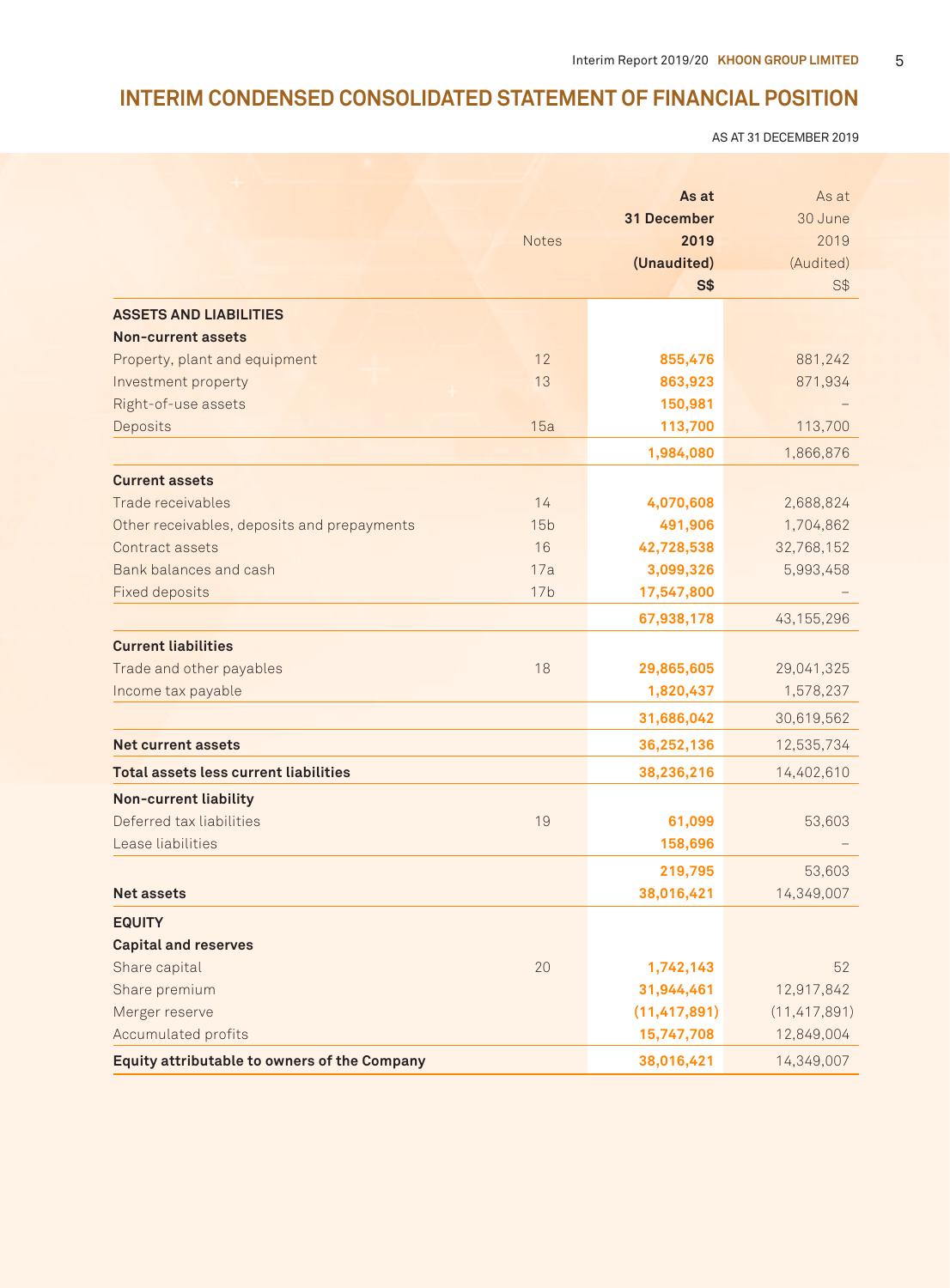## **Interim CONDENSED CONSOLIDATED STATEMENT OF CHANGES IN EQUITY**

FOR THE SIX MONTHS ENDED 31 DECEMBER 2019

|                                            | <b>Share</b> | <b>Share</b>      | <b>Merger</b>  | <b>Accumulated</b> |               |
|--------------------------------------------|--------------|-------------------|----------------|--------------------|---------------|
|                                            | capital      | premium           | reserve        | profits            | <b>Total</b>  |
|                                            | $S$ \$       | $S$ \$            | $S$ \$         | $S$ \$             | $S$ \$        |
| Balance at July 1, 2018 (audited)          | 1,500,003    |                   |                | 9,198,745          | 10,698,748    |
| Profit for the year, representing total    |              |                   |                |                    |               |
| comprehensive income for the year          |              |                   |                | 1,148,700          | 1,148,700     |
| Transactions with owners,                  |              |                   |                |                    |               |
| recognised directly in equity:             |              |                   |                |                    |               |
| Elimination of share capital pursuant      |              |                   |                |                    |               |
| to reorganisation (Notes 2 and 20)         | (1,500,003)  |                   |                |                    | (1,500,003)   |
| Issue of shares pursuant to the            |              |                   |                |                    |               |
| reorganisation (Notes 2 and 20)            | 12,153,648   |                   | (10,653,645)   |                    | 1,500,003     |
| Balance at December 31, 2018 (unaudited)   | 12,153,648   | $\qquad \qquad -$ | (10,653,645)   | 10,347,445         | 11,847,448    |
| Balance at July 1, 2019 (audited)          | 52           | 12,917,842        | (11.417, 891)  | 12,849,004         | 14,349,007    |
| Adjustment on adoption of IFRS 16 (Note 3) |              |                   |                |                    |               |
| (unaudited)                                |              |                   |                | (5, 226)           | (5,226)       |
| Total comprehensive income for the year:   |              |                   |                |                    |               |
| Profit for the year                        |              |                   |                | 2,903,930          | 2,903,930     |
| Issue of shares pursuant to                |              |                   |                |                    |               |
| the reorganisation (Notes 2 and 20)        | 1,306,568    | (1,306,568)       |                |                    |               |
| Issue of shares pursuant to                |              |                   |                |                    |               |
| the Share Offer (Notes 2 and 20)           | 435,523      | 21,459,448        |                |                    | 21,894,971    |
| Share Offer cost                           | ۰            | (1, 126, 261)     |                |                    | (1, 126, 261) |
| Balance at December 31, 2019 (unaudited)   | 1,742,143    | 31,944,461        | (11, 417, 891) | 15,747,708         | 38,016,421    |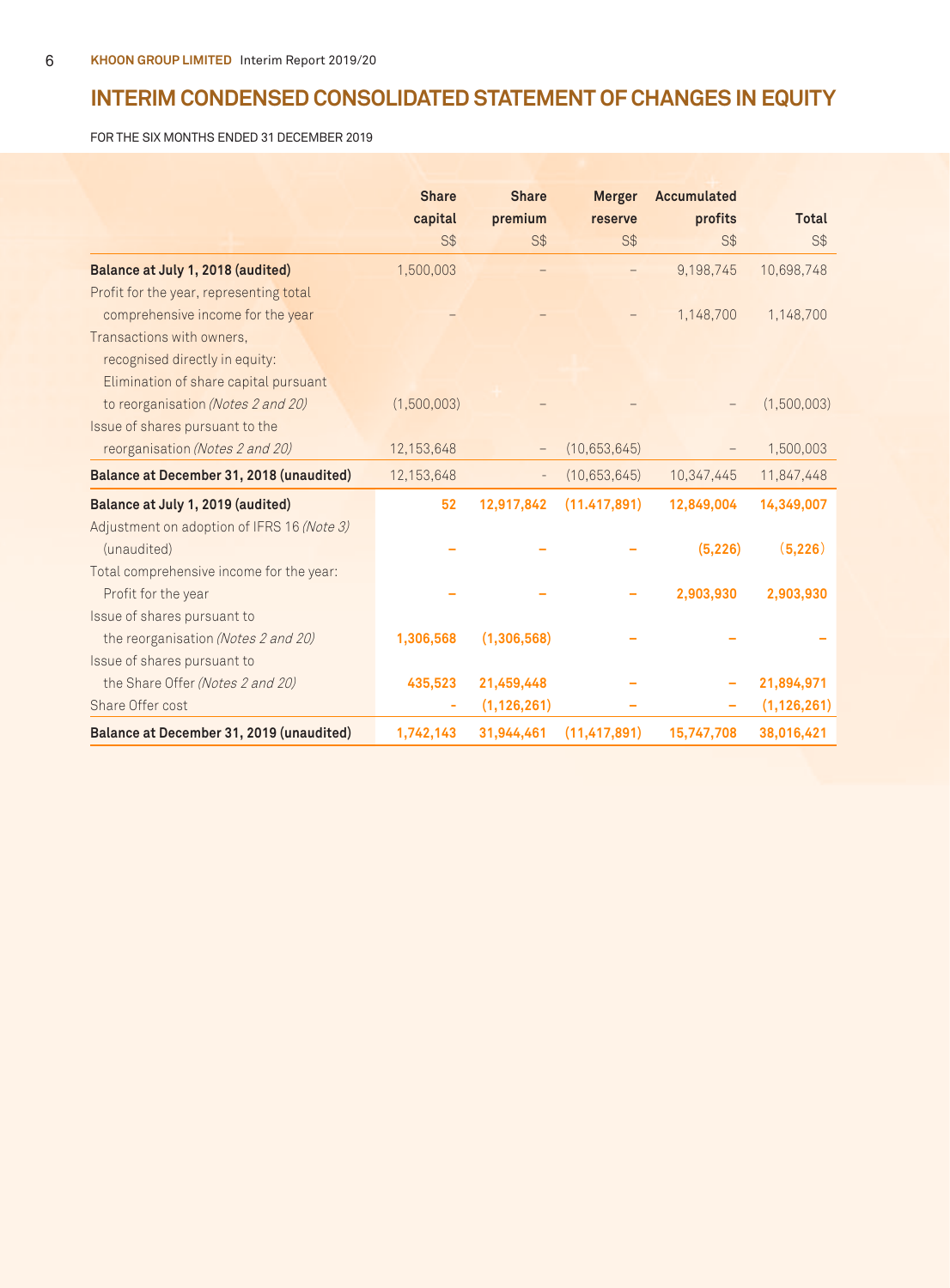## **Interim CONDENSED CONSOLIDATED STATEMENT OF CASH FLOWS**

FOR THE SIX MONTHS ENDED 31 DECEMBER 2019

|                                                          |                | <b>Six months ended 31 December</b> |  |
|----------------------------------------------------------|----------------|-------------------------------------|--|
|                                                          | 2019           | 2018                                |  |
|                                                          | (unaudited)    | (unaudited)                         |  |
|                                                          | S <sub>3</sub> | S\$                                 |  |
| <b>Operating activities</b>                              |                |                                     |  |
| Profit before taxation                                   | 3,654,931      | 1,738,470                           |  |
| Adjustments for:                                         |                |                                     |  |
| Allowance (Reversal of) for bad and doubtful debts       | 31,926         | (30, 802)                           |  |
| Depreciation of investment property                      | 8,011          | 8,011                               |  |
| Depreciation of property, plant and equipment            | 205,184        | 227,556                             |  |
| Depreciation of right-of-use assets                      | 40,252         |                                     |  |
| Finance costs                                            | 4.755          |                                     |  |
| Bank interest income                                     | (71, 606)      | (21, 434)                           |  |
| Operating cash flows before working capital changes      | 3,873,453      | 1,921,801                           |  |
| (Increase) Decrease in trade receivables                 | (1,413,710)    | 1,945,454                           |  |
| Decrease (Increase) in other receivables, deposits       |                |                                     |  |
| and prepayments                                          | 1,212,956      | (195, 438)                          |  |
| (Increase) in contract assets                            | (9,960,386)    | (10, 350, 023)                      |  |
| Increase in trade and other payables                     | 824,280        | 6,375,610                           |  |
| (Decrease) in contract liabilities                       |                | (42, 365)                           |  |
| Cash (used in) operations                                | (5,463,407)    | (344, 961)                          |  |
| Tax paid                                                 | (501, 305)     | (322,075)                           |  |
| Net cash (used in) operating activities                  | (5,964,712)    | (667, 036)                          |  |
| <b>Investing activities</b>                              |                |                                     |  |
| Repayment from a third party                             |                | 1,319,739                           |  |
| Placement of fixed deposits                              | (19,786,300)   |                                     |  |
| Withdrawal of fixed deposits                             | 2,238,500      |                                     |  |
| Bank interest received                                   | 71,606         | 21,434                              |  |
| Purchase of property, plant and equipment                | (179, 418)     | (113, 264)                          |  |
| Net cash (used in) from investing activities             | (17,655,612)   | 1,227,909                           |  |
| <b>Financing activities</b>                              |                |                                     |  |
| Repayment of lease liabilities                           | (37,763)       |                                     |  |
| Proceeds from issue of equity shares                     | 21,897,971     |                                     |  |
| Share issues expenses paid                               | (1, 129, 261)  |                                     |  |
| Interest paid                                            | (4,755)        |                                     |  |
| Net cash from financing activities                       | 20,726,192     |                                     |  |
| Net (decrease) increase in cash and cash equivalents     | (2,894,132)    | 560,873                             |  |
| Cash and cash equivalents at beginning of year           | 5,993,458      | 5,997,729                           |  |
| Cash and cash equivalents at end of year, represented by |                |                                     |  |
| bank balances and cash                                   | 3,099,326      | 6,558,602                           |  |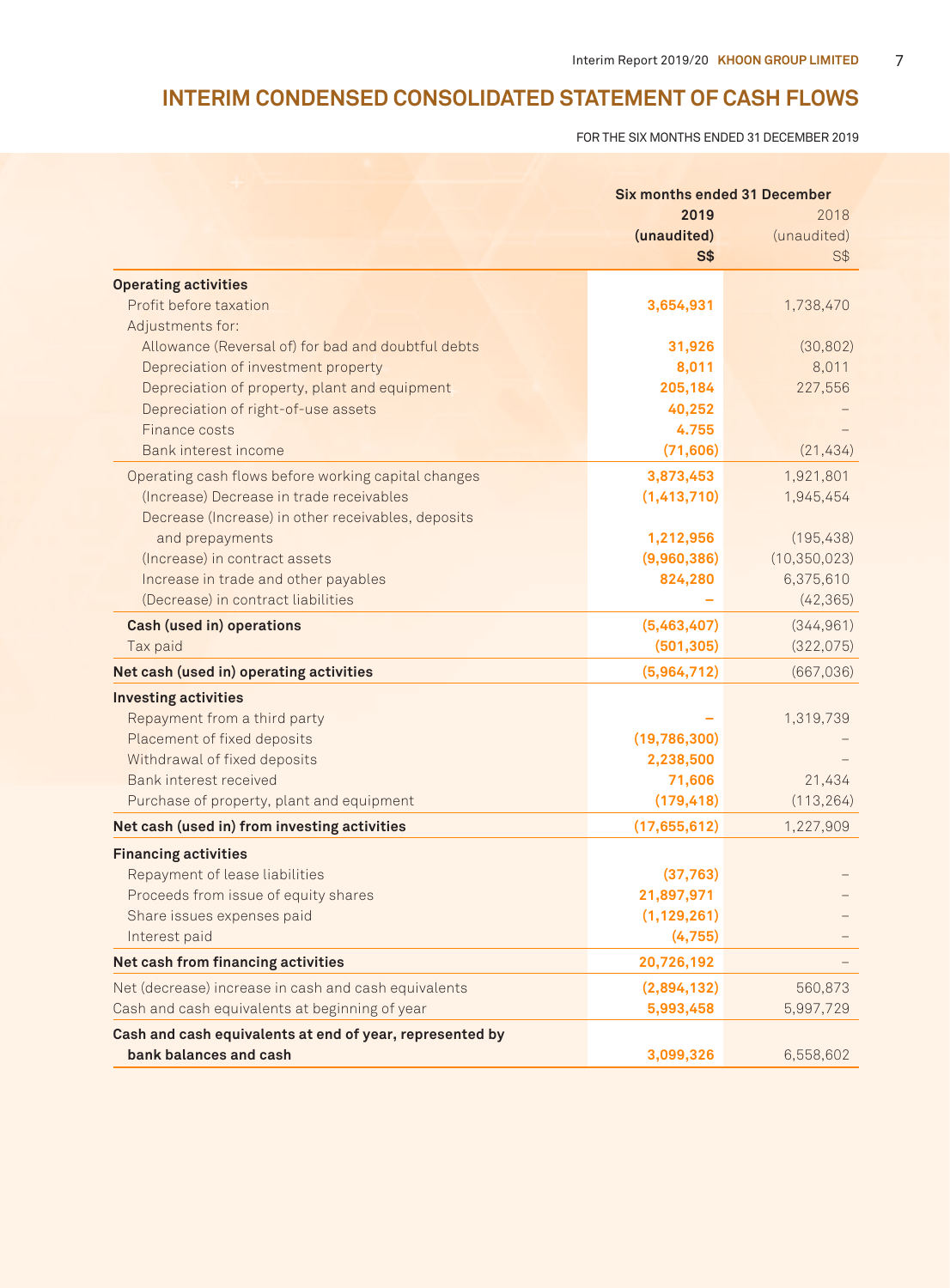FOR THE SIX MONTHS ENDED 31 DECEMBER 2019

## **1 GENERAL**

The Company was incorporated and registered as an exempted company in the Cayman Islands with limited liability on 24 July 2018 and its registered office is located at P.O. Box 1350, Clifton House, 75 Fort Street, Grand Cayman KY1-1108, Cayman Islands. The Company was registered with the Registrar of Companies in Hong Kong as a non-Hong Kong company under Part 16 of the Companies Ordinance (Chapter 622 of the Laws of Hong Kong) (the "Companies Ordinance") on 18 September 2018 and the principal place of business in Hong Kong is Unit B, 17th Floor, United Centre, 95 Queensway, Hong Kong. The head office and principal place of business of the Group is at Block 5000 Ang Mo Kio Avenue 5, #04-01, Techplace II, Singapore 569870. The shares of the Company have been listed on the Main Board of The Stock Exchange of Hong Kong Limited (the "Stock Exchange") with effect from 5 July 2019 (the "Listing Date").

The Company is a subsidiary of Lead Development Investment Limited ("Lead Development"), incorporated in the British Virgin Islands (the "BVI"), which is also the Company's ultimate holding company. Lead Development is owned by Mr. Ang Jui Khoon ("Mr. JK Ang") and his son Mr. Ang Kok Kwang ("Mr. KK Ang").

The Company is an investment holding company and the principal activities of its operating subsidiary, Khoon Engineering Contractor Pte. Ltd. ("Khoon Engineering"), are the provision of electrical engineering services.

The interim condensed consolidated financial statements are presented in Singapore Dollars ("S\$"), which is also the functional currency of the Company.

## **2 GROUP REORGANISATION AND BASIS OF PREPARATION AND PRESENTATION OF THE INTERIM CONDENSED CONSOLIDATED FINANCIAL STATEMENTS**

In preparing for the initial listing of the shares of the Company on the Stock Exchange, the companies comprising the Group underwent a group reorganisation (the "Reorganisation") as described below. Prior to the Reorganisation, Khoon Engineering, the only operating subsidiary of the Group, was controlled by Mr. JK Ang and Mr. KK Ang (collectively, the "Controlling Shareholders"), who owned 87.3% and 12.7% of equity interest in Khoon Engineering, respectively. The Controlling Shareholders have been managing and controlling Khoon Engineering on a collective basis on all decisions, including but not limited to, financial, management and operational matters of Khoon Engineering. Each of the Controlling Shareholders has reiterated his agreement in writing that, in respect of the aforesaid matters in relation to Khoon Engineering, they have always been acting in concert.

The Reorganisation comprised the following steps:

#### **(i) Incorporation of Lead Development and Top Stride Investment Limited ("Top Stride")**

On 4 July 2018, Lead Development was incorporated in the BVI with liability limited by shares and is authorised to issue a maximum of 50,000 shares of a single class with no par value. On 4 July 2018, 13,091 ordinary shares and 1,909 ordinary shares of Lead Development were issued and allotted to Mr. JK Ang and Mr. KK Ang respectively, for cash consideration, pursuant to the memorandum and articles of association of Lead Development.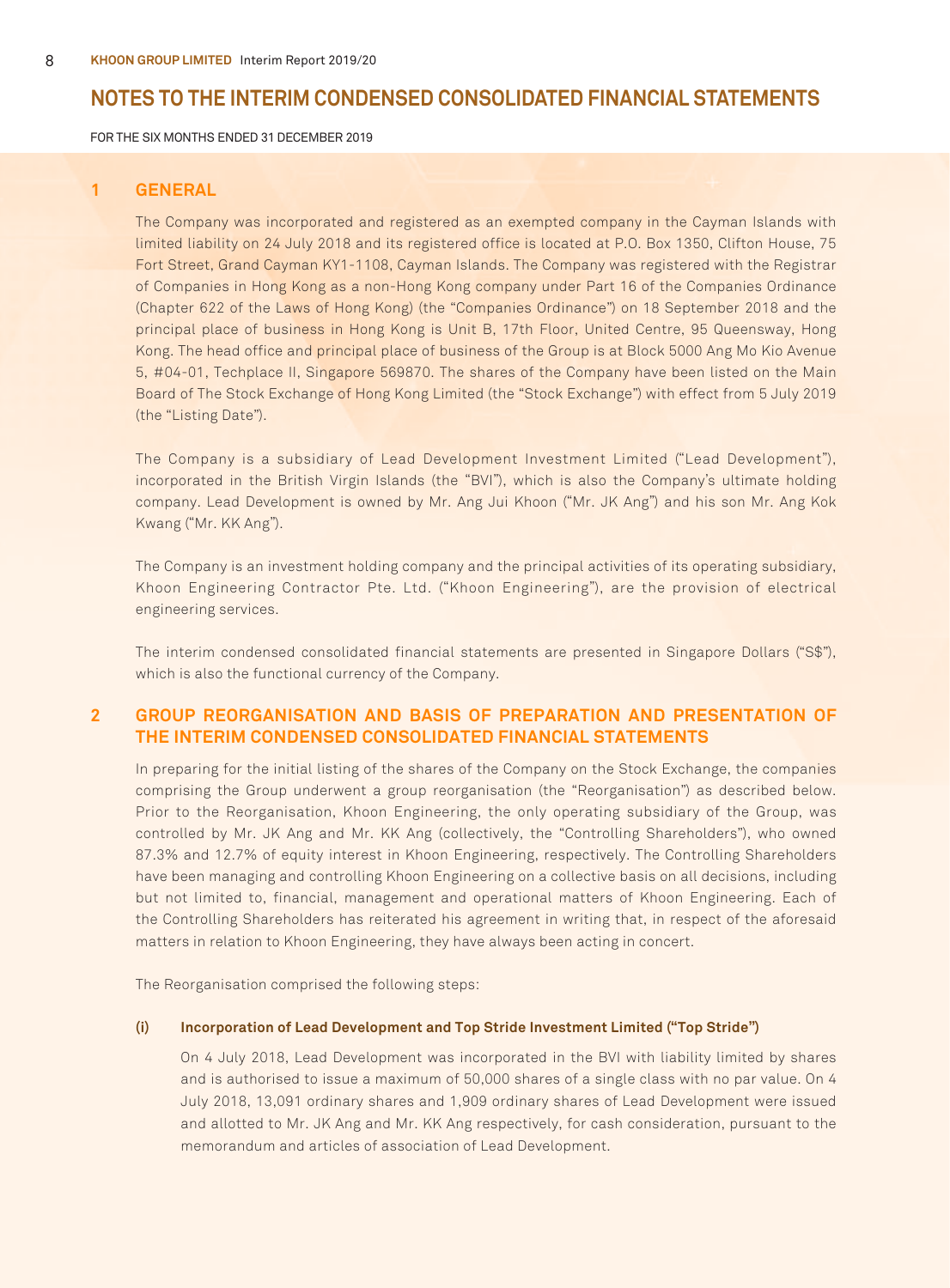FOR THE SIX MONTHS ENDED 31 DECEMBER 2019

## **2 GROUP REORGANISATION AND BASIS OF PREPARATION AND PRESENTATION OF THE INTERIM CONDENSED CONSOLIDATED FINANCIAL STATEMENTS (continued)**

#### **(i) Incorporation of Lead Development and Top Stride Investment Limited ("Top Stride") (continued)**

On 28 June 2018, Top Stride was incorporated in the BVI with liability limited by shares and is authorised to issue a maximum of 50,000 shares of a single class with no par value.

On 28 June 2018, 13,091 ordinary shares and 1,909 ordinary shares of Top Stride were issued and allotted to Mr. JK Ang and Mr. KK Ang respectively with a total consideration of United States dollar ("US\$") 2 (equivalent to S\$3) pursuant to the memorandum and articles of association of Top Stride.

#### **(ii) Incorporation of the Company**

On 24 July 2018, the Company was incorporated in the Cayman Islands as an exempted company with limited liability with an initial authorised share capital of Hong Kong Dollar ("HK\$") 100,000 divided into 10,000,000 shares with par value of HK\$0.01 each.

On 24 July 2018, one nil-paid subscriber share was allotted and issued to the initial subscriber, and was transferred to Lead Development on the same day, after which the Company became wholly-owned by Lead Development.

#### **(iii) Acquisition of Khoon Engineering by Top Stride**

On 31 August 2018, Mr. JK Ang and Mr. KK Ang, as vendors, and Top Stride, as purchaser, entered into a sale and purchase agreement, pursuant to which Top Stride acquired 1,309,090 shares and 190,910 shares of Khoon Engineering, representing all of its issued shares in aggregate, from Mr. JK Ang and Mr. KK Ang, at the consideration of S\$10,606,810 and S\$1,546,835 respectively. In settlement of the aforesaid consideration, Top Stride issued and allotted 13,091 ordinary shares and 1,909 ordinary shares, credited as fully paid, to Mr. JK Ang and Mr. KK Ang respectively.

Upon completion of the above acquisition on 31 August 2018, Khoon Engineering became a wholly-owned subsidiary of Top Stride.

#### **(iv) Acquisition of Top Stride by the Company**

On 12 March 2019, Mr. JK Ang and Mr. KK Ang, as vendors, and the Company, as purchaser, entered into a sale and purchase agreement, pursuant to which the Company acquired 26,182 shares and 3,818 shares of Top Stride, representing all of its issued shares in aggregate, from Mr. JK Ang and Mr. KK Ang respectively, at the consideration of S\$11,273,877 and S\$1,644,017 respectively. In settlement of the aforesaid consideration, the Company issued and allotted 29,999 shares, credited as fully paid, to Lead Development, and crediting as fully paid at par one nil-paid share held by Lead Development, at the instructions of Mr. JK Ang and Mr. KK Ang.

Following the aforesaid acquisition, Khoon Engineering became indirectly wholly owned by the Company.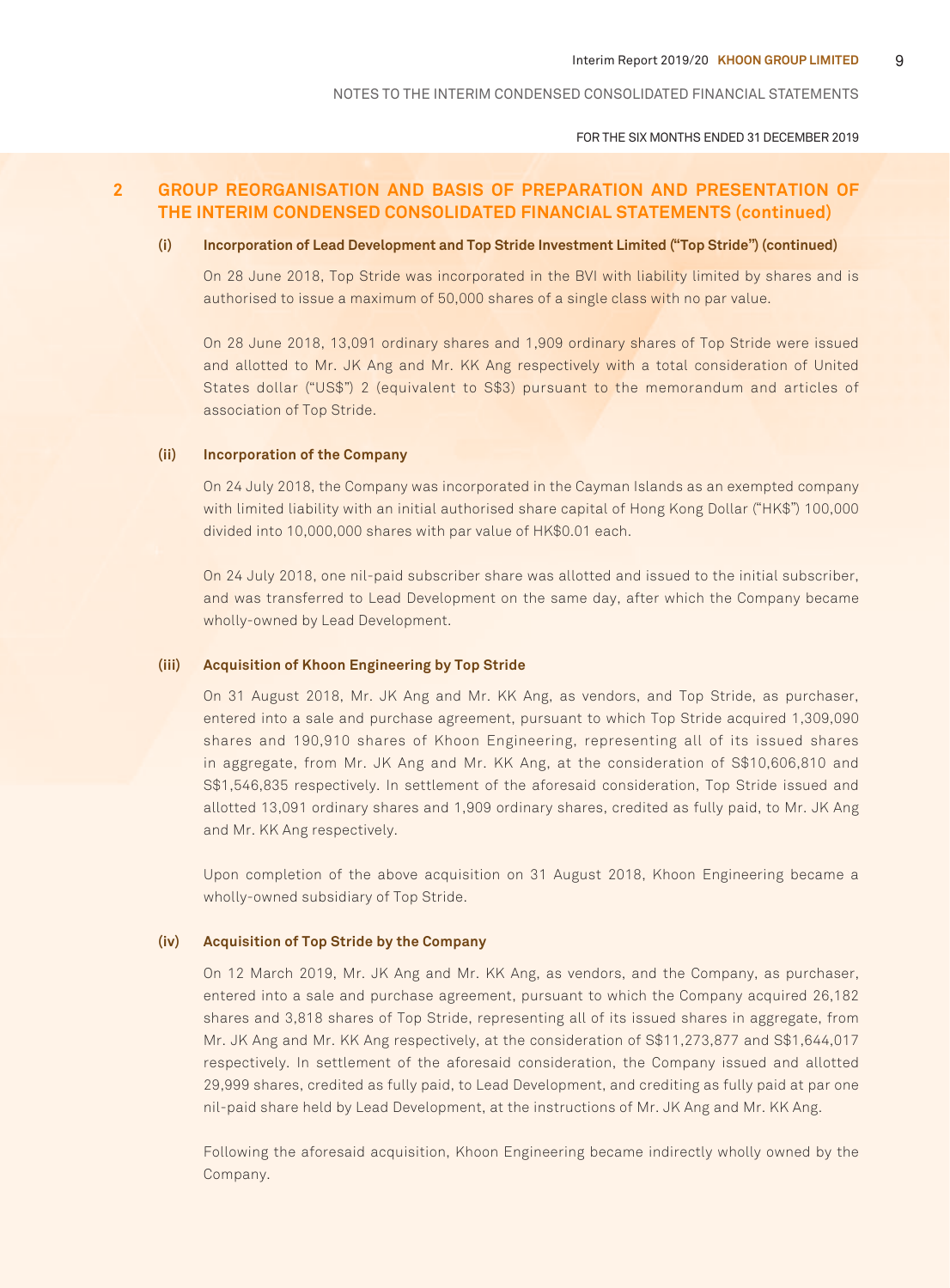FOR THE SIX MONTHS ENDED 31 DECEMBER 2019

## **2 GROUP REORGANISATION AND BASIS OF PREPARATION AND PRESENTATION OF THE INTERIM CONDENSED CONSOLIDATED FINANCIAL STATEMENTS (continued)**

#### **(iv) Acquisition of Top Stride by the Company (continued)**

As a result of the Reorganisation as completed on 12 March 2019, the Company became the holding company of the Group with its business being conducted through the operating subsidiary in Singapore, i.e. Khoon Engineering.

The Group resulting from the Reorganisation is regarded as a continuing entity. Accordingly, the interim condensed consolidated financial statements have been prepared to include the financial statements of the companies now comprising the Group as if the group structure upon the completion of the Reorganisation had been in existence throughout the period, or since their respective dates of incorporation or establishment where this is a shorter period.

## **3 ADOPTION OF NEW AND REVISED STANDARDS**

#### **New and amended International Financial Reporting Standards ("IFRS") issued but not yet effective**

At the date of authorisation of these interim condensed consolidated financial statements, the Group has not early applied the following new and amendments to IFRS or International Accounting Standards ("IAS") or interpretations of the IFRS Interpretations Committee ("IFRIC") that have been issued but are not yet effective, which are relevant to the Group:

| Amendments to IFRS 3           | Definition of a Business <sup>1</sup>                   |
|--------------------------------|---------------------------------------------------------|
| Amendments to IFRS 1 and IAS 8 | Definition of Material <sup>2</sup>                     |
| Framework                      | Amendments to References to the Conceptual Framework in |
|                                | IFRS Standards <sup>2</sup>                             |

1 Effective for business combinations and assets acquisition date is on or after the beginning of the first annual period beginning on or after 1 January 2020.

2 Effective for annual periods beginning on or after 1 January 2020.

Except as described below, the Directors consider that the application of the other new and amendments to IFRS Standards is unlikely to have a material impact on the Group's interim condensed consolidated financial position and performance as well as disclosure in the foreseeable future:

#### **IFRS 16 Leases**

IFRS 16 introduces new or amended requirements with respect to lease accounting. It introduces significant changes to the lessee accounting by removing the distinction between operating and finance lease and requiring the recognition of a right-of-use asset and a lease liability at commencement for all leases, with exemption for short-term leases and leases of low value assets. In contrast to lessee accounting, the requirements for lessor accounting have remained largely unchanged. The impact of the adoption of IFRS 16 on the Group's interim condensed consolidated financial statements is described below.

The date of initial application of IFRS 16 for the Group is 1 July 2019.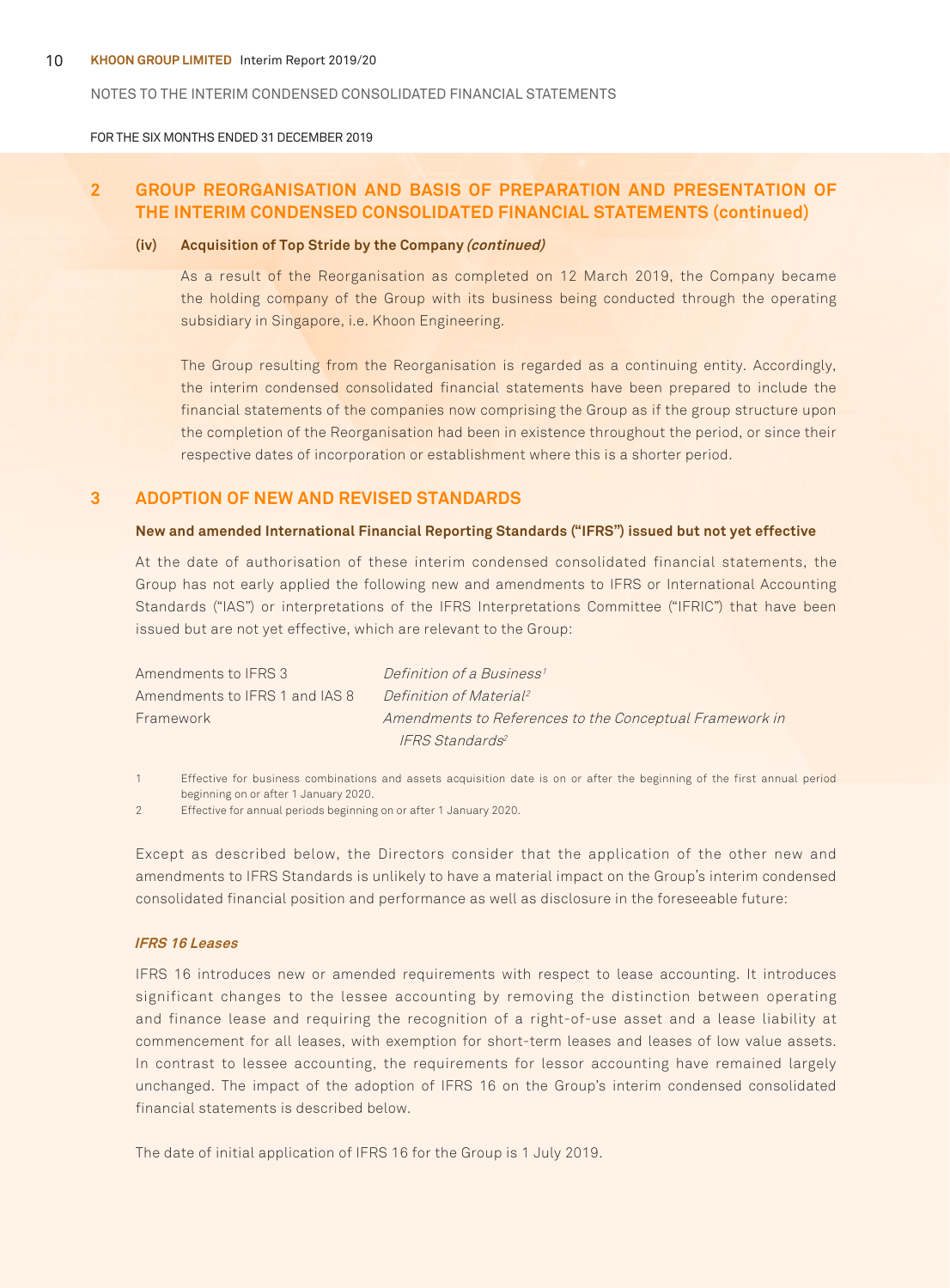#### FOR THE SIX MONTHS ENDED 31 DECEMBER 2019

## **3 ADOPTION OF NEW AND REVISED STANDARDS (continued)**

**New and amended International Financial Reporting Standards ("IFRS") issued but not yet effective (continued)**

#### **IFRS 16 Leases (continued)**

In applying IFRS 16 for the first time, the Group has used the following practical expedients permitted by the Standard:

- No reassessment on whether a contract is or contains a lease if the contract was entered into before 1 July 2019. Accordingly, the definition of a lease in accordance with IAS 17 and IFRIC 4 will continue to be applied to those leases entered or modified before 1 July 2019.
- For short-term leases (lease term of 12 months or less) and leases of low-value assets, the Group has opted to recognise a lease expense on a straight-line basis as permitted by IFRS 16. This expense is presented within administrative expenses in the interim condensed consolidated statement of profit or loss.
- The Group accounted for operating leases with a remaining lease term of less than 12 months as at 1 July 2019 as short-term leases.
- The Group has used hindsight in determining the lease term where the contract contains options to extend or terminate the lease.
- The Group has applied a single discount rate to a portfolio of leases with reasonably similar characteristics.
- The Group has excluded initial direct costs for the measurement of the right-of-use asset at the date of initial application.
- The Group has adjusted right-of-use assets by the amount of provision for onerous leases recognised under IAS 17 to approximate impairment.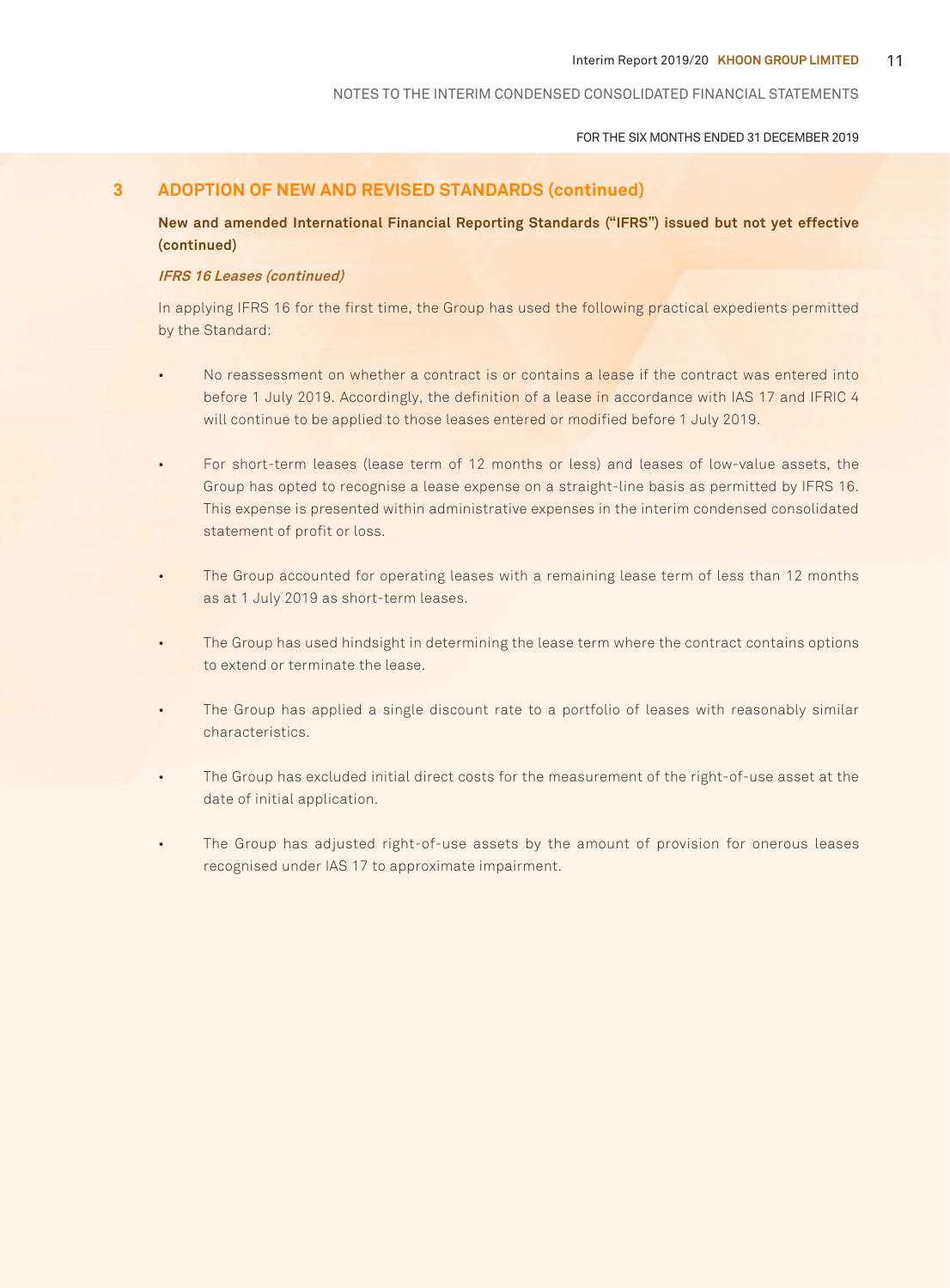#### 12 **Khoon Group Limited** Interim Report 2019/20

#### NOTES TO THE Interim CONDENSED CONSOLIDATED FINANCIAL STATEMENTS

#### FOR THE SIX MONTHS ENDED 31 DECEMBER 2019

## **3 ADOPTION OF NEW AND REVISED STANDARDS (continued)**

**New and amended International Financial Reporting Standards ("IFRS") issued but not yet effective (continued)**

#### **IFRS 16 Leases (continued)**

**Impact of the new definition of a lease**

The change in definition of a lease mainly relates to the concept of control. IFRS 16 distinguishes between leases and service contracts on the basis of whether the use of an identified asset is controlled by the customer. Control is considered to exist if the customer has:

- the right to obtain substantially all of the economic benefits from the use of an identified asset; and
- the right to direct the use of that asset.

The Group applies the definition of a lease and related guidance set out in IFRS 16 to all lease contracts entered into or modified on or after 1 July 2019 (whether it is a lessor or a lessee in the lease contract). In preparation for the first-time application of IFRS 16, the Group had carried out an implementation project. The project has shown that the new definition in IFRS 16 does not change significantly the scope of contracts that meet the definition of a lease for the Group.

#### **Impact on Lessee Accounting**

#### Operating leases

IFRS 16 changes how the Group accounts for leases previously classified as operating leases under IAS 17, which were off-balance sheet.

Applying IFRS 16, for all leases (except as noted below), the Group:

- a) has recognised right-of-use assets and lease liabilities in the interim condensed consolidated statement of financial position, initially measured at the present value of the future lease payments;
- b) has recognised depreciation of right-of-use assets and interest on lease liabilities in the interim condensed consolidated statement of profit or loss; and
- c) has separated the total amount of cash paid into a principal portion (presented within financing activities) and interest (presented within operating activities) in the interim condensed consolidated statement of cash flows.

Lease incentives (e.g. rent-free period) are recognised as part of the measurement of the right-of-use assets and lease liabilities whereas under IAS 17 they resulted in the recognition of a lease liability incentive, amortised as a reduction of rental expenses on a straight-line basis.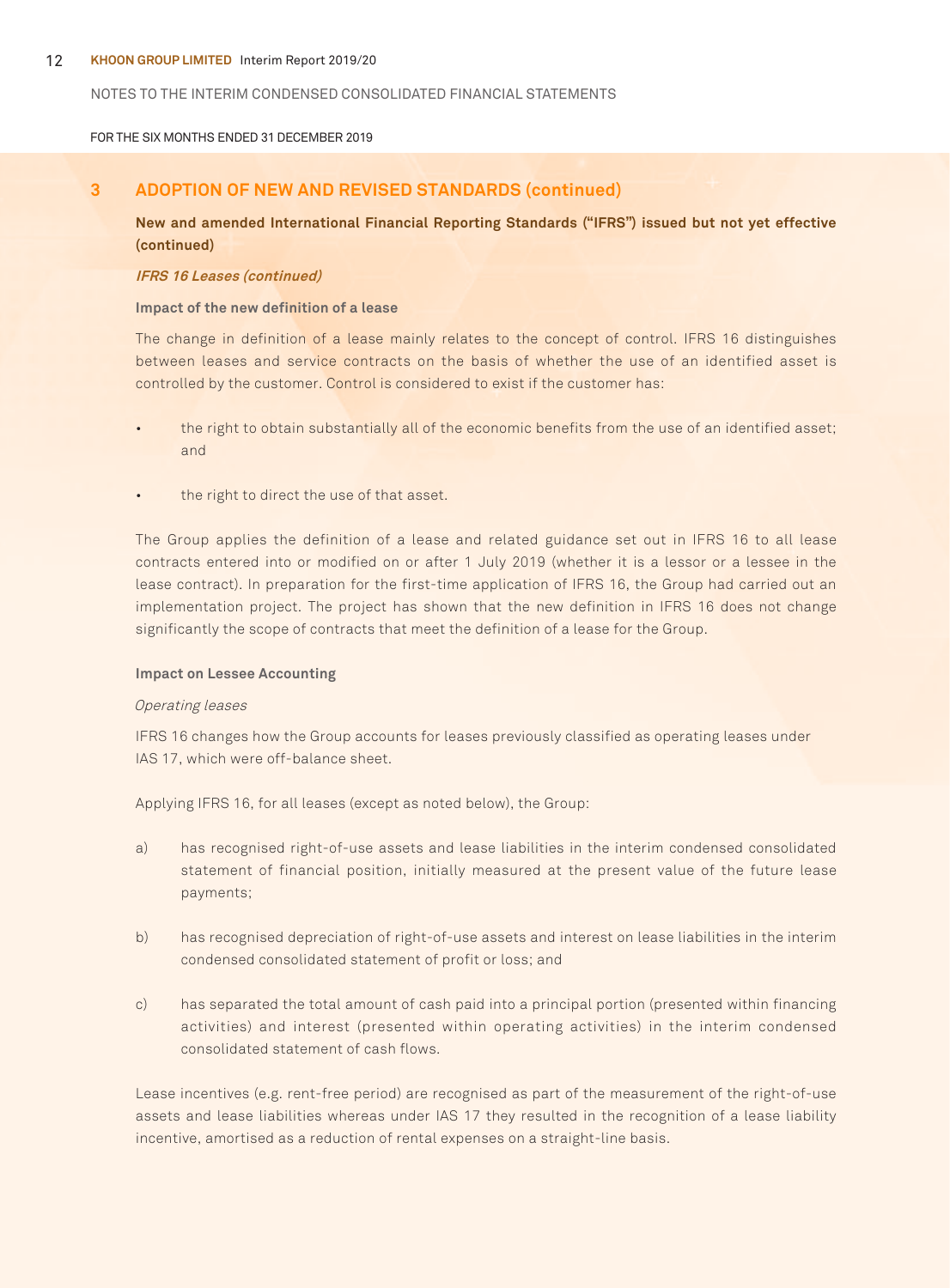FOR THE SIX MONTHS ENDED 31 DECEMBER 2019

## **3 ADOPTION OF NEW AND REVISED STANDARDS (continued)**

**New and amended International Financial Reporting Standards ("IFRS") issued but not yet effective (continued)**

#### **IFRS 16 Leases (continued)**

**Impact on Lessee Accounting (continued)**

#### Operating leases (continued)

Under IFRS 16, right-of-use assets are tested for impairment in accordance with IAS 36 Impairment of Assets. This will replace the previous requirement to recognise a provision for onerous lease contracts.

For short-term leases (lease term of 12 months or less) and leases of low-value assets (such as personal computers and office furniture), the Group has opted to recognise a lease expense on a straight-line basis as permitted by IFRS 16. This expense is presented within administrative expenses in the interim condensed consolidated statement of profit or loss.

The Group has applied IFRS 16 retrospectively with the cumulative effect of initially applying the Standard recognised as a adjustment to the opening balance of retained earnings at the date of initial application, as permitted under the specific transition provisions in the Standard. Lease liabilities were measured at the present value of the remaining lease payments, discounted using the Group's incremental borrowing rate as of 1 July 2019. The weighted average lessee's incremental borrowing rate applied to the lease liabilities on 1 July 2019 was 5.3%.

Explanation of difference between operating lease commitments and lease liabilities:

|                                                                         | 2019<br><b>S\$</b> |
|-------------------------------------------------------------------------|--------------------|
|                                                                         | (unaudited)        |
| Operating lease commitments disclosed as at 30 June 2019                | 298,290            |
| Less: Short-term leases recognised on a straight-line basis as expenses | (113, 490)         |
|                                                                         | 184,800            |
| Discounted using the Group's incremental borrowing rate of 5.3%         | 176,439            |
| Add: Finance lease liabilities recognised as at 30 June 2019            | 13,743             |
| Lease liability recognised as at 1 July 2019                            | 190,182            |

The right-of-use assets for property leases were measured on a retrospective basis as if the Standard had been applied since the commencement date. Other right-of-use assets were measured at the amount equal to the lease liability, adjusted by the amount of any prepaid or accrued lease payments relating to that lease recognised in the statement of financial position immediately before the date of initial application. Consequently, right-of-use assets of S\$184,524 were recognised on 1 July 2019, the net decrease of retained earnings of S\$5,226 was recognised on 1 July 2019.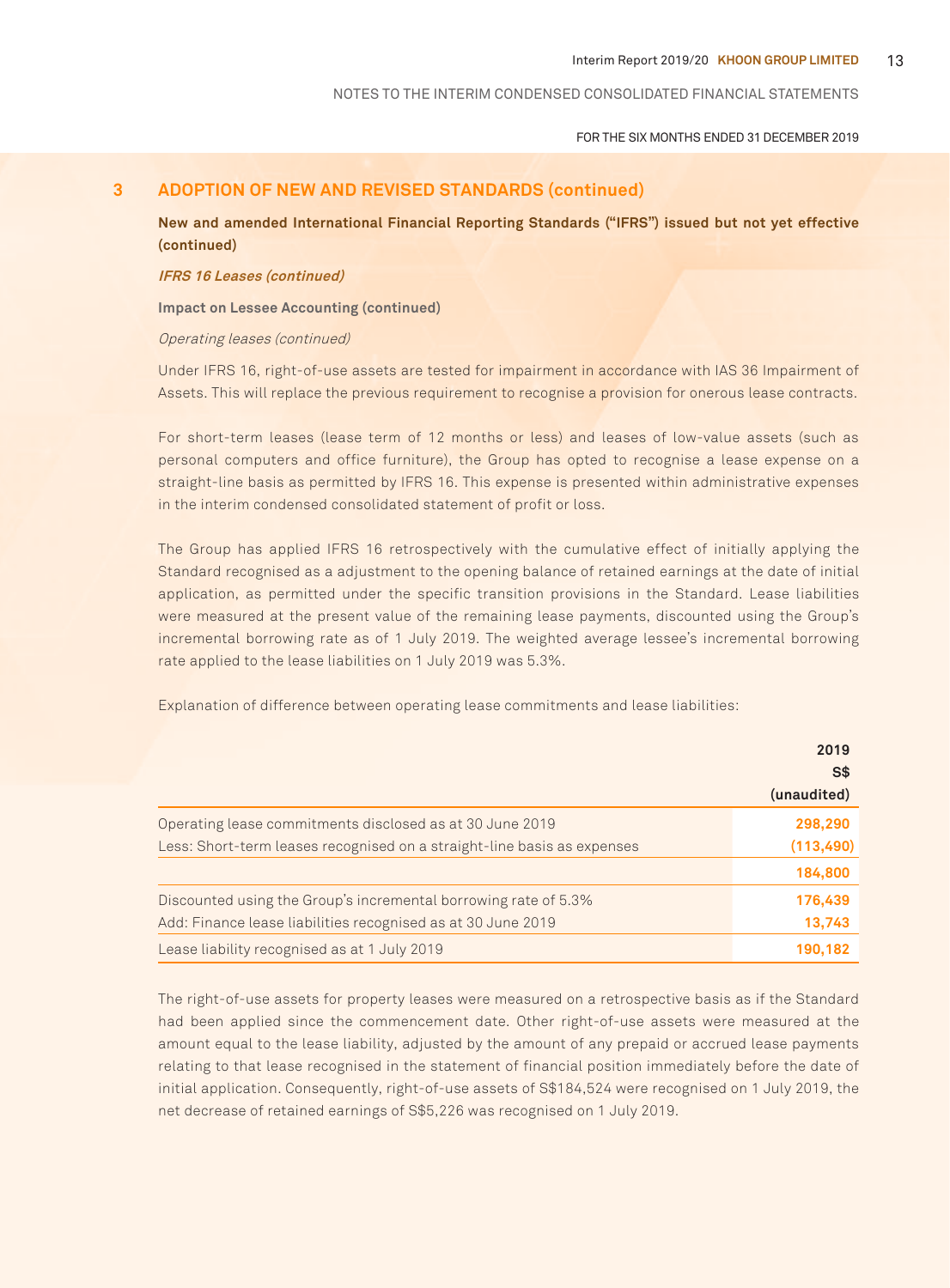#### 14 **Khoon Group Limited** Interim Report 2019/20

#### NOTES TO THE Interim CONDENSED CONSOLIDATED FINANCIAL STATEMENTS

FOR THE SIX MONTHS ENDED 31 DECEMBER 2019

## **4 SIGNIFICANT ACCOUNTING POLICIES**

#### **Basis of Accounting**

The interim condensed consolidated financial statements of the Group have been prepared in accordance with the IFRS issued by the International Accounting Standards Board ("IASB").

In addition, the interim condensed consolidated financial statements include applicable disclosures required by the Rules Governing the Listing of Securities on the Stock Exchange ("Listing Rules") and the applicable disclosures required by the Companies Ordinance.

## **5 REVENUE AND SEGMENT INFORMATION**

Revenue represents the fair value of amounts received and receivable from provision of electrical engineering services being recognised over time, mainly comprising of (i) assisting to obtain statutory approvals; (ii) customisation and/or installation of electrical systems; and (iii) testing and commissioning by the Group to external customers. It also represents the revenue from contracts with customers.

Information is reported to the executive Directors, being the chief operating decision makers ("CODMs") of the Group, for the purposes of resource allocation and performance assessment. No other analysis of the Group's result nor assets and liabilities is regularly provided to the CODMs for review and the CODMs review the overall results and financial performance of the Group as a whole. Accordingly, only entity-wide disclosures on services, major customers and geographical information are presented in accordance with IFRS 8 Operating Segments.

An analysis of the Group's revenue for the six months ended 31 December 2018 and 2019 is as follows:

|                                               | For the six months<br>ended 31 December |             |
|-----------------------------------------------|-----------------------------------------|-------------|
|                                               | 2019                                    | 2018        |
|                                               | S\$                                     | S\$         |
|                                               | (unaudited)                             | (unaudited) |
| Contract revenue from provision of electrical |                                         |             |
| engineering services, recognised over time    | 26,172,657                              | 22,900,905  |

All the Group's services are rendered directly with the customers. Contracts with the Group's customers as at 31 December 2019 are agreed in fixed-price with terms from 1 month to 67 months (31 December 2018: 1 month to 67 months).

Included in the Group's revenue for the six months ended 31 December 2019 is S\$19,403,087 (six months ended 31 December 2018: S\$20,131,409) derived from provision of electrical engineering services to the customers in public sector. Other revenue is derived from provision of electrical engineering services to the customers in private sector.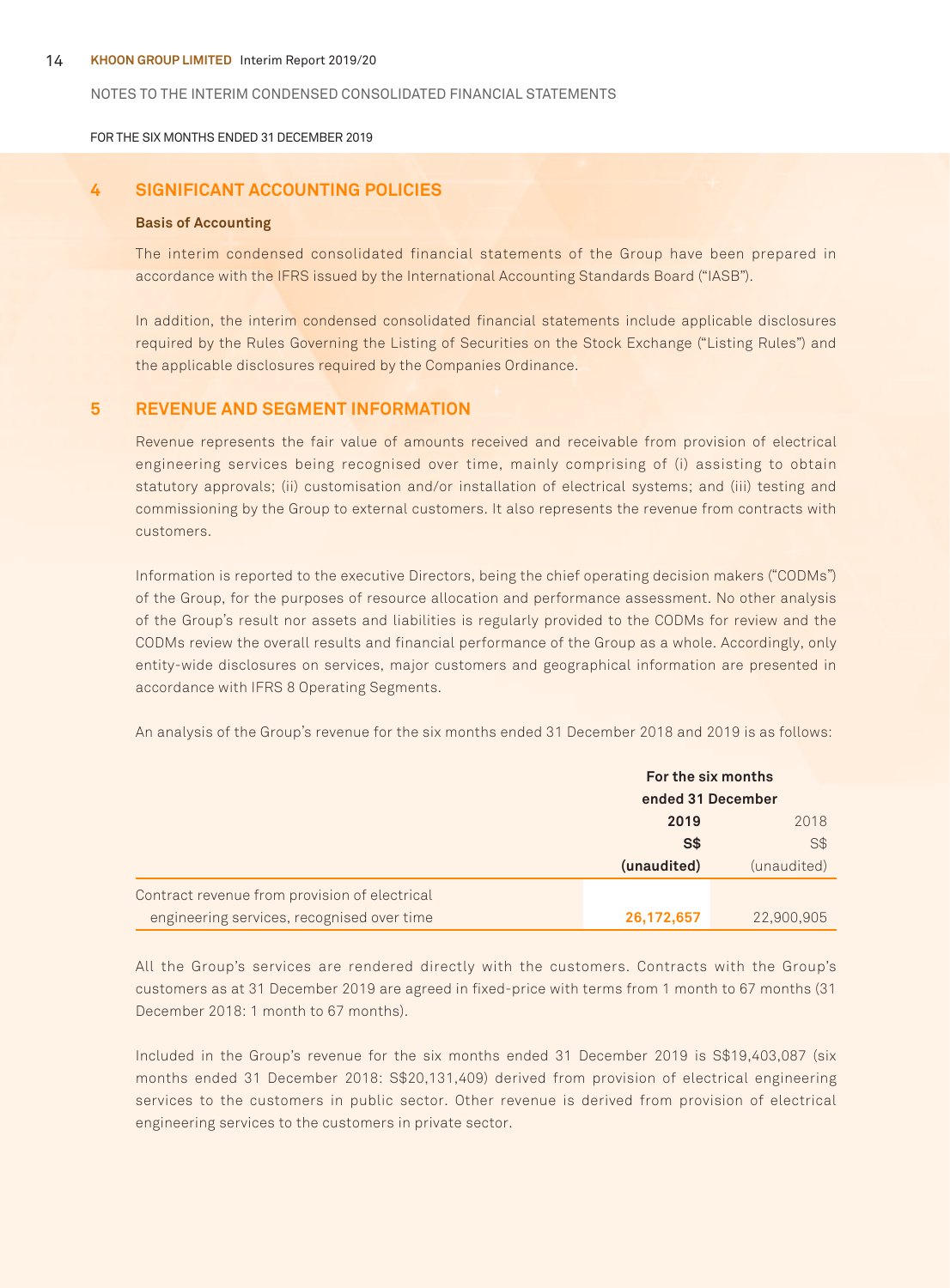#### FOR THE SIX MONTHS ENDED 31 DECEMBER 2019

## **5 REVENUE AND SEGMENT INFORMATION (continued)**

## **Transaction price allocated to the remaining performance obligations**

The following table shows the aggregate amount of the transaction price allocated to performance obligations that are unsatisfied (or partially satisfied) as at the end of the reporting period.

For the six months ended 31 December

|                                                    | 2019        | 2018        |
|----------------------------------------------------|-------------|-------------|
|                                                    | S\$         | <b>S\$</b>  |
|                                                    | (unaudited) | (unaudited) |
| Provision of electrical engineering services:      |             |             |
| - Within one year                                  | 38,741,183  | 43,560,974  |
| - More than one year but not more than two years   | 16,577,321  | 17,375,714  |
| - More than two years but not more than five years | 8,205,684   | 4,072,704   |
|                                                    | 63,524,188  | 65,009,392  |

Based on the information available to the Group at the end of the reporting period, the management of the Group expects the transaction price allocated to the unsatisfied (or partially satisfied) contracts as at 31 December 2019 and 2018 will be recognised as revenue during the years ended/ending 30 June 2019 to 2024.

## **Information about the major customers**

The revenue from customers individually contributing over 10% of the total revenue of the Group during the six months ended 31 December 2018 and 2019 are as follows:

|              | For the six months<br>ended 31 December |             |
|--------------|-----------------------------------------|-------------|
|              | 2019                                    | 2018        |
|              | S <sub>5</sub>                          | S\$         |
|              | (unaudited)                             | (unaudited) |
| Customer I   | $N/A*$                                  | 3,536,748   |
| Customer II  | $N/A*$                                  | 2,386,010   |
| Customer III | 3,101,342                               | 3,165,548   |
| Customer IV  | $N/A*$                                  | 3,244,007   |
| Customer V   | 2,711,528                               | $N/A*$      |

Revenue did not contribute over 10% of the total revenue of the Group for the period.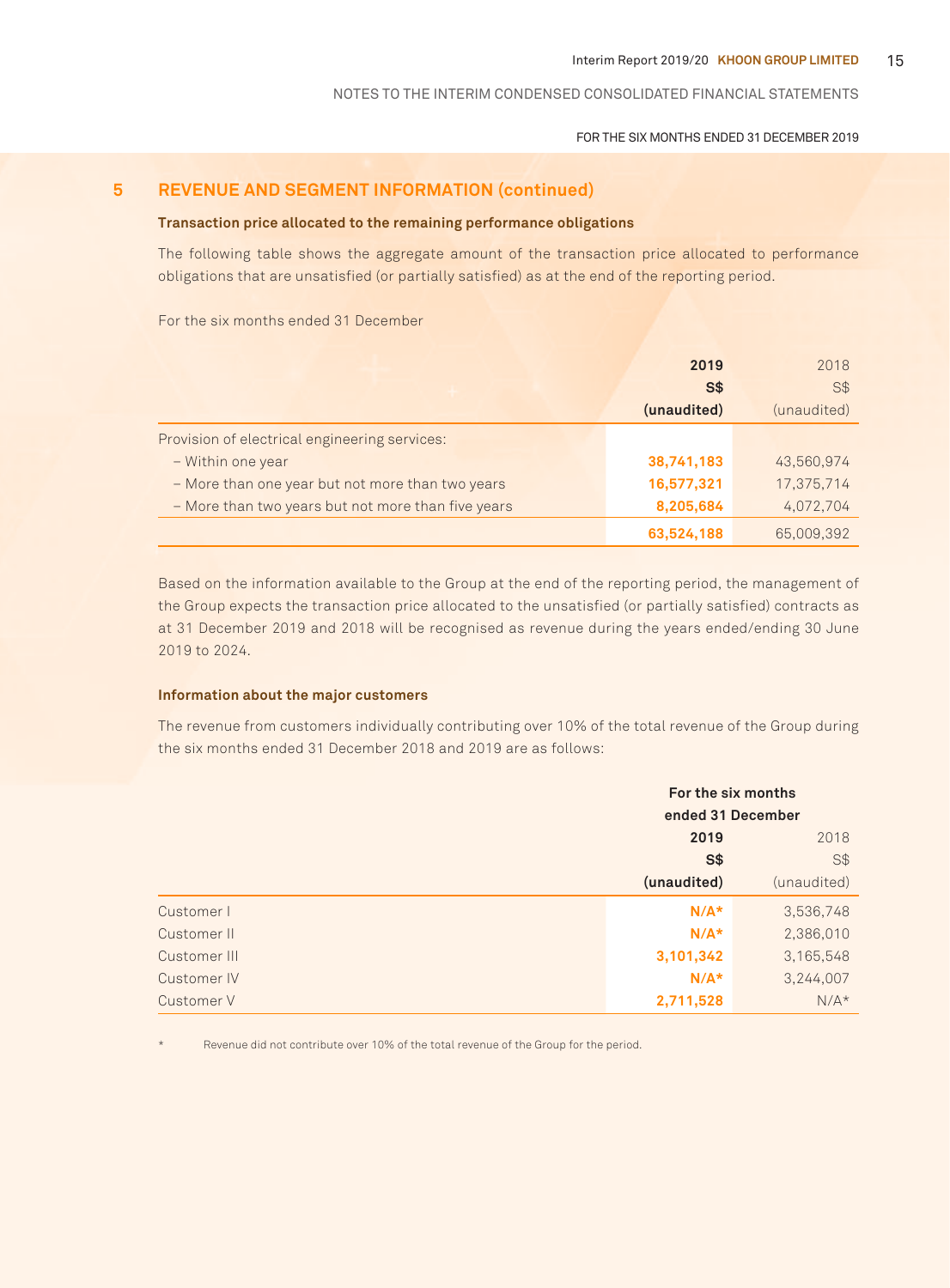#### 16 **Khoon Group Limited** Interim Report 2019/20

#### NOTES TO THE Interim CONDENSED CONSOLIDATED FINANCIAL STATEMENTS

FOR THE SIX MONTHS ENDED 31 DECEMBER 2019

## **5 REVENUE AND SEGMENT INFORMATION (continued)**

#### **Geographical information**

The Group principally operates in Singapore, which is also its place of domicile. Revenue derived from Singapore represents 100% of the Group's total revenue for the six months ended 31 December 2019 (six months ended 31 December 2018: 100%) based on the location of services delivered. The Group's non-current assets are all located in Singapore.

## **6 a. OTHER INCOME**

|                             | For the six months |             |
|-----------------------------|--------------------|-------------|
|                             | ended 31 December  |             |
|                             | 2019               | 2018        |
|                             | S\$                | S\$         |
|                             | (unaudited)        | (unaudited) |
| Bank interest income        | 71,606             | 21,434      |
| Government grants (Note A)  | 2,598              | 11,849      |
| Rental income               | 17,100             | 17,100      |
| Sponsorship income (Note B) |                    | 30,000      |
| Others                      | 1,854              | 13,382      |
|                             | 93,158             | 93,765      |

Note A: Government grants mainly include the Wage Credit Scheme and Workforce Training and Upgrading Scheme. All of them are compensation for expenses or losses already incurred or for the purpose of giving immediate financial support to the Group with no future related costs.

Note B: During the six months ended 31 December 2018, the Group received S\$30,000 sponsorship income from various suppliers for their participation in an enterprise ceremony.

## **6 b. OTHER GAINS AND LOSSES**

|                                                | For the six months<br>ended 31 December |             |
|------------------------------------------------|-----------------------------------------|-------------|
|                                                |                                         |             |
|                                                | 2019                                    | 2018        |
|                                                | S <sub>3</sub>                          | $S$ \$      |
|                                                | (unaudited)                             | (unaudited) |
| Exchange gain                                  | 195,535                                 | 12,137      |
| Reversal of (Allowance for) impairment loss on |                                         |             |
| trade receivables                              | (31, 925)                               | 30,802      |
|                                                | 163,610                                 | 42.939      |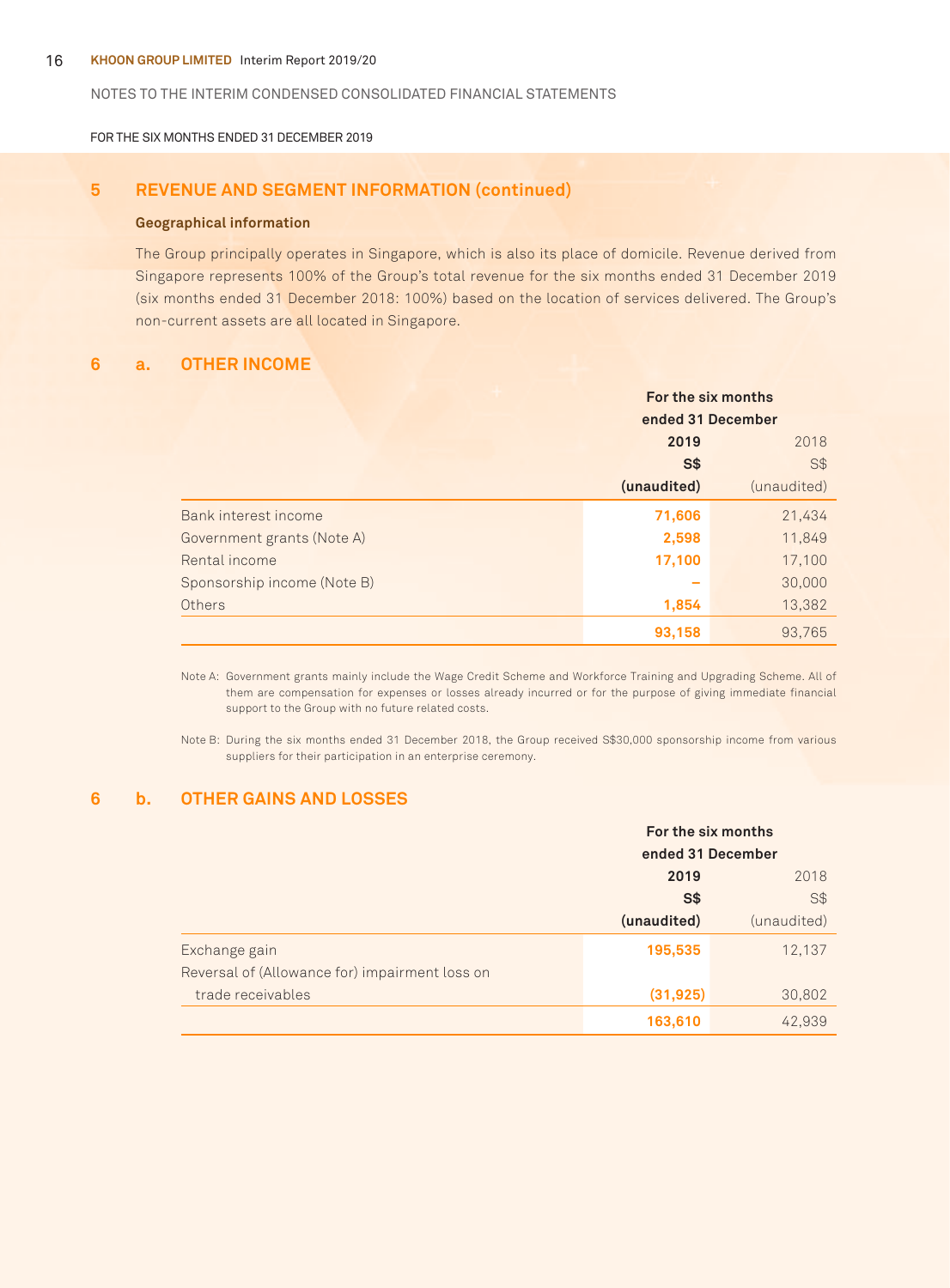## FOR THE SIX MONTHS ENDED 31 DECEMBER 2019

## **7 FINANCE COSTS**

|                   | For the six months |             |
|-------------------|--------------------|-------------|
|                   | ended 31 December  |             |
|                   | 2019               | 2018        |
|                   | <b>S\$</b>         | $S$ \$      |
|                   | (unaudited)        | (unaudited) |
| Interest on:      |                    |             |
| Lease liabilities | 4,755              |             |

## **8 INCOME TAX EXPENSE**

|                                          | For the six months |                   |
|------------------------------------------|--------------------|-------------------|
|                                          |                    | ended 31 December |
|                                          | 2019               | 2018              |
|                                          | <b>S\$</b>         | S\$               |
|                                          | (unaudited)        | (unaudited)       |
| Tax expense comprises:                   |                    |                   |
| Current tax:                             |                    |                   |
| - Singapore corporate income tax ("CIT") | 743,505            | 566,161           |
| Deferred tax expense (Note 20)           | 7,496              | 23,610            |
|                                          | 751,001            | 589,771           |

CIT is calculated at 17% of the estimated assessable profit. Singapore incorporated companies can also enjoy 75% tax exemption on the first S\$10,000 of normal chargeable income and a further 50% tax exemption on the next S\$190,000 for the Year of Assessment 2020 and 2021 of normal chargeable income.

The income tax expense for the period can be reconciled to the profit before taxation per the interim condensed consolidated statement of profit or loss and other comprehensive income as follows:

|                                                       | For the six months<br>ended 31 December |             |
|-------------------------------------------------------|-----------------------------------------|-------------|
|                                                       | 2019                                    | 2018        |
|                                                       | S\$                                     | S\$         |
|                                                       | (unaudited)                             | (unaudited) |
| Profit before taxation                                | 3,654,931                               | 1,738,471   |
| Tax at applicable tax rate of 17%                     | 621,338                                 | 295,540     |
| Tax effect of expenses not deductible for tax purpose | 147,324                                 | 325,129     |
| Effect of tax concessions and partial tax exemptions  | (17, 661)                               | (30,898)    |
| Taxation for the period                               | 751.001                                 | 589.771     |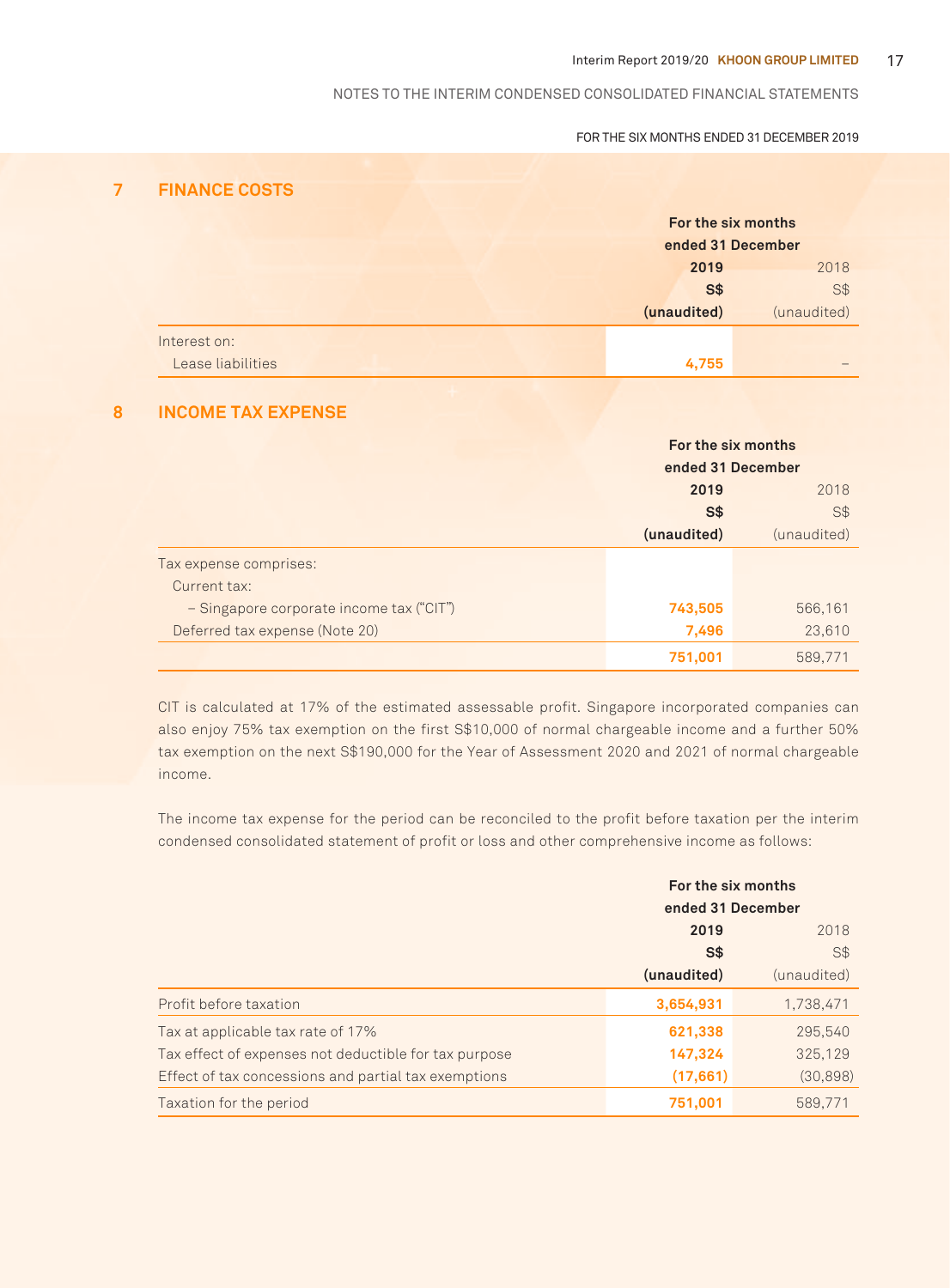## 18 **Khoon Group Limited** Interim Report 2019/20

## NOTES TO THE Interim CONDENSED CONSOLIDATED FINANCIAL STATEMENTS

FOR THE SIX MONTHS ENDED 31 DECEMBER 2019

## **9 PROFIT FOR THE PERIOD**

Profit for the period has been arrived at after charging (crediting):

|                                                         | For the six months |             |  |
|---------------------------------------------------------|--------------------|-------------|--|
|                                                         | ended 31 December  |             |  |
|                                                         | 2019               | 2018        |  |
|                                                         | S <sub>3</sub>     | S\$         |  |
|                                                         | (unaudited)        | (unaudited) |  |
| Depreciation of property, plant and equipment           | 205,184            | 227,556     |  |
| Depreciation of investment property                     | 8,011              | 8,011       |  |
| Depreciation of right-of-use assets                     | 40,252             |             |  |
| Audit fees to auditors of the Company:                  |                    |             |  |
| - Annual audit fees (Note A)                            |                    |             |  |
| - Audit fees in connection with the listing             |                    |             |  |
| of the Company                                          |                    | 191,955     |  |
| Listing expenses                                        | 818,835            | 1,713,232   |  |
| Directors' remuneration                                 | 498,287            | 763,097     |  |
| Other staff costs:                                      |                    |             |  |
| - Salaries and other benefits                           | 2,222,009          | 2,329,140   |  |
| - Contributions to CPF                                  | 76,218             | 95,562      |  |
| Total staff costs                                       | 2,796,514          | 3,187,799   |  |
| Cost of materials recognised as cost of services        | 6,730,661          | 4,870,991   |  |
| Subcontractor costs recognised as cost of services      | 11,706,862         | 10,437,010  |  |
| Gross rental income from investment property            |                    |             |  |
| recognised as other income (Note 6a)                    | (17, 100)          | (17, 100)   |  |
| Less: Direct operating expenses incurred for investment |                    |             |  |
| property that generated rental income                   | 1,036              | 1,243       |  |
|                                                         | (16,064)           | (15, 857)   |  |

Note A: No remuneration has been incurred prior to the appointment of the Company's statutory auditor in period of six months ended 31 December 2018 and 2019.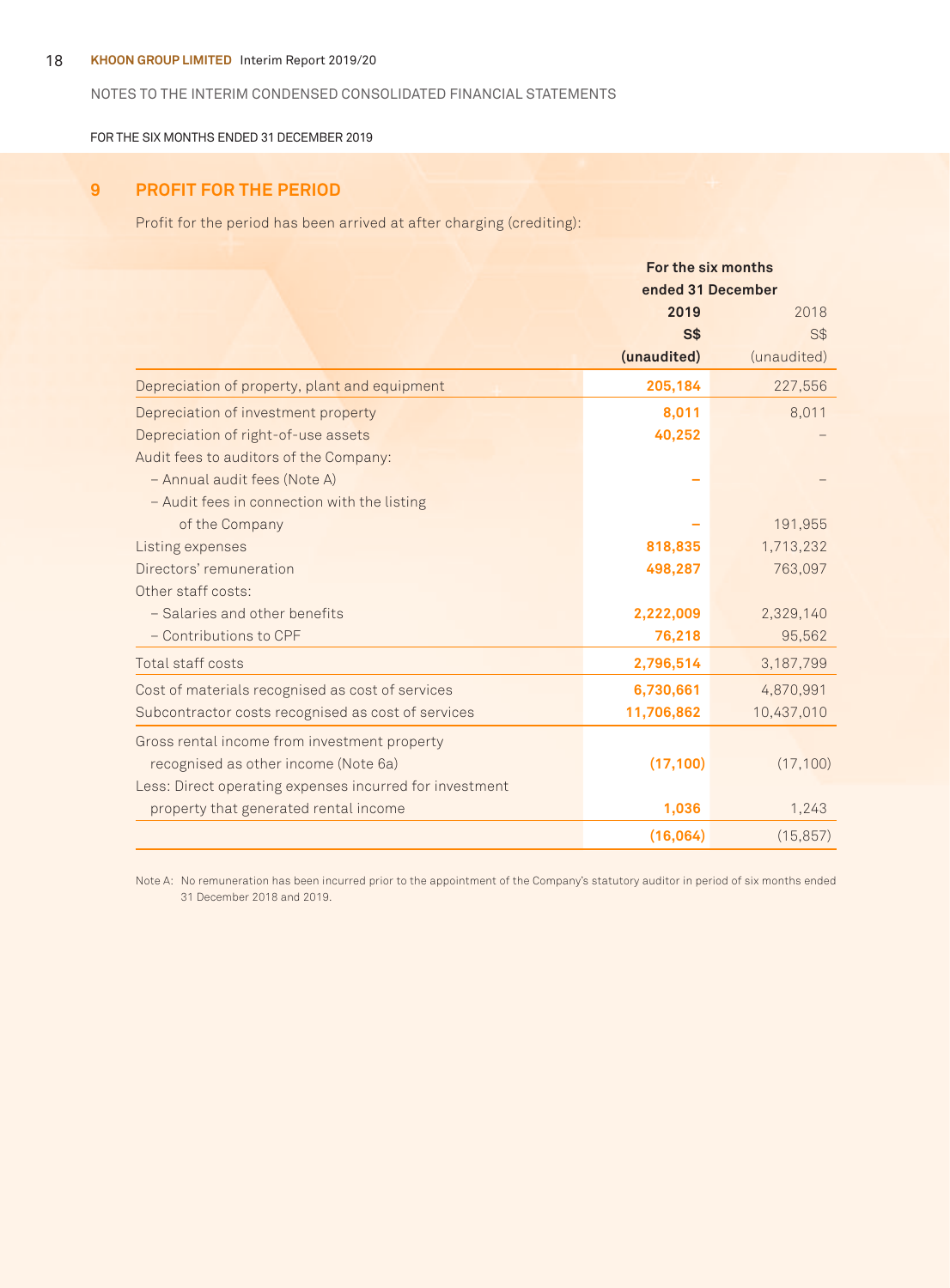FOR THE SIX MONTHS ENDED 31 DECEMBER 2019

## **10 DIVIDENDS**

No dividend has been declared by the Company or any Group entities during the six months ended 31 December 2018 and 2019 or subsequent to the period end.

## **11 EARNINGS PER SHARE**

The calculation of basic earnings per share is based on the following data:

|                                                                   | For the six months<br>ended 31 December |             |
|-------------------------------------------------------------------|-----------------------------------------|-------------|
|                                                                   | 2019                                    | 2018        |
|                                                                   | (unaudited)                             | (unaudited) |
| Profit for the period attributable to owners of the Company (S\$) | 2,903,930                               | 1,148,700   |
| Weighted average number of ordinary shares in issue               | 750,000,000                             | 750,000,000 |
| Basic and diluted earnings per share (S\$ cents)                  | 0.39                                    | 0.15        |

The calculation of basic earnings per share for the six months ended 31 December 2019 and 2018 is based on the profit for the period attributable to owners of the Company and the weighted average number of shares in issue.

The weighted average number of ordinary shares for the purpose of calculating basic earnings per share for the six months ended 31 December 2018 had been determined on the assumption that the Reorganisation to enable the Company to become the holding company of the Group had been effective on 1 July 2018 and 750,000,000 shares in issue upon completion of the Reorganisation as detailed in Note 20.

Diluted earnings per share is the same as the basic earnings per share because the Group has no dilutive securities that are convertible into shares during the six months ended 31 December 2019 and 2018.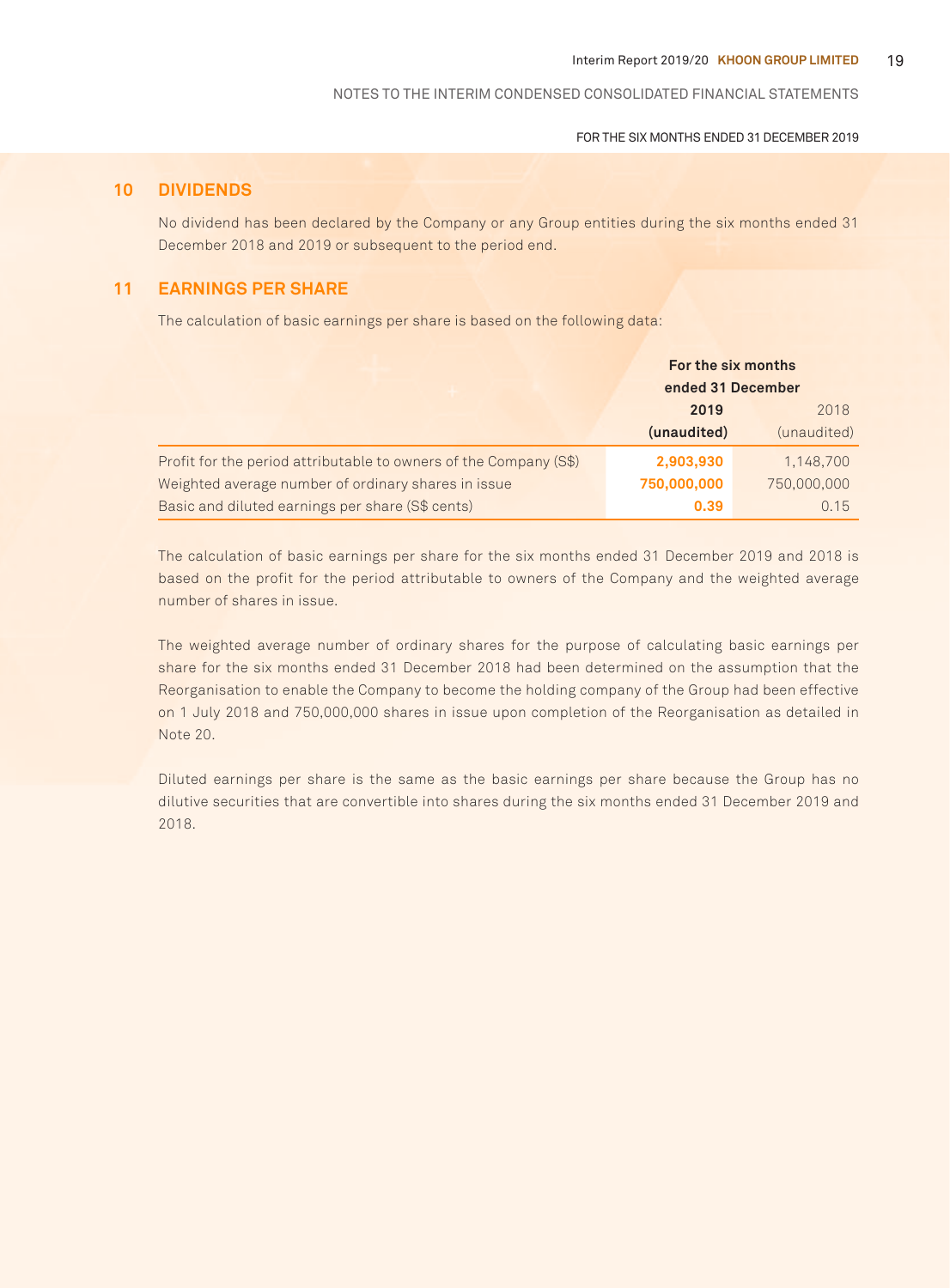FOR THE SIX MONTHS ENDED 31 DECEMBER 2019

## **12 PROPERTY, PLANT AND EQUIPMENT**

|                                  | <b>Plant and</b> | Leasehold                |                  | <b>Office</b> | <b>Motor</b>      | <b>Furniture</b> |              |
|----------------------------------|------------------|--------------------------|------------------|---------------|-------------------|------------------|--------------|
|                                  | machinery        | property                 | <b>Computers</b> | equipment     | vehicles          | and fittings     | <b>Total</b> |
|                                  | S <sup>†</sup>   | S\$                      | S\$              | S\$           | S\$               | S\$              | S\$          |
| Cost:                            |                  |                          |                  |               |                   |                  |              |
| At 1 July 2018                   | 682,231          | $\overline{\phantom{a}}$ | 142,387          | 45,999        | 1,379,447         | 40,763           | 2,290,827    |
| Additions                        | 46,248           | $\overline{\phantom{a}}$ | 24,209           | 36,277        |                   | 30,930           | 137,664      |
| Written off                      | (200, 069)       | $\qquad \qquad -$        | (35,662)         | (17, 028)     |                   | (33,992)         | (286, 751)   |
| At 30 June 2019                  | 528,410          | $\qquad \qquad -$        | 130,934          | 65,248        | 1,379,447         | 37,701           | 2,141,740    |
| Additions                        | 22,039           | $\qquad \qquad -$        | 4,924            | 8,759         | 142,646           | 1,050            | 179,418      |
| <b>Disposals</b>                 |                  | $\overline{\phantom{a}}$ |                  |               |                   |                  |              |
| At 31 December 2019              | 550,449          | ۰                        | 135,858          | 74,007        | 1,522,093         | 38,751           | 2,321,158    |
| <b>Accumulated depreciation:</b> |                  |                          |                  |               |                   |                  |              |
| At 1 July 2018                   | 314,024          | $\qquad \qquad -$        | 130.978          | 21.238        | 579.964           | 36,398           | 1,082,602    |
| Charge for the year              | 143,213          | $\qquad \qquad -$        | 31,785           | 19,279        | 255,901           | 5,720            | 455,898      |
| Elimination on disposals         | (192, 561)       | $\overline{\phantom{a}}$ | (35,662)         | (16,066)      | $\qquad \qquad -$ | (33, 713)        | (278,002)    |
| At 30 June 2019                  | 264,676          | $\overline{\phantom{a}}$ | 127,101          | 24,451        | 835,865           | 8,405            | 1,260,498    |
| Charge for the period            | 54,129           |                          | 4,207            | 11,826        | 131,148           | 3,874            | 205,184      |
| Written off                      |                  |                          |                  |               |                   |                  |              |
| At 31 December 2019              | 318,805          | ۰                        | 131,308          | 36,277        | 967,013           | 12,279           | 1,465,682    |
| Carrying amounts:                |                  |                          |                  |               |                   |                  |              |
| At 30 June 2019 (audited)        | 263,734          | $\overline{\phantom{a}}$ | 3,833            | 40,797        | 543,582           | 29,296           | 881,242      |
| At 31 December 2019              |                  |                          |                  |               |                   |                  |              |
| (unaudited)                      | 231,644          |                          | 4,550            | 37,730        | 555,080           | 26,472           | 855,476      |

The above items of property, plant and equipment are depreciated on a straight-line basis at the following useful lives:

| Plant and machinery    | 5 years                       |
|------------------------|-------------------------------|
| Leasehold property     | Over the remaining lease term |
| Computers              | 1 year                        |
| Office equipment       | 5 years                       |
| Motor vehicles         | 5 years                       |
| Furniture and fittings | 5 years                       |
|                        |                               |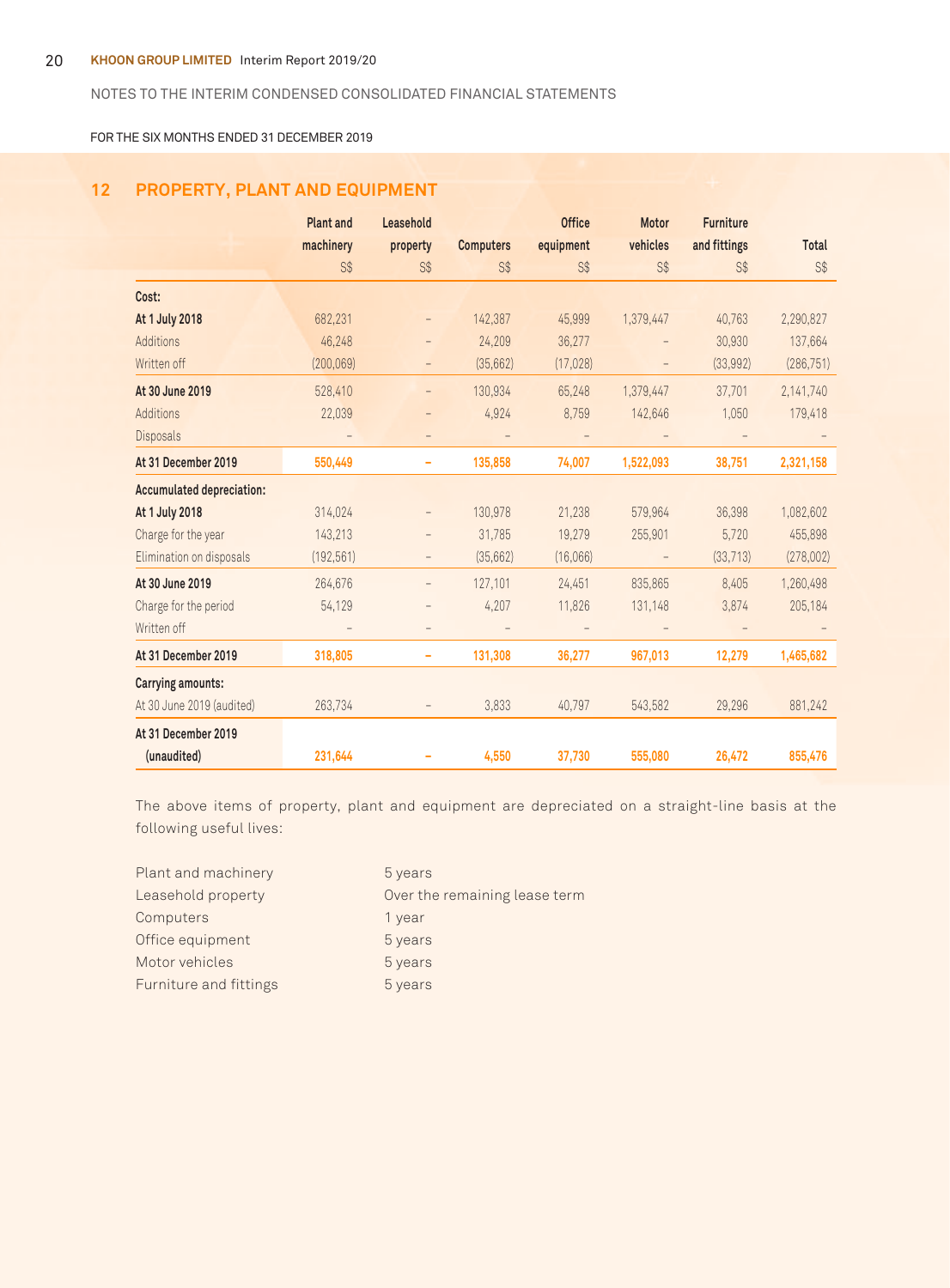#### FOR THE SIX MONTHS ENDED 31 DECEMBER 2019

## **13 INVESTMENT PROPERTY**

|                                              | As at          | As at     |
|----------------------------------------------|----------------|-----------|
|                                              | 31 December    | 30 June   |
|                                              | 2019           | 2019      |
|                                              | S <sub>3</sub> | S\$       |
|                                              | (unaudited)    | (audited) |
| Cost:                                        |                |           |
| At beginning and end of the reporting period | 933,509        | 933,509   |
| <b>Accumulated depreciation:</b>             |                |           |
| At beginning of the reporting period         | 61,575         | 45,553    |
| Charge for the year/period                   | 8,011          | 16,022    |
| At end of the year/period                    | 69,586         | 61,575    |
| <b>Carrying amount:</b>                      |                |           |
| At end of the reporting period               | 863,923        | 871,934   |

The investment property is leased to a third party. The leases contain initial non-cancellable period of between 2 to 3 years. Subsequent renewal are negotiated with the lessees.

The investment property, is depreciated on a straight-line basis over 57 years.

As at 31 December 2019, the fair values of the investment property amounted to S\$1,020,000 (30 June 2019: S\$1,020,000). The fair value measurement of the Group's investment property as at 31 January 2019 was carried out by Ascent Partners Valuation Service Limited, an independent valuer not related to the Group, and who has the appropriate qualifications and relevant experience. Management has assessed that the key inputs and assumptions used by the valuer for valuation date 31 January 2019 remain applicable and reasonable as at 30 June 2019 and 31 December 2019.

The fair values were based on comparable market transactions of similar properties in the neighbourhood that have been transferred in the open market with the significant unobservable input being the price per square meter where any significant isolated increase (decrease) in this input would result in a significantly higher (lower) fair value measurement.

The investment property is categorised within level 3 of the fair value hierarchy.

In estimating the fair value of the property, the highest and best use of the property is its current use.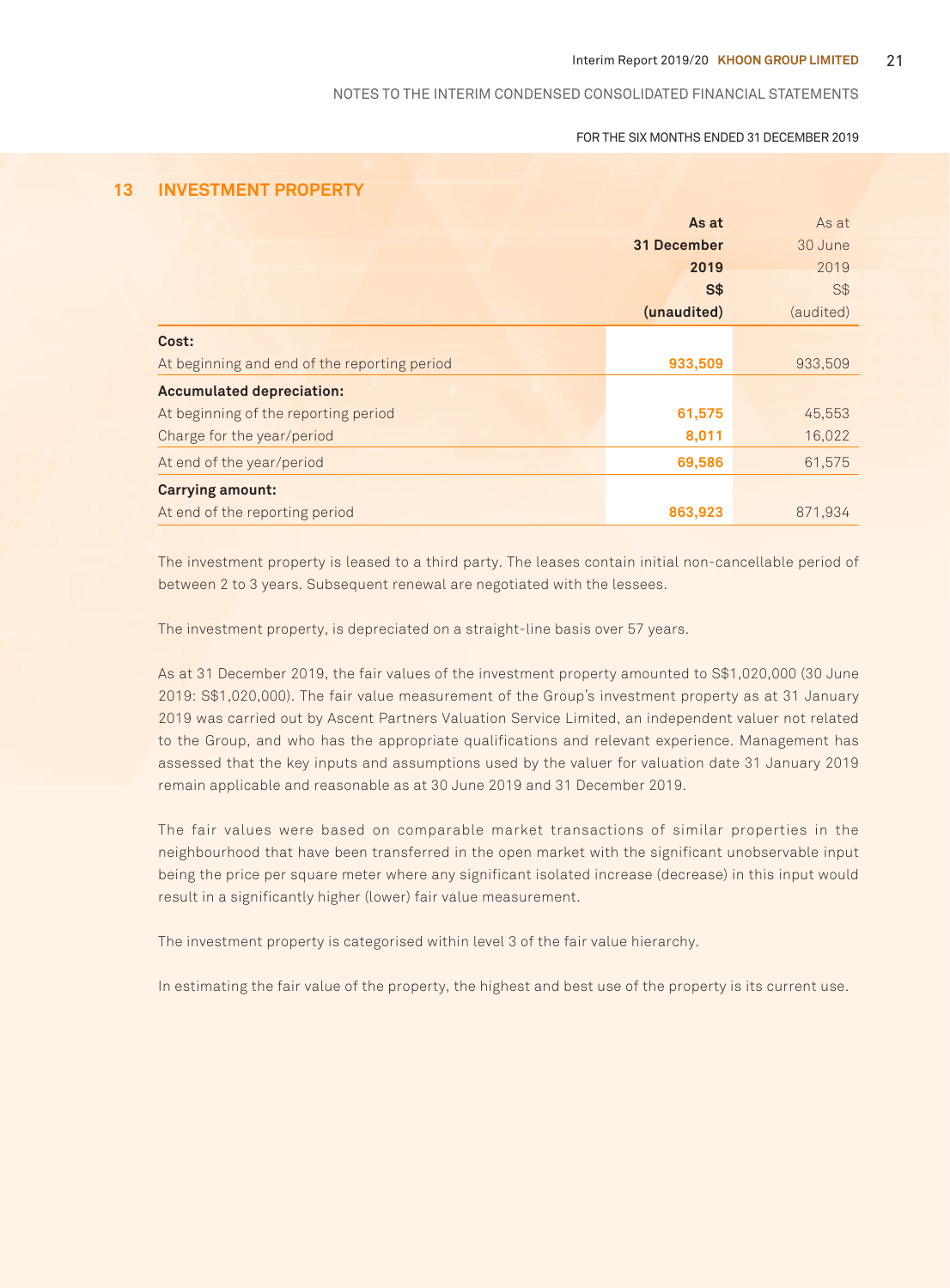#### 22 **Khoon Group Limited** Interim Report 2019/20

#### NOTES TO THE Interim CONDENSED CONSOLIDATED FINANCIAL STATEMENTS

FOR THE SIX MONTHS ENDED 31 DECEMBER 2019

## **13 INVESTMENT PROPERTY (continued)**

Details of the Group's investment properties and information about the fair value hierarchy as at the end of each reporting period are as follows:

|                             |               | Fair value as at |            |
|-----------------------------|---------------|------------------|------------|
|                             |               | 31 December      | 30 June    |
| <b>Address</b>              | <b>Tenure</b> | 2019             | 2019       |
|                             |               | S <sub>3</sub>   | <b>S\$</b> |
|                             |               | (unaudited)      | (audited)  |
| Level 3                     |               |                  |            |
| No.3 Ang Mo Kio St. #04-34, |               |                  |            |
| Link@AMK, Singapore 569139  | 57 years      | 1,020,000        | 1,020,000  |

## **14 TRADE RECEIVABLES**

|                                    | As at       | As at     |
|------------------------------------|-------------|-----------|
|                                    | 31 December | 30 June   |
|                                    | 2019        | 2019      |
|                                    | <b>S\$</b>  | S\$       |
|                                    | (unaudited) | (audited) |
| Trade receivables                  | 4,124,859   | 2,711,149 |
| Less: Allowance for doubtful debts | (54, 251)   | (22, 325) |
|                                    | 4,070,608   | 2,688,824 |

The Group grants credit term to customers typically 30 to 35 days from invoice date for trade receivables to all customers, for the six months ended 31 December 2019 (year ended 30 June 2019: 30 to 35 days). The following is an aged analysis of trade receivables, net of allowance for doubtful debts, presented based on the invoice date which approximated the revenue recognition date at the end of each reporting period:

|                     | As at       | As at     |
|---------------------|-------------|-----------|
|                     | 31 December | 30 June   |
|                     | 2019        | 2019      |
|                     | S\$         | S\$       |
|                     | (unaudited) | (audited) |
| Within 30 days      | 3,372,616   | 2,326,057 |
| 31 days to 60 days  | 345,553     | 264,919   |
| 61 days to 90 days  | 210,469     | 16,887    |
| 91 days to 120 days | 96,032      | 26,222    |
| More than 120 days  | 45,938      | 54,739    |
|                     | 4,070,608   | 2,688,824 |

Before accepting any new customer, the Group has assessed the potential customer's credit quality and defined credit limit to each customer on individual basis. Limits attributed to customers are reviewed when necessary. The majority of the Group's trade receivables that are neither past due nor impaired have good credit quality with reference to respective settlement history.

The Group does not charge interest or hold any collateral over these balances.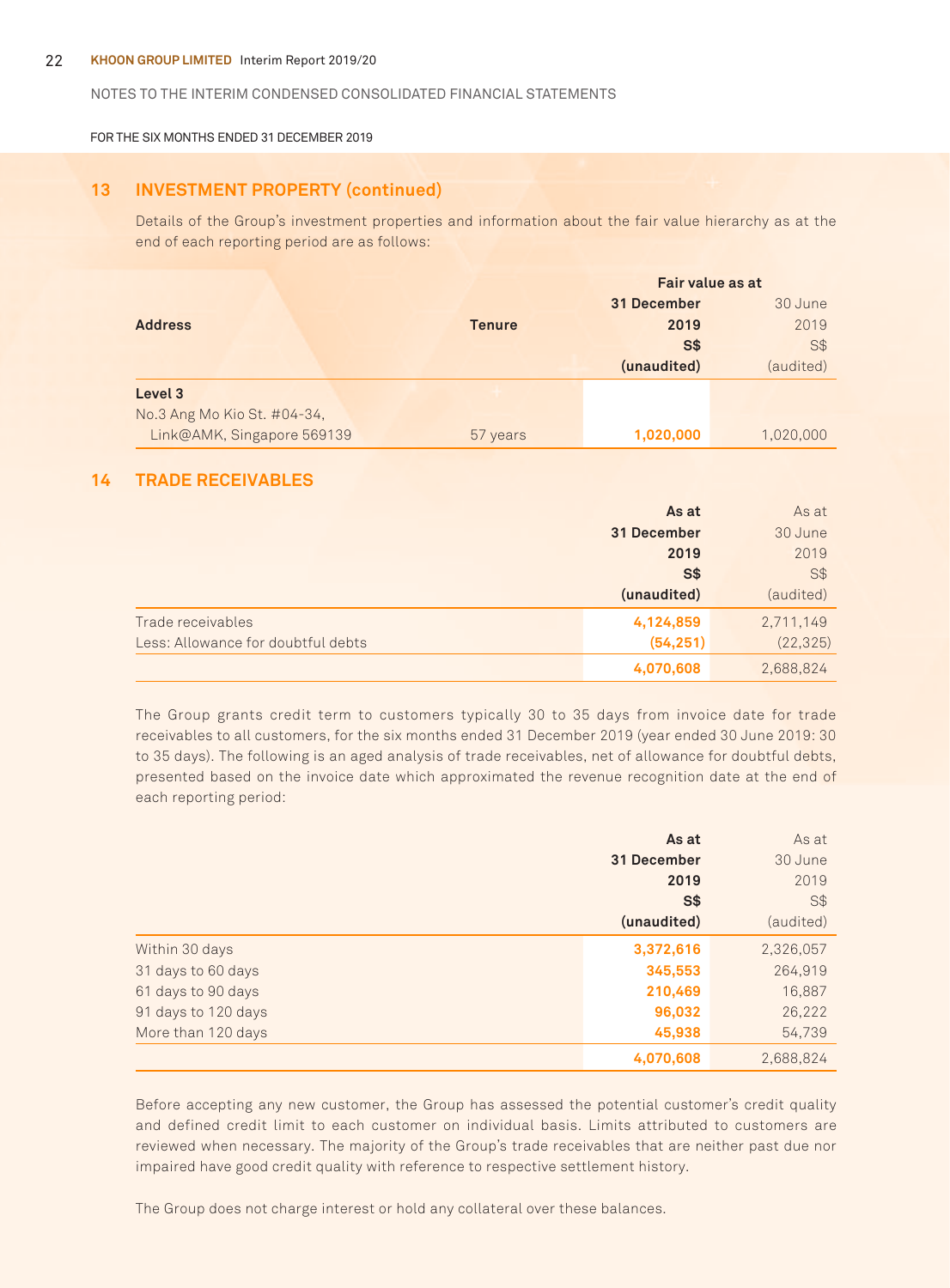FOR THE SIX MONTHS ENDED 31 DECEMBER 2019

## **14 TRADE RECEIVABLES (continued)**

Allowance for doubtful debts are recognised against trade receivables based on estimated irrecoverable amounts determined by reference to individual customer's credit quality. In determining the recoverability of a trade receivable, the management of the Group considers any change in credit quality of the trade receivable from the date credit was initially granted up to the end of the reporting period, and no impairment was considered necessary for those balances which are not past due at each reporting date.

In the opinion of the management, the trade receivables at the end of each reporting period are of good credit quality and considering high creditability of these customers, good track record with the Group and subsequent settlement, the management believes that no impairment allowance is necessary in respect of the remaining unsettled balances.

The table below is an analysis of trade receivables as at the end of each reporting period:

## **Analysis of trade receivables:**

|                                | As at       | As at     |
|--------------------------------|-------------|-----------|
|                                | 31 December | 30 June   |
|                                | 2019        | 2019      |
|                                | S\$         | S\$       |
|                                | (unaudited) | (audited) |
| Not past due and not impaired  | 3,372,616   | 2,326,057 |
| Past due but not impaired      | 697,992     | 362,767   |
|                                | 4,070,608   | 2,688,824 |
| Past due and impaired          | 54,251      | 22,325    |
| Less: Allowance for impairment | (54, 251)   | (22, 325) |
|                                | 4,070,608   | 2,688,824 |

The following is an analysis of trade receivables by age, presented based on the due date at the end of each reporting period, net of allowance for doubtful debts:

Receivables that are past due but not impaired:

|                     | As at       | As at     |
|---------------------|-------------|-----------|
|                     | 31 December | 30 June   |
|                     | 2019        | 2019      |
|                     | S\$         | S\$       |
|                     | (unaudited) | (audited) |
| Within 30 days      | 345,553     | 264,919   |
| 31 days to 60 days  | 210,469     | 16,887    |
| 61 days to 90 days  | 96,032      | 26,222    |
| 91 days to 120 days | $\sim$      | 1,685     |
| More than 120 days  | 45,938      | 53,054    |
|                     | 697,992     | 362,767   |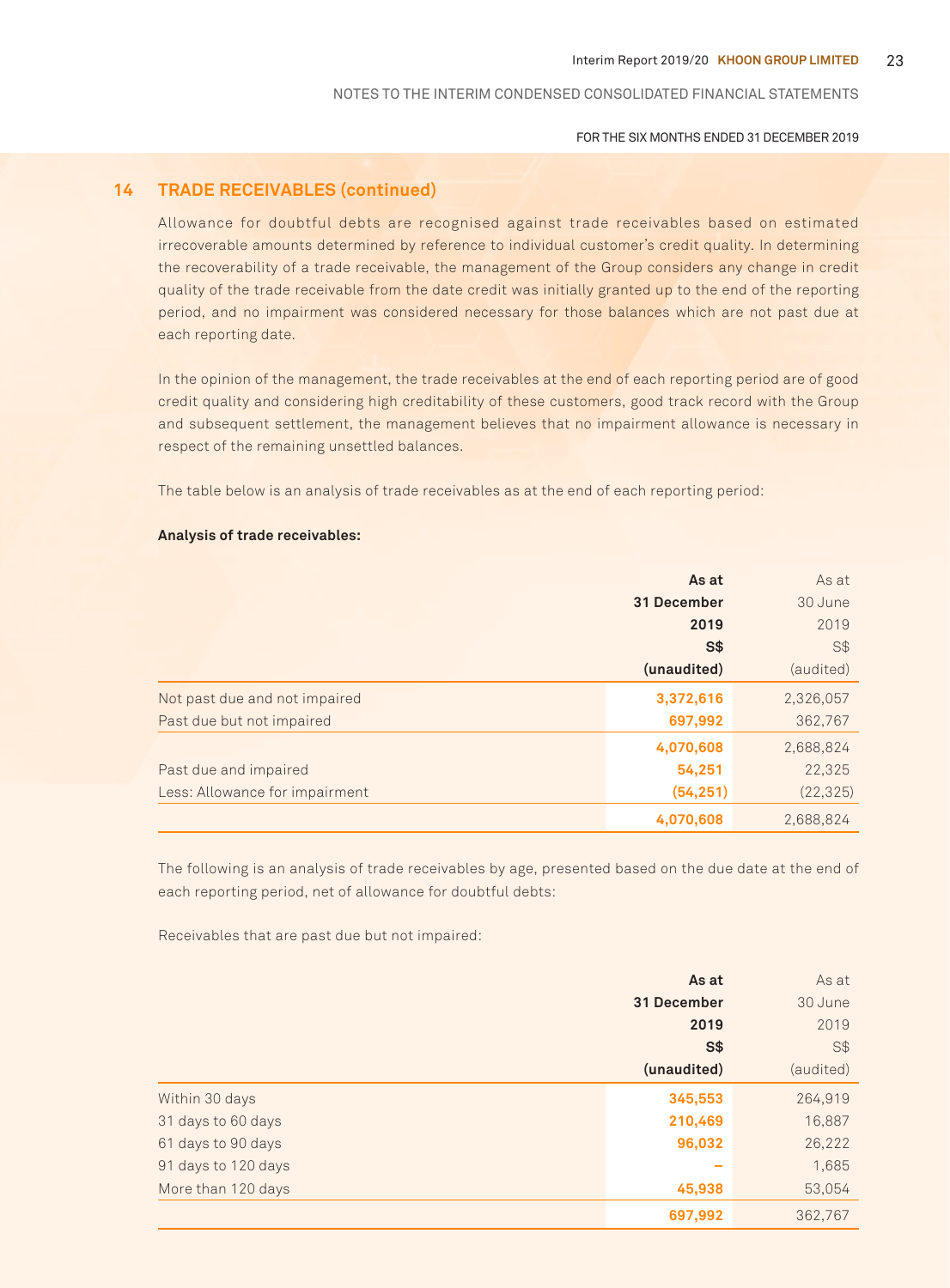FOR THE SIX MONTHS ENDED 31 DECEMBER 2019

## **14 TRADE RECEIVABLES (continued)**

Included in the Group's trade receivables are carrying amount of approximately S\$697,992 which are past due as at 31 December 2019 (30 June 2019: S\$362,767), for which the Group has not provided for impairment loss as there has not been a significant change in credit quality and the amounts are still considered recoverable based on repayment history of respective customers.

Upon application of IFRS 9 on 1 July 2018, the Group applied simplified approach to provide impairment loss measured as expected credit losses prescribed by IFRS 9.

To measure the expected credit losses ("ECL") of trade receivables, trade receivables are assessed individually for all customers. The ECL of trade receivables as at 1 July 2018 (upon the application of IFRS 9) has no material impact on measurement of the trade receivables nor has any additional impairment been recognised upon application as at same date.

As part of the Group's credit risk management, the Group assesses the impairment for its customers by reference to past default experience and current past due exposure of the debtor and an analysis of the debtor's current financial position.

The estimated loss rates are estimated based on historical observed default rates over the expected life of the debtors and are adjusted for forward-looking information that is available without undue cost or effort. As at 31 December 2019, the Group recognised S\$54,251 impairment allowance based on individual assessment for all customers.

Since the application of IFRS 9 on 1 July 2018, there has been no changes in the estimation techniques or significant assumption made.

Movements in the allowance for doubtful trade debts:

|                                              | As at       | As at     |
|----------------------------------------------|-------------|-----------|
|                                              | 31 December | 30 June   |
|                                              | 2019        | 2019      |
|                                              | S\$         | S\$       |
|                                              | (unaudited) | (audited) |
| Balance at beginning of the reporting period | 22,325      | 54,251    |
| Impairment losses (reversed)/recognised      | 31,926      | (31, 926) |
| Balance at end of the reporting period       | 54,251      | 22.325    |

The movement for the six months ended 31 December 2019, i.e., in lifetime ECL, has been recognised for trade receivables in accordance with the simplified approach set in IFRS 9.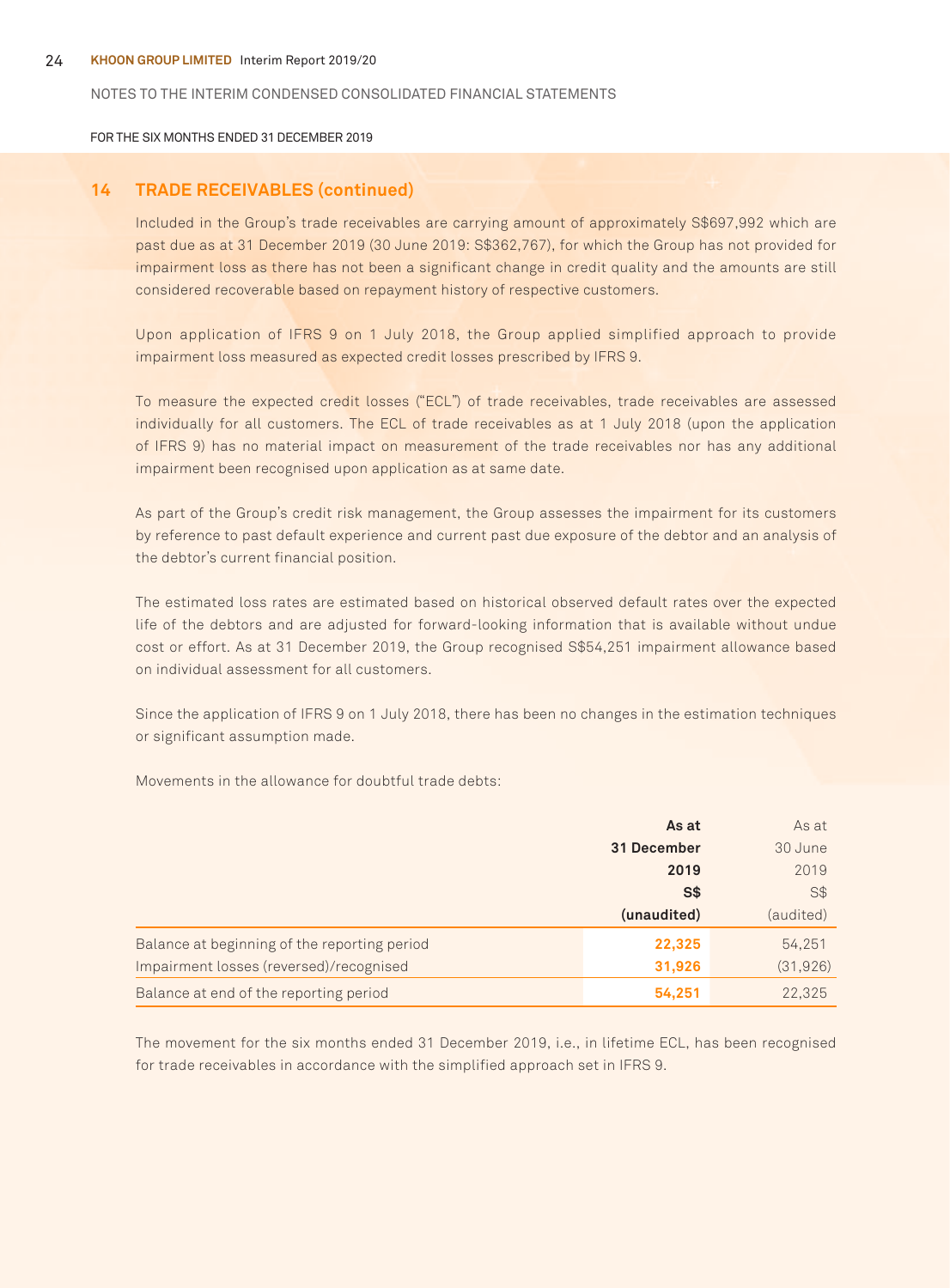FOR THE SIX MONTHS ENDED 31 DECEMBER 2019

## **15 a. DEPOSITS**

The amount relates to cash deposit placed directly with a customer as security for due performance and observance of the Group's obligations under a contract entered into between the Group and a customer, where the project is due to be completed in 2021.

The management considered the ECL for such deposit to be insignificant as at 31 December 2019 and 30 June 2019.

## **15 b. OTHER RECEIVABLES, DEPOSITS AND PREPAYMENTS**

|                      | As at       | As at     |
|----------------------|-------------|-----------|
|                      | 31 December | 30 June   |
|                      | 2019        | 2019      |
|                      | <b>S\$</b>  | $S$ \$    |
|                      | (unaudited) | (audited) |
| Deposits (Note)      | 371,958     | 358,852   |
| Prepayments          | 42,911      | 84,420    |
| Deferred issue costs |             | 1,058,398 |
| Others (Note)        | 77,037      | 203,192   |
|                      | 491,906     | 1,704,862 |

Note: The management considered the ECL for deposits and others to be insignificant as at 31 December 2019 and 30 June 2019.

## **16 CONTRACT ASSETS**

The following is the analysis of the contract assets for financial reporting purpose:

|                 | As at       | As at      |
|-----------------|-------------|------------|
|                 | 31 December | 30 June    |
|                 | 2019        | 2019       |
|                 | S\$         | $S$ \$     |
|                 | (unaudited) | (audited)  |
| Contract assets | 42,728,538  | 32,768,152 |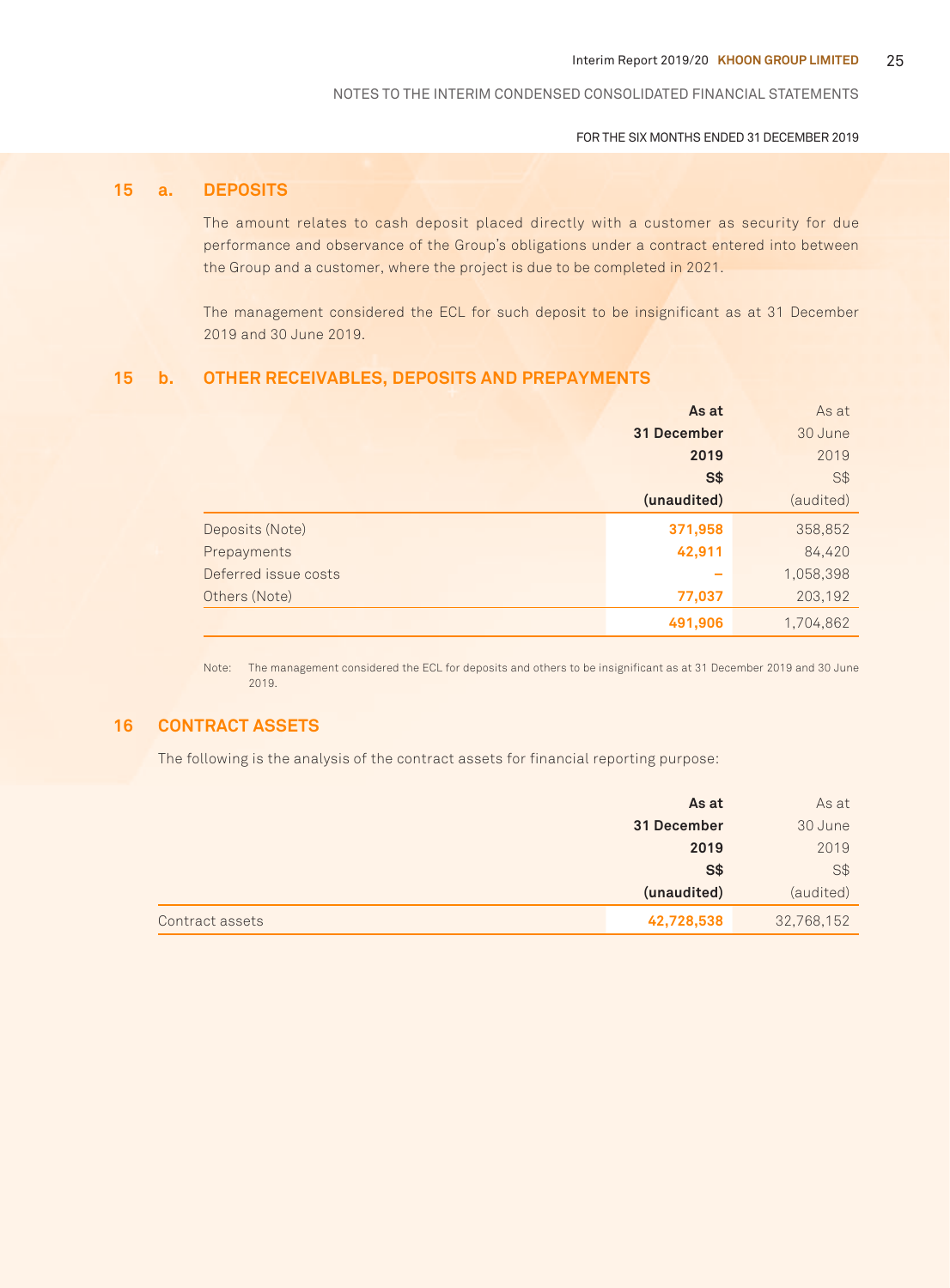FOR THE SIX MONTHS ENDED 31 DECEMBER 2019

## **16 CONTRACT ASSETS (continued)**

Contract assets represent the Group's rights to considerations from customers for the provision of electrical engineering services, which arise when: (i) the Group completed the relevant services under such contracts and pending formal certification by the customers; and (ii) the customers withhold certain amounts payable to the Group as retention money to secure the due performance of the contracts for a period of generally 12 months (defect liability period) after completion of the relevant works. Any amount previously recognised as a contract asset is reclassified to trade receivables at the point at which it becomes unconditional and is invoiced to the customer.

The Group's contract assets are analysed as follows:

|                       | As at       | As at      |
|-----------------------|-------------|------------|
|                       | 31 December | 30 June    |
|                       | 2019        | 2019       |
|                       | <b>S\$</b>  | S\$        |
|                       | (unaudited) | (audited)  |
| Retention receivables | 4,156,404   | 4,318,580  |
| Others (Note)         | 38,572,134  | 28,449,572 |
|                       | 42,728,538  | 32,768,152 |

Note: Others represent the revenue not yet billed to the customers, for which the Group has completed the relevant services under such contracts but yet to be certified by architects, surveyors or other representatives appointed by the customers.

Changes of contract assets were mainly due to changes in: (1) the amount of retention receivables (generally at a certain percentage of total contract sum) in accordance with the number of ongoing and completed contracts under the defect liability period; and (2) the size and number of contract works that the relevant services were completed but yet to be certified by architects, surveyors or other representatives appointed by the customers at the end of each reporting period.

The Group's contract assets include retention receivables to be settled, based on the expiry of the defect liability period of the relevant contracts or in accordance with the terms specified in the relevant contracts, at the end of the reporting period. The balances are classified as current as they are expected to be received within the Group's normal operating cycle.

To measure ECL, contract assets are assessed individually for all customers. The contract assets relate to unbilled work in progress and have substantially the same risk characteristics as the trade receivables for the same type of contracts. The Group has therefore concluded that the expected loss rates for trade receivables are a reasonable approximation for the loss rates for contract assets. Based on the individual assessment for all customers by management of the Group, it is considered that the ECL for contract assets is insignificant as at 31 December 2019.

There were no impairment losses recognised on any contract asset during the six months ended 31 December 2019 and 2018.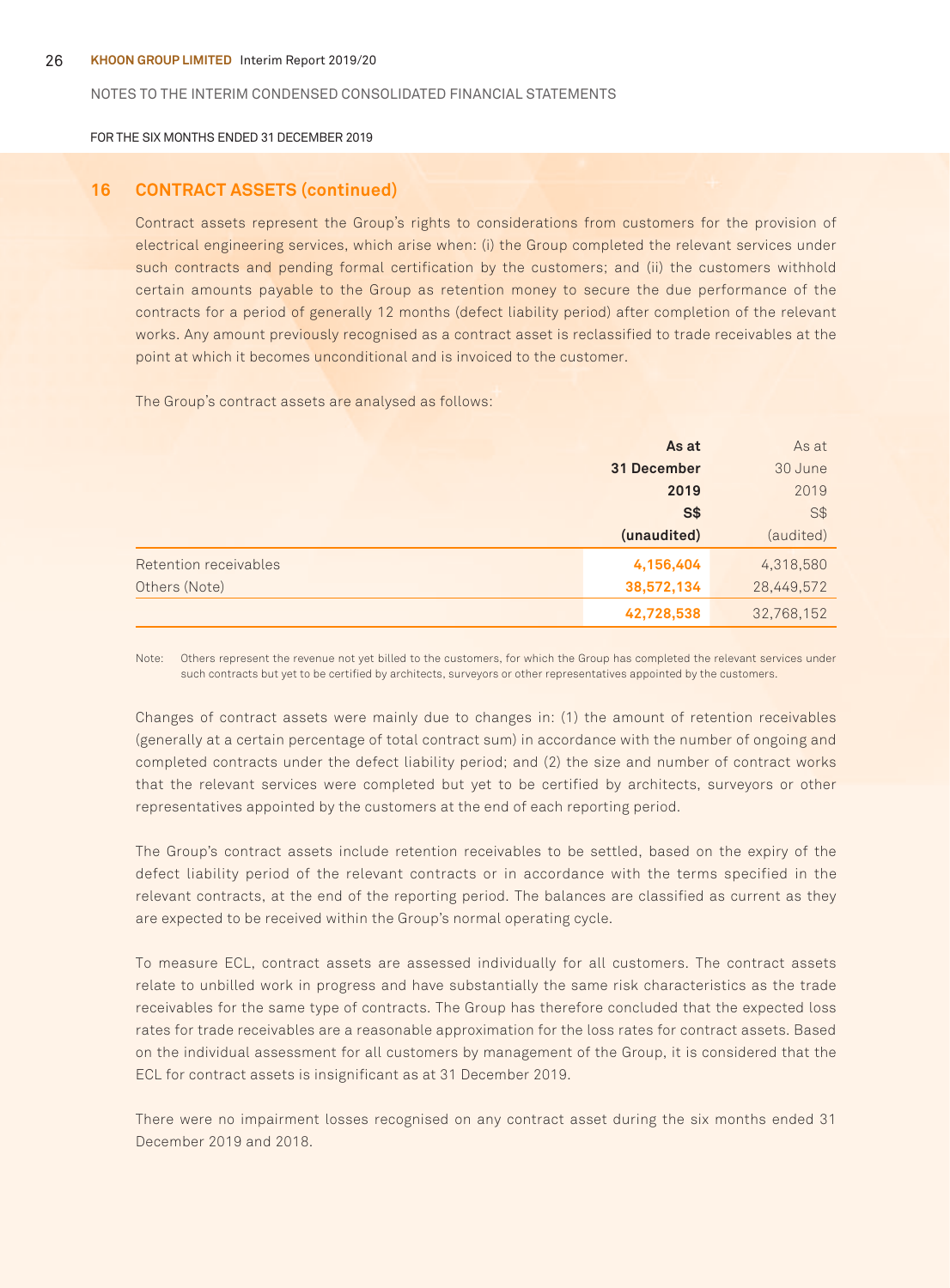#### FOR THE SIX MONTHS ENDED 31 DECEMBER 2019

## **17 a. BANK BALANCES AND CASH**

|                                                    | As at       | As at     |
|----------------------------------------------------|-------------|-----------|
|                                                    | 31 December | 30 June   |
|                                                    | 2019        | 2019      |
|                                                    | S\$         | S\$       |
|                                                    | (unaudited) | (audited) |
| Cash at banks                                      | 3,068,521   | 5,963,228 |
| Cash on hand (Note A)                              | 30,805      | 30,230    |
| Cash and cash equivalents in the interim condensed |             |           |
| consolidated statement of cash flows               | 3,099,326   | 5,993,458 |

Note A: As at 31 December 2019, approximately S\$2,598,713 (30 June 2019: S\$1,747,378) included in bank balances carry effective interest rate ranging from 0.11% to 0.83% per annum (30 June 2019: 0.68% to 0.70% per annum). The remaining bank balances and cash are interest-free.

## **17 b. FIXED DEPOSITS**

The fixed deposits with maturity within the year, carry interest rates ranging from 1.65% to 2.35% per annum.

## **18 TRADE AND OTHER PAYABLES**

Trade and other payables comprise the following:

|                                                           | As at          | As at      |
|-----------------------------------------------------------|----------------|------------|
|                                                           | 31 December    | 30 June    |
|                                                           | 2019           | 2019       |
|                                                           | S <sub>3</sub> | S\$        |
|                                                           | (unaudited)    | (audited)  |
| Trade payables                                            | 2,973,388      | 2,751,365  |
| Trade accruals                                            | 24,459,154     | 19,383,190 |
| Retention payables (Note A)                               | 1,981,401      | 1,503,736  |
|                                                           | 29,413,943     | 23,638,291 |
| Other payables                                            |                |            |
| Accrued listing expenses                                  |                | 1,456,119  |
| Payroll and CPF payables                                  | 213,646        | 225,974    |
| Goods and Services Tax payables                           | 190,376        | 34,363     |
| Rental deposit received                                   | 8,550          | 8,550      |
| Share issue proceeds received in advance from cornerstone |                |            |
| investor (Note B)                                         |                | 3,500,926  |
| Others                                                    | 39,090         | 177,102    |
|                                                           | 29,865,605     | 29,041,325 |

Note A: The retention payables to subcontractors are interest-free and payable after the completion of maintenance period or in accordance with the terms specified in the relevant contracts for a period of generally 12 months after completion of the relevant works.

Note B: The amount was received by the Group shortly before the year ended 30 June 2019 and was applied to share capital upon the Share Offer (as defined in Note 20) subsequent to year end.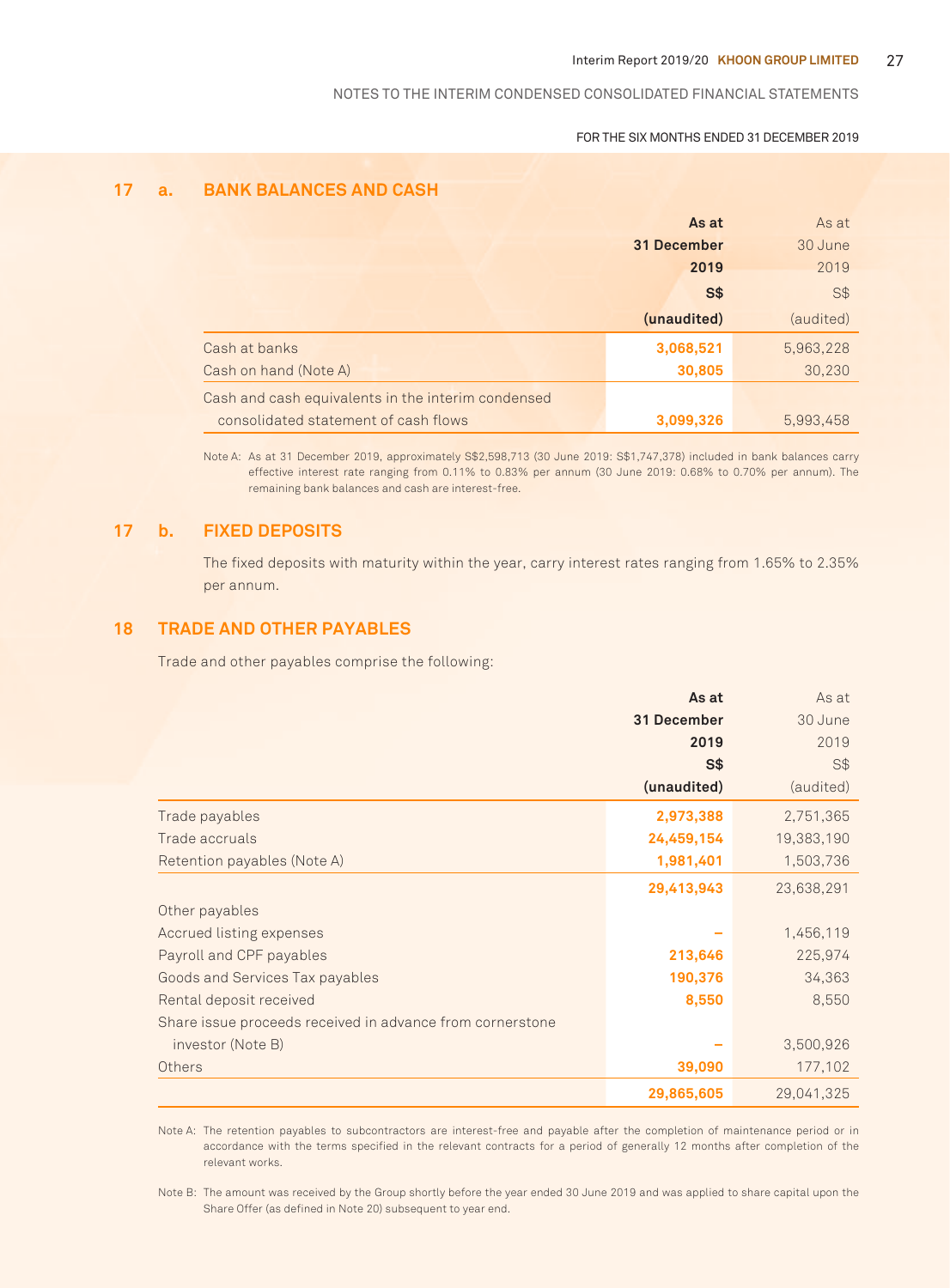#### 28 **Khoon Group Limited** Interim Report 2019/20

## NOTES TO THE Interim CONDENSED CONSOLIDATED FINANCIAL STATEMENTS

FOR THE SIX MONTHS ENDED 31 DECEMBER 2019

## **18 TRADE AND OTHER PAYABLES (continued)**

The following is an aged analysis of trade payables presented based on the invoice date as at the end of each reporting period:

|                | As at          | As at     |
|----------------|----------------|-----------|
|                | 31 December    | 30 June   |
|                | 2019           | 2019      |
|                | S <sub>3</sub> | S\$       |
|                | (unaudited)    | (audited) |
| Within 30 days | 2,501,521      | 1,740,031 |
| 31 to 60 days  | 84,181         | 376,329   |
| 61 to 90 days  | 26,539         | 138,235   |
| 91 to 120 days | 42,299         | 340,667   |
| Over 120 days  | 318,848        | 156,103   |
|                | 2,973,388      | 2,751,365 |

The credit period on purchases from suppliers and subcontractors as at 31 December 2019 is 7 to 90 days (30 June 2019: 7 to 90 days) or payable upon delivery.

## **19 DEFERRED TAX LIABILITIES**

|                                                      | As at       | As at     |
|------------------------------------------------------|-------------|-----------|
|                                                      | 31 December | 30 June   |
|                                                      | 2019        | 2019      |
|                                                      | S\$         | S\$       |
|                                                      | (unaudited) | (audited) |
| As at 1 July 2019/1 July 2018                        | 53,603      | 5,923     |
| Recognised in profit or loss during the year/period: |             |           |
| - Accelerated tax depreciation                       | 7,496       | 47,680    |
| As at 31 December 2019/30 June 2019                  | 61,099      | 53,603    |

The deferred tax liabilities resulted from temporary taxable differences arising from accelerated depreciation in relation to capital allowance claims on qualified assets in accordance with prevailing tax laws in Singapore.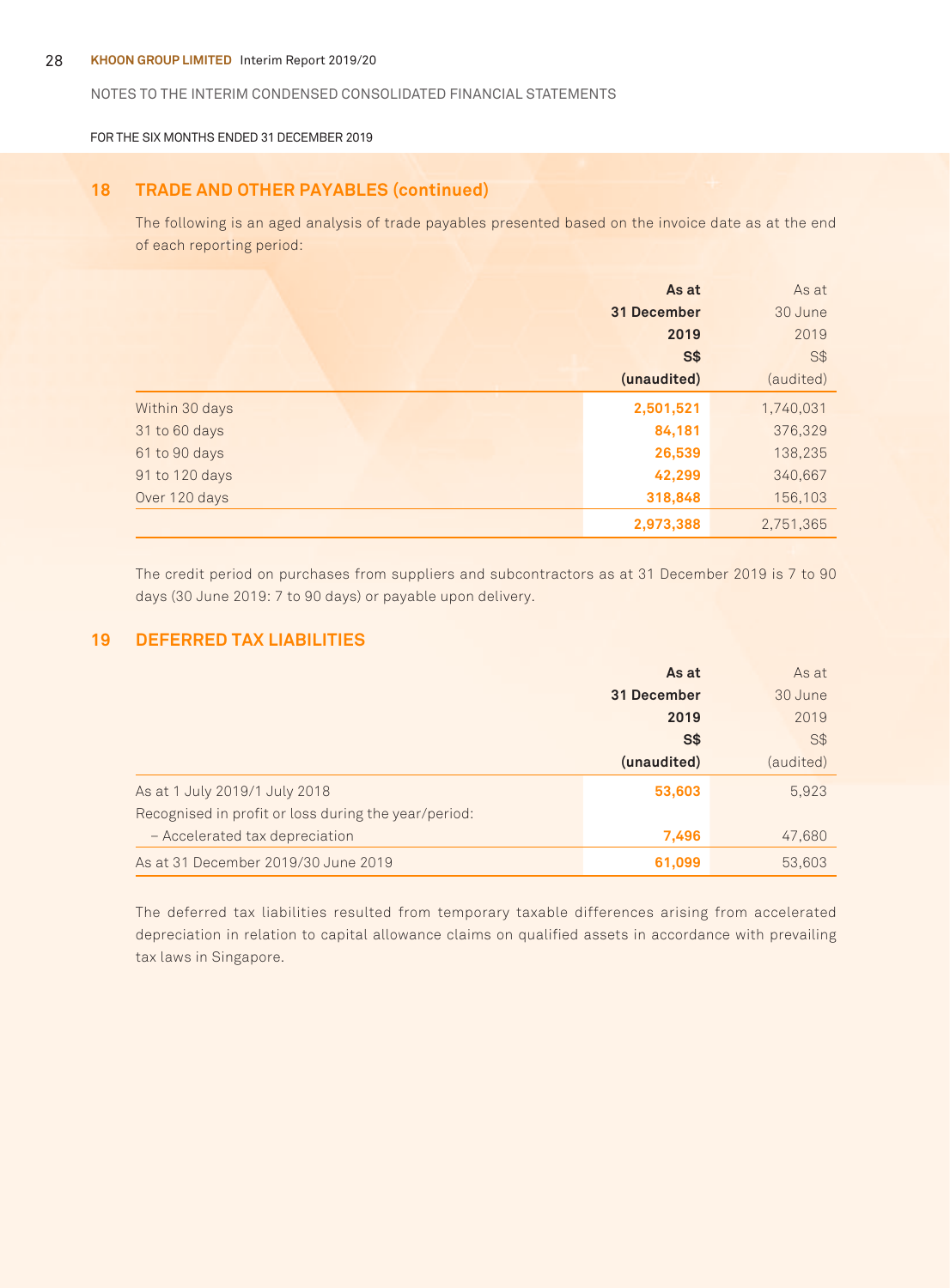FOR THE SIX MONTHS ENDED 31 DECEMBER 2019

## **20 SHARE CAPITAL**

The shares of the Company were successfully listed on the Main Board of the Stock Exchange on 5 July 2019 by way of placing of 225,000,000 ordinary shares and public offer of 25,000,000 ordinary shares at the price of HK\$0.50 per share (the "Share Offer").

|                                            | Number of<br>ordinary shares | <b>Par Value</b><br>HK\$ | <b>Share capital</b><br>HK\$ |
|--------------------------------------------|------------------------------|--------------------------|------------------------------|
| Authorised share capital of the Company:   |                              |                          |                              |
| At date of incorporation of the Company on |                              |                          |                              |
| 24 July 2018 (Note b)                      | 10,000,000                   | 0.01                     | 100,000                      |
| Increase on 10 June 2019 (Note d)          | 1,490,000,000                | 0.01                     | 14,900,000                   |
| At 30 June 2019                            | 1,500,000,000                | 0.01                     | 15,000,000                   |
| At 31 December 2019                        | 1.500.000.000                | 0.01                     | 15,000,000                   |

|                                                         | Number of       |                      |
|---------------------------------------------------------|-----------------|----------------------|
|                                                         | ordinary shares | <b>Share capital</b> |
|                                                         |                 | S\$                  |
| Issued and fully paid of Khoon Engineering              |                 |                      |
| At 1 July 2017 and 30 June 2018 (Note a)                | 1,500,000       | 1,500,000            |
| Issued and fully paid of the Company:                   |                 |                      |
| At date of incorporation on 24 July 2018 (Note b)       |                 |                      |
| Issue of shares pursuant to the reorganisation (Note c) | 29,999          | 52                   |
| At 30 June 2019                                         | 30,000          | 52                   |
| Issue of shares pursuant to the reorganisation (Note d) | 750,000,000     | 1.306.568            |
| Issue of shares pursuant to the Share Offer             | 250,000,000     | 435.523              |
| At 31 December 2019                                     | 1.000.000.000   | 1.742.143            |

Notes:

a. At 30 June 2018, the balance represented share capital of Khoon Engineering of 1,500,000 shares of S\$1 each.

- b. On 24 July 2018, the Company was incorporated in the Cayman Islands with an authorised share capital of HK\$100,000 divided into 10,000,000 shares of HK\$0.01 each. As at the time of its incorporation, one share was allotted and issued in nil paid form to the initial subscriber, an independent third party. The said share was transferred to Lead Development on the same day.
- c. On 12 March 2019, the Company acquired the entire issued share capital of Top Stride from the Controlling Shareholders, at a consideration of S\$12,917,894. In settlement of the aforesaid consideration, the Company allotted and issued 29,999 shares credited as fully paid, to Lead Development at the instruction of the Controlling Shareholders. Following completion of the above acquisition, Khoon Engineering became an indirect wholly-owned subsidiary of the Company.
- d. Pursuant to the written resolution of the then sole shareholder of the Company dated 10 June 2019, it was resolved that the authorised share capital of the Company increased from HK\$100,000 to HK\$15,000,000 by the creation of an additional 1,490,000,000 shares; and conditional on the share premium account of the Company being credited as a result of the Share Offer, an amount of HK\$7,499,700 which will then be standing to the credit of the share premium account of the Company be capitalised and applied to pay up in full at par a total of 749,970,000 shares for allotment, rank pari passu in all respects with all the then existing shares.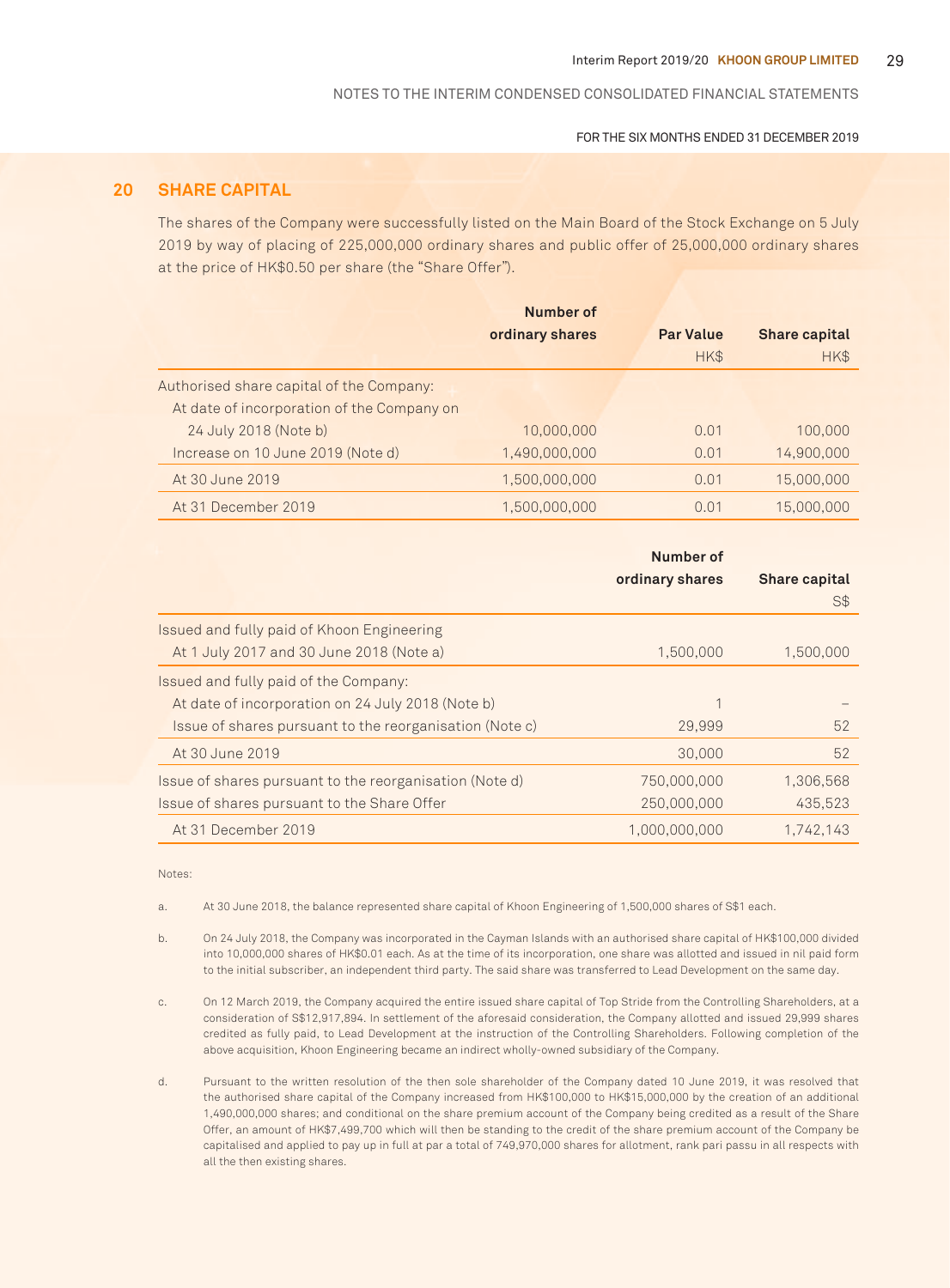## **MANAGEMENT DISCUSSION AND ANALYSIS**

## **BUSINESS REVIEW AND OUTLOOK**

The Group is a M&E engineering contractor in Singapore specialised in providing electrical engineering solutions and its scope of services comprises (i) customization and/or installation of electrical systems; (ii) assisting to obtain statutory approvals; and (iii) testing and commissioning. The Group has been established for over 30 years and its services are essential for ensuring the functionality and connectedness of the electrical systems as well as their compliance with the prescribed designs and statutory requirements. The Group's electrical engineering services are widely required in new building developments, redevelopment, additions and alterations ("A&A") works and upgrading projects, which involve residential, commercial and industrial buildings. In particular, the Group had established solid track record in undertaking electrical engineering works in public residential developments initiated by the Housing and Development Board, the public housing authority of the Singapore Government.

During the six months ended 31 December 2019, the Group's revenue increased by 14.3% to approximately S\$26.2 million as compared to approximately S\$22.9 million for the six months ended 31 December 2018. The Group's gross profit and net profit also increased by 17.9% and 152.8% to approximately S\$5.3 million and S\$2.9 million respectively, as compared to approximately S\$4.5 million and S\$1.1 million for the six months ended 31 December 2018. The increase is mainly due to the additional residential and commercial projects undertaken by the Group and the decrease in the one-off listing expenses incurred by the Group during the six months ended 31 December 2019.

In the upcoming year, we expect very severe challenge in the construction industry in Singapore given the recent development in China, and particularly against the backdrop of the modest economic growth of 0.7% in Singapore in 2019. The Coronavirus Disease 2019 (or COVID-19) outbreak has disrupted the global supply chains and created ripple effects on all sectors. Quarantine and Leave of Absence have also been imposed by the Singapore Government on foreign workers returning from China after the Chinese Near Year holidays.

The above have severely delayed project progress and the Group is monitoring the situation closely and working with the relevant government authorities and customers to mitigate any potential issues.

Consequently, the construction sector's growth is expected to weaken in 2020 and 2021 due to hints of elevated risks of a global recession. However, with the supervision of the Group's senior management and dedicated staff coupled with the proceeds received from the Share Offer, the Group believes that it is in a very healthy position to weather any storm ahead.

As at 31 December 2019, the Group had 43 projects on hand (including contracts in progress and contracts which are yet to commence) with a notional or estimated contract value of approximately S\$89.7 million, of which approximately S\$26.2 million had been recognized as revenue before 31 December 2019. The remaining balance will be recognised as the Group's revenue in accordance with the stage of completion.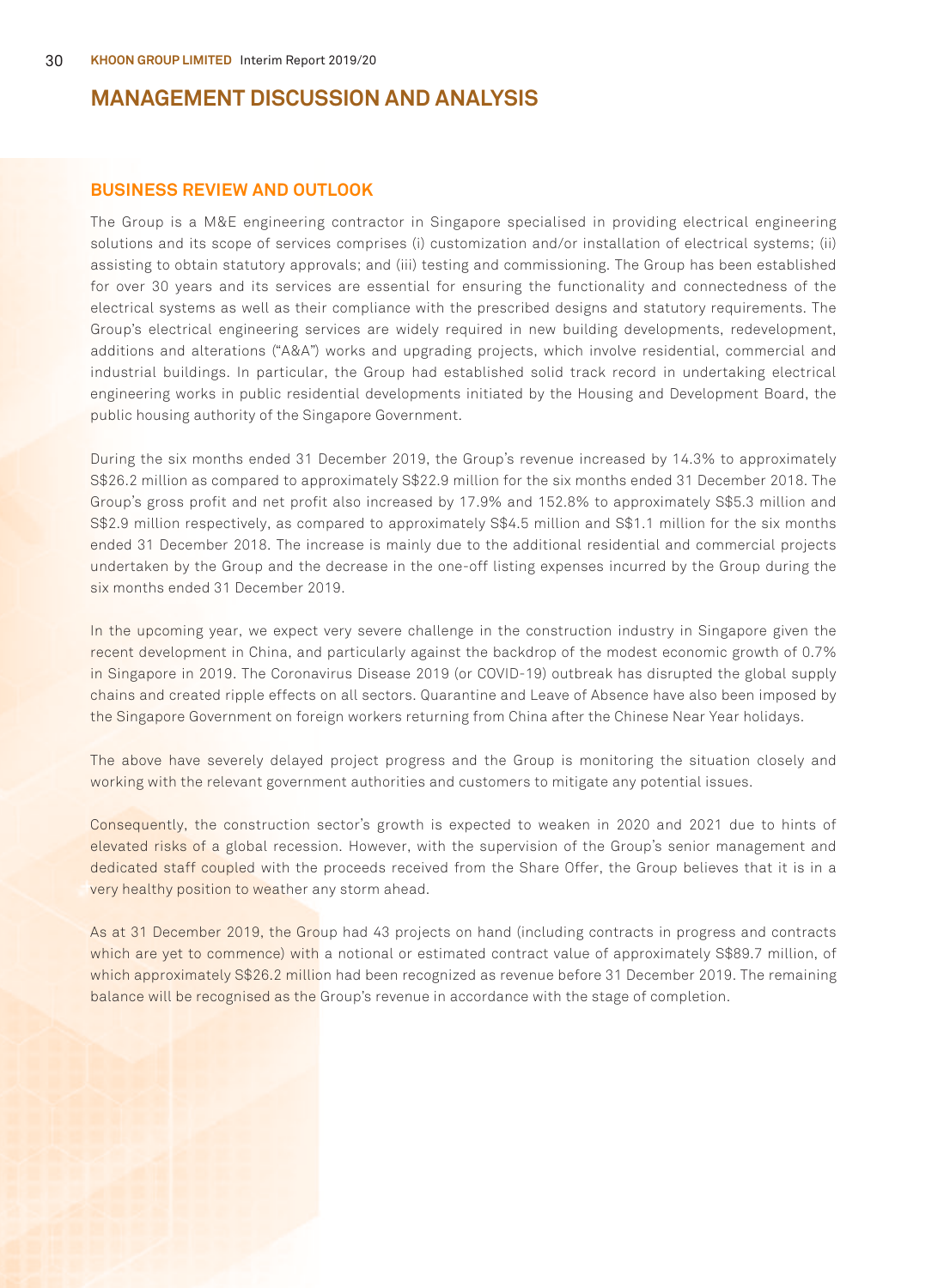## **FINANCIAL REVIEW**

|                     | For the six months ended 31 December |             |         |  |
|---------------------|--------------------------------------|-------------|---------|--|
|                     | 2019                                 | 2018        | Change  |  |
|                     | S\$ million                          | S\$ million | $\%$    |  |
| Revenue             | 26.2                                 | 22.9        | 14.3    |  |
| Gross profit        | 5.3                                  | 4.5         | 17.9    |  |
| Gross profit margin | 20.2%                                | 19.6%       | $0.6\%$ |  |
| Net profit          | 2.9                                  | 1.1         | 152.8   |  |

## **Revenue**

The Group's principal operating activities are in the provision of electrical engineering services for both public and private sector projects. The Group's electrical engineering services are widely required in new building developments, redevelopment, A&A and upgrading projects, which involve residential, commercial and industrial buildings.

|                         | For the six months ended 31 December |             |            |              |             |            |
|-------------------------|--------------------------------------|-------------|------------|--------------|-------------|------------|
|                         |                                      | 2019        |            |              | 2018        |            |
|                         | Number of                            |             |            | Number of    |             |            |
|                         | projects                             |             |            | projects     |             |            |
|                         | with revenue                         | Revenue     | % of total | with revenue | Revenue     | % of total |
|                         | contribution                         | S\$ million | revenue    | contribution | S\$ million | revenue    |
| Public sector projects  | 33                                   | 19.7        | 75.1       | 40           | 20.1        | 87.8       |
| Private sector projects | 10                                   | 6.5         | 24.9       | 12           | 2.8         | 12.2       |
| Total                   | 43                                   | 26.2        | 100.0      | 52           | 22.9        | 100.0      |

The Group's overall revenue increased by approximately S\$3.3 million or approximately 14.3% from approximately S\$22.9 million for the six months ended 31 December 2018 to approximately S\$26.2 million for the six months ended 31 December 2019. The increase is mainly due to revenue contributed from private residential, commercial and industrial projects which has increased significantly by approximately S\$3.7 million or 134.1%.

## **Cost of Services**

The Group's cost of services increased by approximately S\$2.5 million or approximately 13.4% from approximately S\$18.4 million for the six months ended 31 December 2018 to approximately S\$20.9 million for the six months ended 31 December 2019. Such increase in cost of services was generally in line with the increase in revenue.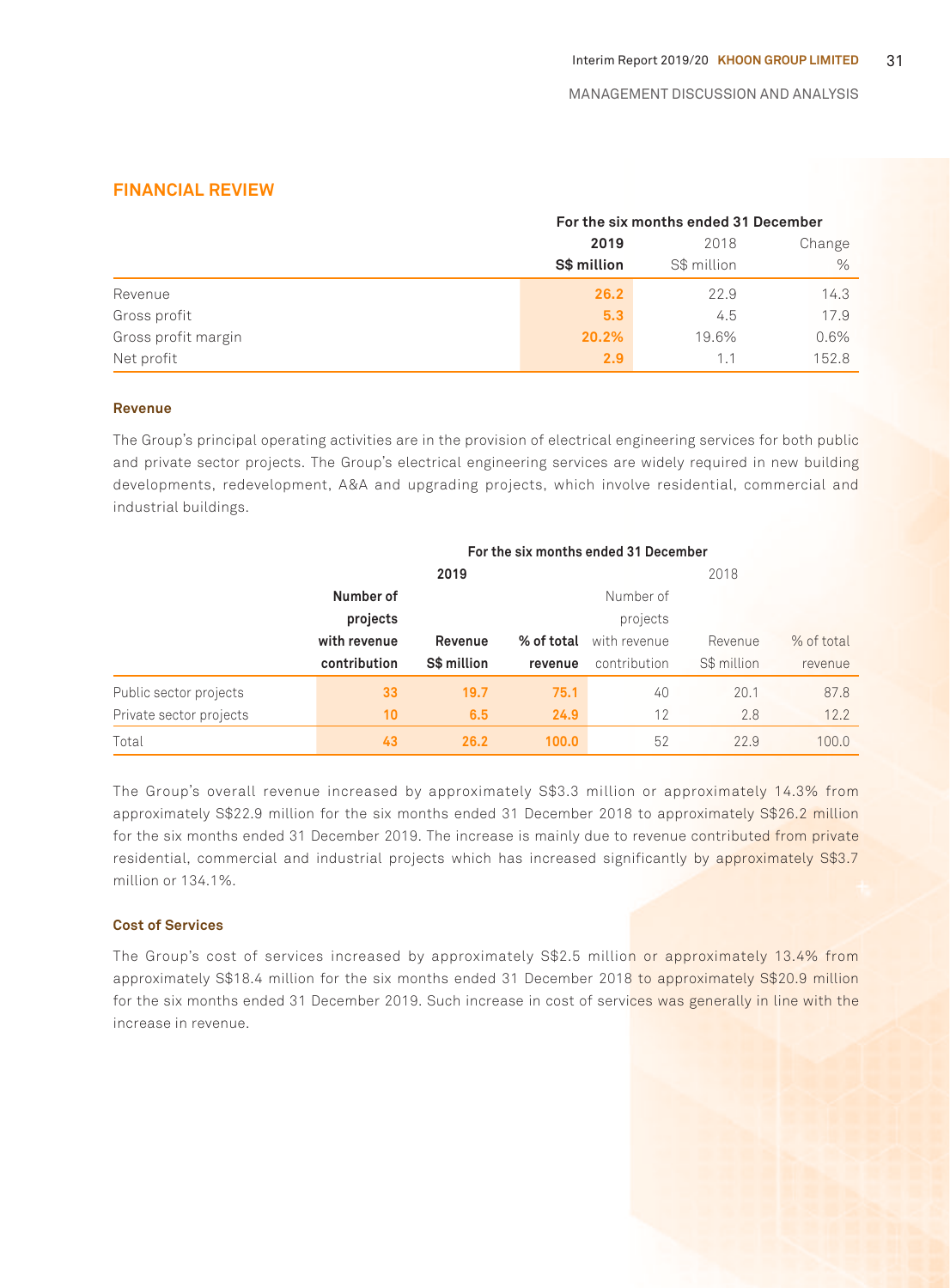#### MANAGEMENT DISCUSSION AND ANALYSIS

#### **Gross Profit and Gross Profit Margin**

|                         | For the six months ended 31 December |                     |                     |             |             |              |
|-------------------------|--------------------------------------|---------------------|---------------------|-------------|-------------|--------------|
|                         | 2019                                 |                     |                     | 2018        |             |              |
|                         | Revenue                              | <b>Gross profit</b> | <b>Gross profit</b> | Revenue S\$ |             | Gross profit |
|                         | S\$ million                          | S\$ million         | margin %            | million     | S\$ million | margin %     |
| Public sector projects  | 19.7                                 | 4.1                 | 20.9                | 20.1        | 4.0         | 19.9         |
| Private sector projects | 6.5                                  | 1.2                 | 18.3                | 2.8         | 0.5         | 17.3         |
| Total                   | 26.2                                 | 5.3                 | 20.2                | 22.9        | 4.5         | 19.6         |

The gross profit of the Group for the six months ended 31 December 2019 amounted to approximately S\$5.3 million, representing an increase of approximately 17.9% as compared with approximately S\$4.5 million for the six months ended 31 December 2018, which was driven by an increase in revenue for the same period. The Group's gross profit margin for the six months ended 31 December 2019 was approximately 20.2%, which was relatively stable when compared with approximately 19.6% for the six months ended 31 December 2018.

#### **Other Income**

Other income mainly included income from (i) interest income from bank, (ii) government grants, (iii) rental income, (iv) sponsorship income and (v) sundry income. During the six months ended 31 December 2019, other income amounted to approximately S\$0.1 million, which is relatively stable when compared to six months ended 31 December 2018 of approximately S\$0.1 million.

#### **Other Gains or Losses**

Other gains or losses mainly included (i) exchange gain and (ii) allowance for bad and doubtful debts. During the six months ended 31 December 2019, other gains or losses amounted to approximately S\$0.2 million (six months ended 31 December 2018: approximately S\$43,000). The increase in other gains was mainly due to the strengthening of the Group's fixed deposits denominated in HKD during the six months ended 31 December 2019.

#### **Administrative Expenses**

The administrative expenses of the Group for the six months ended 31 December 2019 amounted to approximately S\$1.1 million which is relatively stable when compared to S\$1.2 million for the six months ended 31 December 2018.

#### **Finance Costs**

Finance costs for the six months ended 31 December 2019 was approximately S\$5,000 (six months ended 31 December 2018: nil) which represents interest on lease liabilities.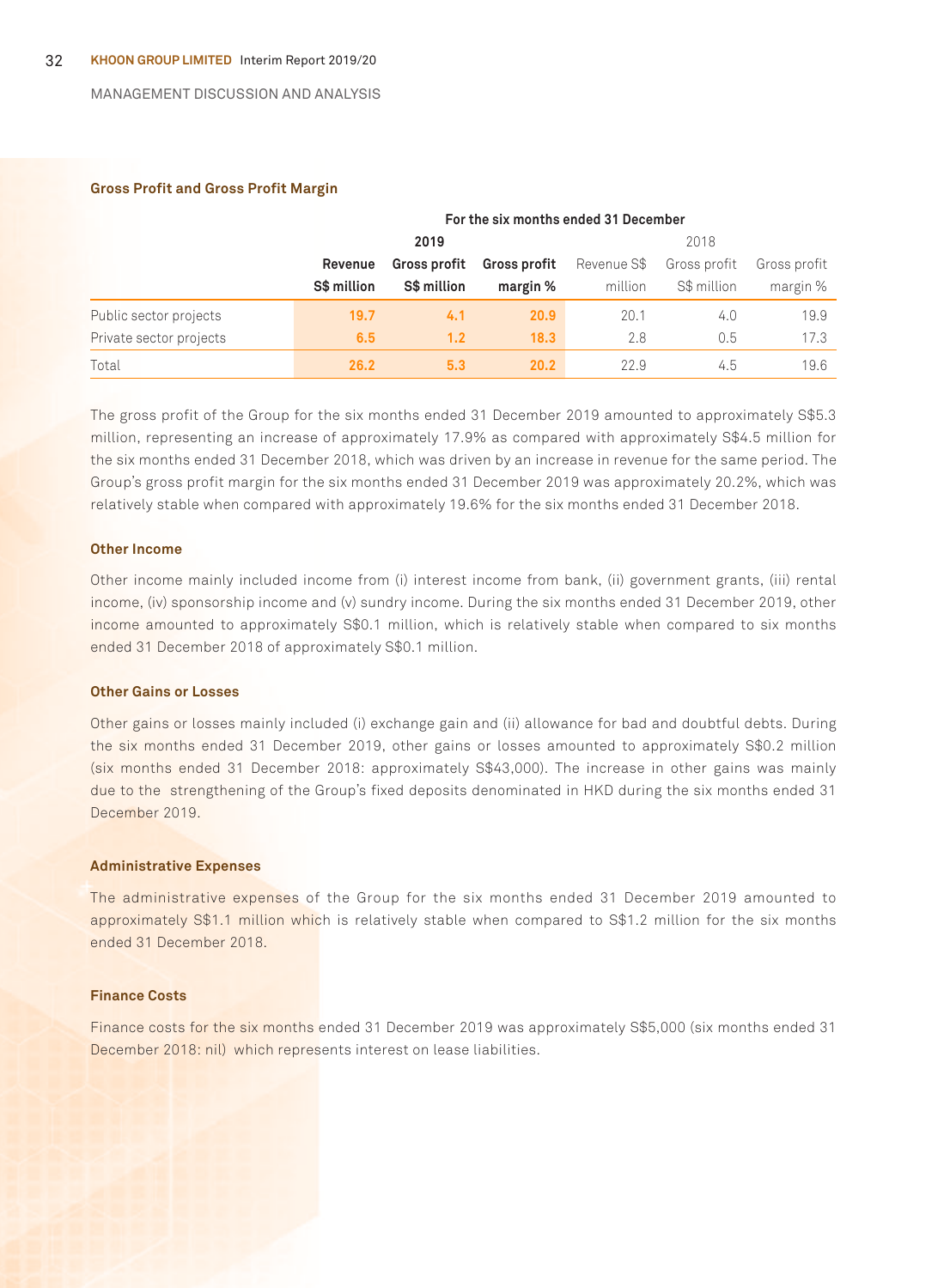#### **Income Tax Expense**

The Group's income tax expense increased to approximately S\$0.8 million for the six months ended 31 December 2019 from approximately S\$0.6 million for the six months ended 31 December 2018. Such increase was mainly driven by the increase in assessable profit, excluding the tax effect of the non-deductible listing expenses of approximately S\$0.8 million incurred during the six months ended 31 December 2019.

#### **Net Profit**

Profit attributable to owners of the Company for the six months ended 31 December 2019 increased by approximately S\$1.8 million from approximately S\$1.1 million for the six months ended 31 December 2018 to S\$2.9 million for the six months ended 31 December 2019. Excluding the listing expenses of approximately S\$1.7 million and S\$0.8 million for the six months ended 31 December 2018 and 31 December 2019 respectively, the profits for the six months ended 31 December 2018 and 31 December 2019 of the Group would have been approximately S\$2.9 million and S\$3.7 million respectively and the increase of profit would be approximately 30.1% year-on-year.

#### **Interim Dividend**

The Board did not recommend a payment of an interim dividend for the six months ended 31 December 2019 (six months ended 31 December 2018: nil).

#### **Liquidity, Financial Resources and Capital Structure**

The Company's shares were successfully listed on the Main Board of the Stock Exchange on 5 July 2019 and there has been no change in capital structure of the Group since then. The Company's capital comprises ordinary shares and capital reserves. The Group finances its working capital, capital expenditures and other liquidity requirements through a combination of its cash and cash equivalents, cash flows generated from operations and net proceeds from the Share Offer.

The Group adopts a prudent cash and financial management policy. The Group's cash, mainly denominated in SGD, USD and HKD, are generally deposited with certain financial institutions.

As at 31 December 2019, the Group had total cash and bank balances of approximately S\$20.6 million as compared to approximately S\$6 million as at 30 June 2019. The Group did not have any bank borrowings as at 31 December 2019 and 30 June 2019.

#### **Pledge of Assets**

The Group did not pledge any assets to secure any banking facilities or bank loans during the six months ended 31 December 2018 and 31 December 2019.

#### **Treasury Policy**

The Group has adopted a prudent financial management approach towards it treasury policy and thus maintained a healthy financial position throughout the six months ended 31 December 2019. The Board closely monitors the Group's liquidity position to ensure that the liquidity structure of the Group's assets, liabilities, and other commitments can meet its funding requirements all the time.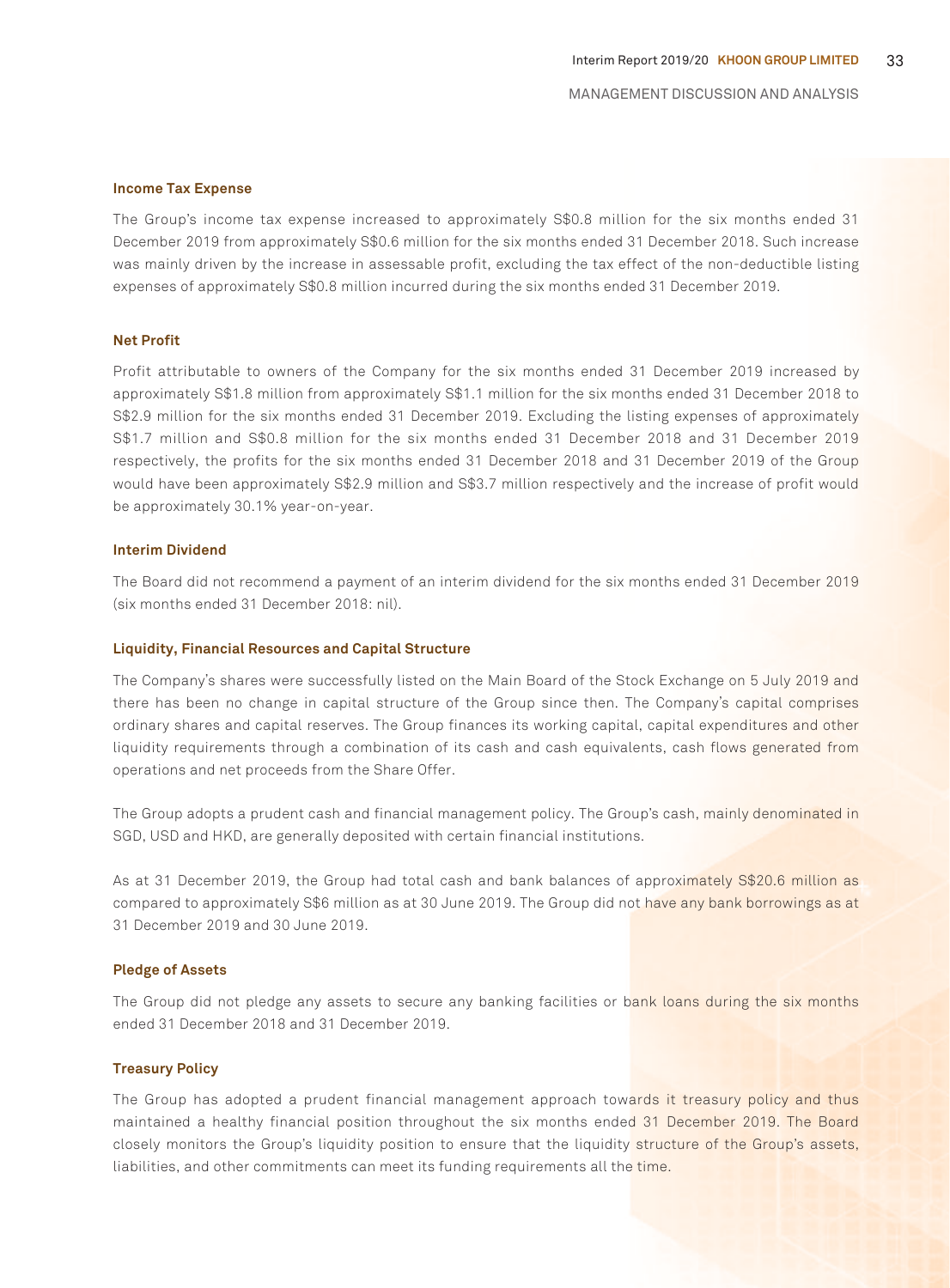MANAGEMENT DISCUSSION AND ANALYSIS

#### **Foreign Exchange Risk**

The Group mainly operates in Singapore. Most of the operating transactions and revenue were settled in Singapore dollars and the Group's assets and liabilities are primarily denominated in Singapore dollars. However, the Group has certain bank balances denominated in US\$ and HK\$ amounting to S\$18.5 million as at 31 December 2019 which expose the Group to foreign currency risk. The Group manages the risk by closely monitoring the movements of the foreign currency rate.

#### **Gearing Ratio**

Gearing ratio is calculated by dividing all borrowings by total equity at the period-end date and expressed as a percentage. The gearing ratio of the Group as at 31 December 2019 was nil (as at 30 June 2019: nil).

#### **Significant Investment, Material Acquisitions and Disposal of Subsidiaries and Associated Companies**

Apart from the reorganisation in relation to the listing of the Company's shares (as set out under the section headed "History, Development and Reorganisation" of the prospectus of the Company dated 20 June 2019 (the "Prospectus")), there were no significant investments held, material acquisitions or disposals of subsidiaries and associated companies by the Group during the six months ended 31 December 2019. Save for the business plan as disclosed in the Prospectus, there was no plan for material investments or capital assets as at 31 December 2019.

#### **Future Plans for Material Investments or Capital Assets**

Save as disclosed in the Prospectus, the Group did not have other future plans for material investments or capital assets as at 31 December 2019.

#### **Employees and Remuneration Policy**

As at 31 December 2019, the Group had a total of 175 employees (31 December 2018: 181 employees), including executive Directors. Total staff costs including Directors' emoluments, salaries, wages and other staff benefits, contributions and retirement schemes in the six months ended 31 December 2019 amounted to approximately S\$2.8 million (six months ended 31 December 2018: approximately S\$3.2 million). In order to attract and retain high quality staff and to enable smooth operation within the Group, the remuneration policy and package of the Group's employees are periodically reviewed. The salary and benefit levels of the employees of the Group are competitive (with reference to market conditions and individual qualifications and experience). The Group provides adequate job training to the employees to equip them with practical knowledge and skills. Apart from central provident fund and job training programs, salaries increment and discretionary bonuses may be awarded to employees according to the assessment of individual performance and market situation. The emoluments of the Directors have been reviewed by the remuneration committee of the Company, having regard to the Company's operating results, market competitiveness, individual performance and achievement, and approved by the Board.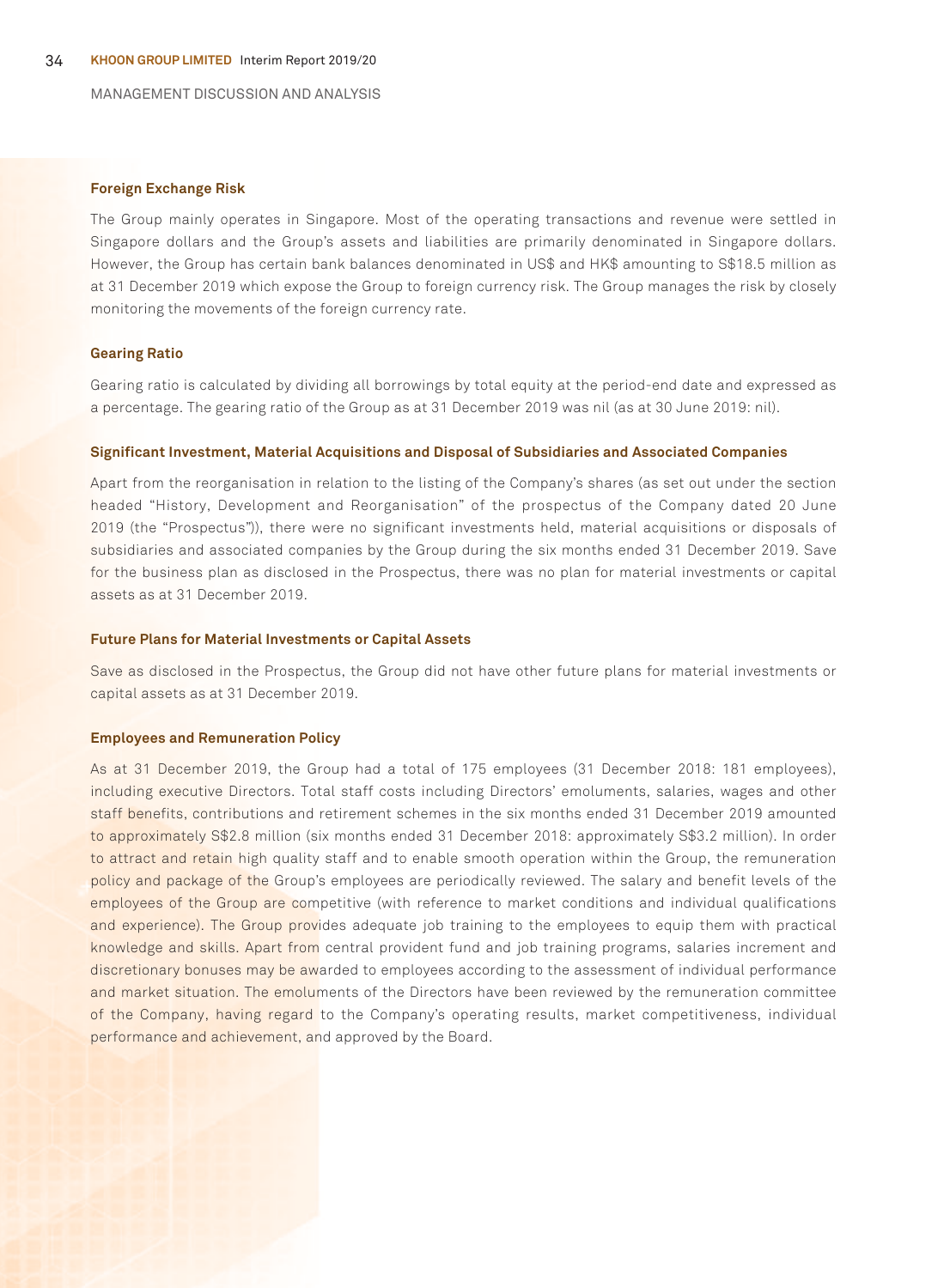## **Contingent Liabilities**

As at 31 December 2019, the Group had performance bonds of approximately S\$1.7 million (30 June 2019: S\$0.9 million) given in favour of the Group's customers as security for the due performance and observance of the Group's obligation under the contracts entered into between the Group and the customers. The performance guarantees will be released upon completion of the contracts.

#### **Capital Expenditures and Capital Commitments**

During the six months ended 31 December 2019, the Group acquired items of property, plant and equipment of approximately S\$0.2 million (30 June 2019: S\$0.1 million).

As at 31 December 2019, the Group had no material capital commitments.

## **Use of Net Proceeds from the Share Offer**

The net proceeds from the Share Offer were approximately HK\$95.0 million (equivalent to approximately S\$16.6 million) (after deducting listing expenses). An analysis of the utilisation of the net proceeds from the Share Offer from the Listing Date up to 31 December 2019 is set out below:–

|                                                                                                                                                                                                                                      | Approximate |             |                  | <b>Unused</b>    |  |
|--------------------------------------------------------------------------------------------------------------------------------------------------------------------------------------------------------------------------------------|-------------|-------------|------------------|------------------|--|
|                                                                                                                                                                                                                                      |             |             | actual<br>amount | amount of<br>net |  |
|                                                                                                                                                                                                                                      |             | Approximate | utilised         | proceeds         |  |
|                                                                                                                                                                                                                                      |             | percentage  | as at 31         | as at 31         |  |
|                                                                                                                                                                                                                                      |             | of the      | <b>December</b>  | <b>December</b>  |  |
|                                                                                                                                                                                                                                      |             | total net   | 2019             | 2019             |  |
| <b>Purposes</b>                                                                                                                                                                                                                      | S\$ million | proceeds    | S\$ million      | S\$ million      |  |
| Acquisition of a Singapore-based air-conditioning<br>and mechanical ventilation contractor which<br>is registered under the workhead of ME01 (air-<br>conditioning, refrigeration and ventilation works)<br>with at least "L4" grade | 7.1         | 42.7%       | 0.0              | 7.1              |  |
| Strengthening the Group's manpower by recruiting<br>additional staff                                                                                                                                                                 | 2.5         | 15.3%       | 0.1              | 2.4              |  |
| Expanding the Group's premises for its various<br>operational needs                                                                                                                                                                  | 1.8         | 10.9%       | 0.0              | 1.8              |  |
| Financing the Group's upfront costs and working<br>capital requirements at the early stage of<br>carrying out its electrical engineering projects                                                                                    | 1.7         | 10.0%       | 1.1              | 0.6              |  |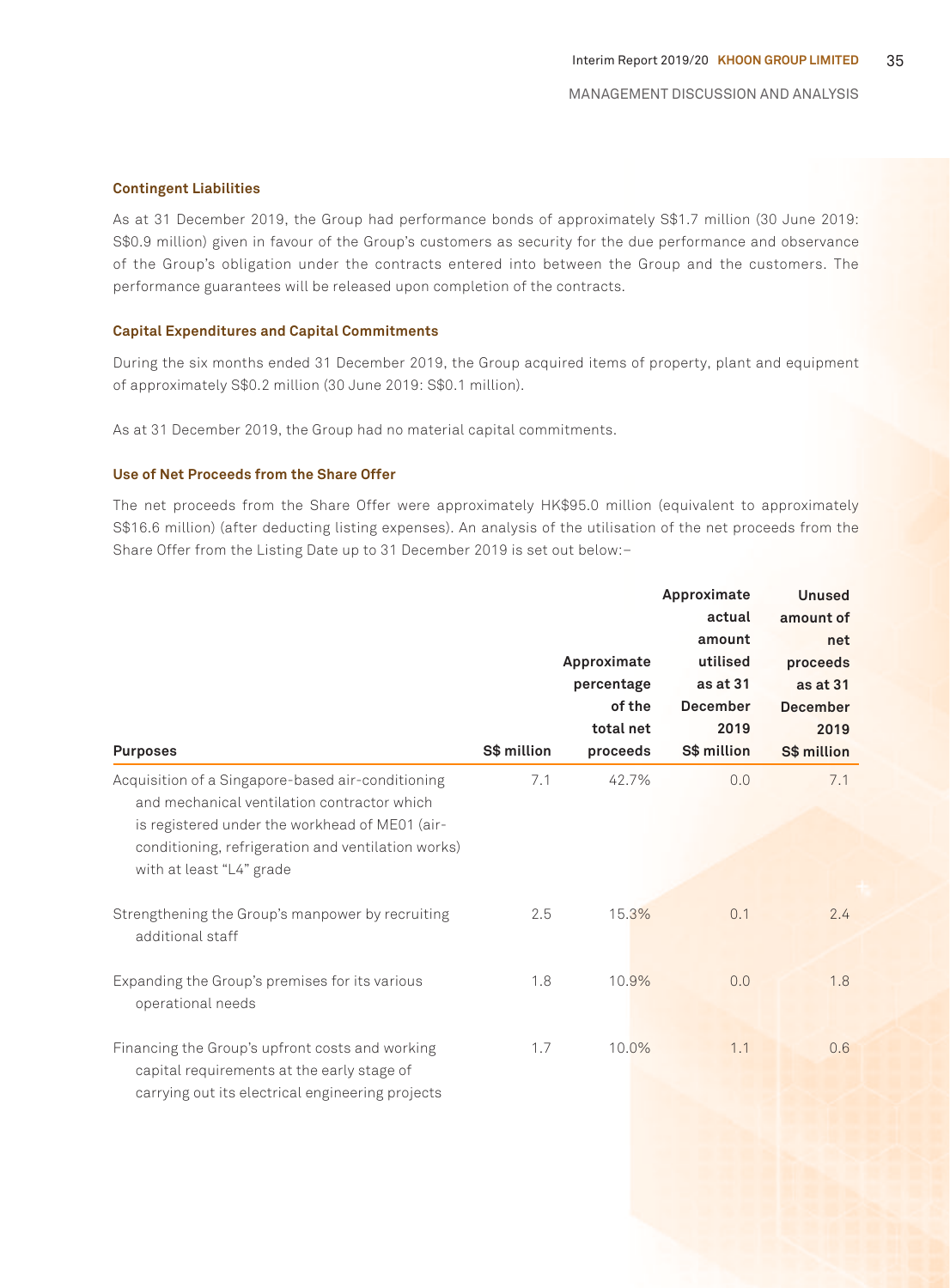#### MANAGEMENT DISCUSSION AND ANALYSIS

| <b>Purposes</b>                                                                                                                                                                       | S\$ million | Approximate<br>percentage<br>of the<br>total net<br>proceeds | Approximate<br>actual<br>amount<br>utilised<br>as at 31<br><b>December</b><br>2019<br>S\$ million | <b>Unused</b><br>amount of<br>net<br>proceeds<br>as at 31<br><b>December</b><br>2019<br>S\$ million |
|---------------------------------------------------------------------------------------------------------------------------------------------------------------------------------------|-------------|--------------------------------------------------------------|---------------------------------------------------------------------------------------------------|-----------------------------------------------------------------------------------------------------|
| Financing the acquisition of additional machinery<br>and equipment                                                                                                                    | 1.4         | 8.4%                                                         | 0.0                                                                                               | 1.4                                                                                                 |
| Purchasing a building information modeling<br>software together with certain ancillary<br>supporting hardware device and upgrading the<br>Group's enterprise resource planning system | 0.9         | 5.4%                                                         | 0.0                                                                                               | 0.9                                                                                                 |
| Financing the acquisition of additional lorries                                                                                                                                       | 0.3         | 1.7%                                                         | 0.1                                                                                               | 0.2                                                                                                 |
| Reserved as the Group's general working capital                                                                                                                                       | 0.9         | 5.6%                                                         | 0.6                                                                                               | 0.3                                                                                                 |
| Total                                                                                                                                                                                 | 16.6        | 100.0%                                                       | 1.9                                                                                               | 14.7                                                                                                |

During the period from the Listing Date to 31 December 2019, the Group has utilised approximately S\$1.9 million for (i) strengthening its manpower by recruiting additional staff, (ii) financing its upfront costs and working capital requirements for its new projects, (iii) acquisition of additional lorry and (iv) its general working capital purposes, which is in line with the purposes shown above.

As at 31 December 2019, the unused amount of net proceeds was placed in interest-bearing deposits with authorised financial institutions or licensed banks in Hong Kong and Singapore. Up to 31 December 2019, all net proceeds were applied in accordance with the intentions previously disclosed in the Prospectus and the remaining net proceeds are expected to be used as planned.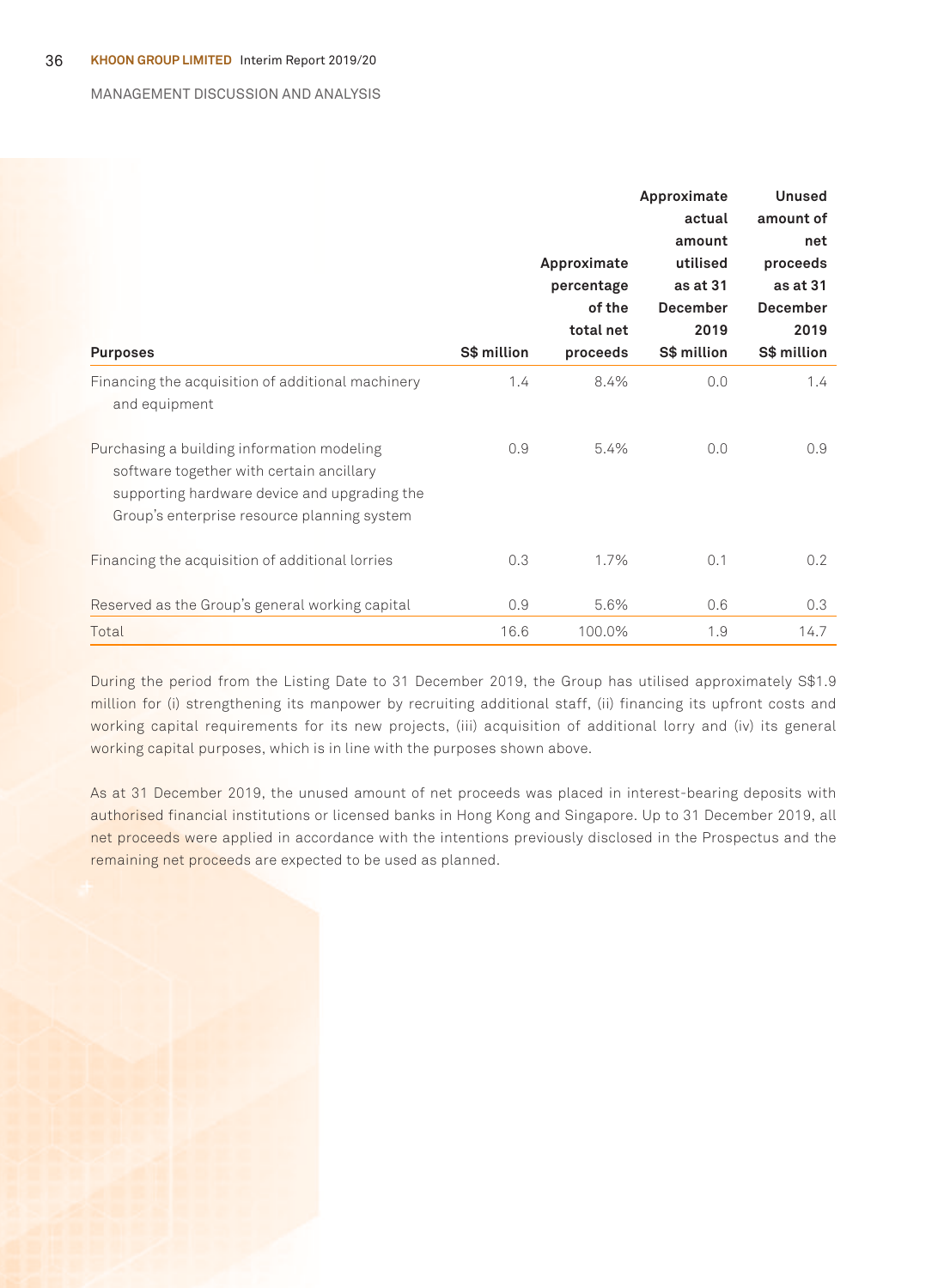## **OTHER INFORMATION**

## **DIRECTORS' AND CHIEF EXECUTIVE'S INTERESTS AND SHORT POSITIONS IN THE SHARES, UNDERLYING SHARES AND DEBENTURES OF THE COMPANY AND ITS ASSOCIATED CORPORATIONS**

As at 31 December 2019, the interests and short positions of the Directors and chief executive of the Company in the shares, underlying shares and debentures of the Company or its associated corporations (within the meaning of Part XV of the Securities and Futures Ordinance (Chapter 571 of the Laws of Hong Kong) ("SFO")) which were notified to the Company and the Stock Exchange pursuant to Divisions 7 and 8 of Part XV of the SFO (including interests and short positions which they are taken or deemed to have under such provisions of the SFO) or which were required, pursuant to Section 352 of the SFO, to be entered in the register referred to therein or which were required to be notified to the Company and the Stock Exchange pursuant to the Model Code for Securities Transactions by Directors of Listed Issuers as set out in Appendix 10 ("Model Code") of the Listing Rules were as follows:

| <b>Name of Director</b>                                     | <b>Nature of interest</b>                    | Number of<br><b>Shares held</b> | Percentage of<br>issued share<br>capital |
|-------------------------------------------------------------|----------------------------------------------|---------------------------------|------------------------------------------|
| Mr. Ang Jui Khoon ("Mr. JK Ang") (Note)                     | Interest in controlled<br>corporation        | 750,000,000                     | 75%                                      |
| Mr. Ang Kok Kwang (Hong Guoguang)<br>("Mr. KK Ang ") (Note) | Interest held jointly with<br>another person | 750,000,000                     | 75%                                      |

#### **(a) Long positions in the shares of HK\$0.01 each of the Company ("Shares")**

Note: LEAD DEVELOPMENT INVESTMENT LIMITED ("Lead Development") is legally and beneficially owned as to 87.27% by Mr. JK Ang and 12.73% by Mr. KK Ang. On 31 October 2018, Mr. JK Ang and Mr. KK Ang entered into the deed of confirmation and undertaking to acknowledge and confirm, among other things, that they were parties acting in concert and that they would continue to act in the same manner regarding the affairs of the Group upon the listing of the Shares on the Main Board of the Stock Exchange. Accordingly, by virtue of the SFO, Mr. JK Ang and Mr. KK Ang are deemed to be interested in the Shares held by Lead Development.

#### **(b) Long positions in the shares of associated corporations**

| <b>Name of Director</b> | Name of associated<br>corporation | Nature of interest | Number of<br>shares held | Percentage<br>of interest in<br>associated<br>corporation |
|-------------------------|-----------------------------------|--------------------|--------------------------|-----------------------------------------------------------|
| Mr. JK Ang (Note)       | Lead Development                  | Beneficial owner   | 13.091                   | 87.27%                                                    |
| Mr. KK Ang (Note)       | Lead Development                  | Beneficial owner   | 1.909                    | 12.73%                                                    |

Note: Lead Development is the direct shareholder of the Company and is an associated corporation within the meaning of Part XV of the SFO.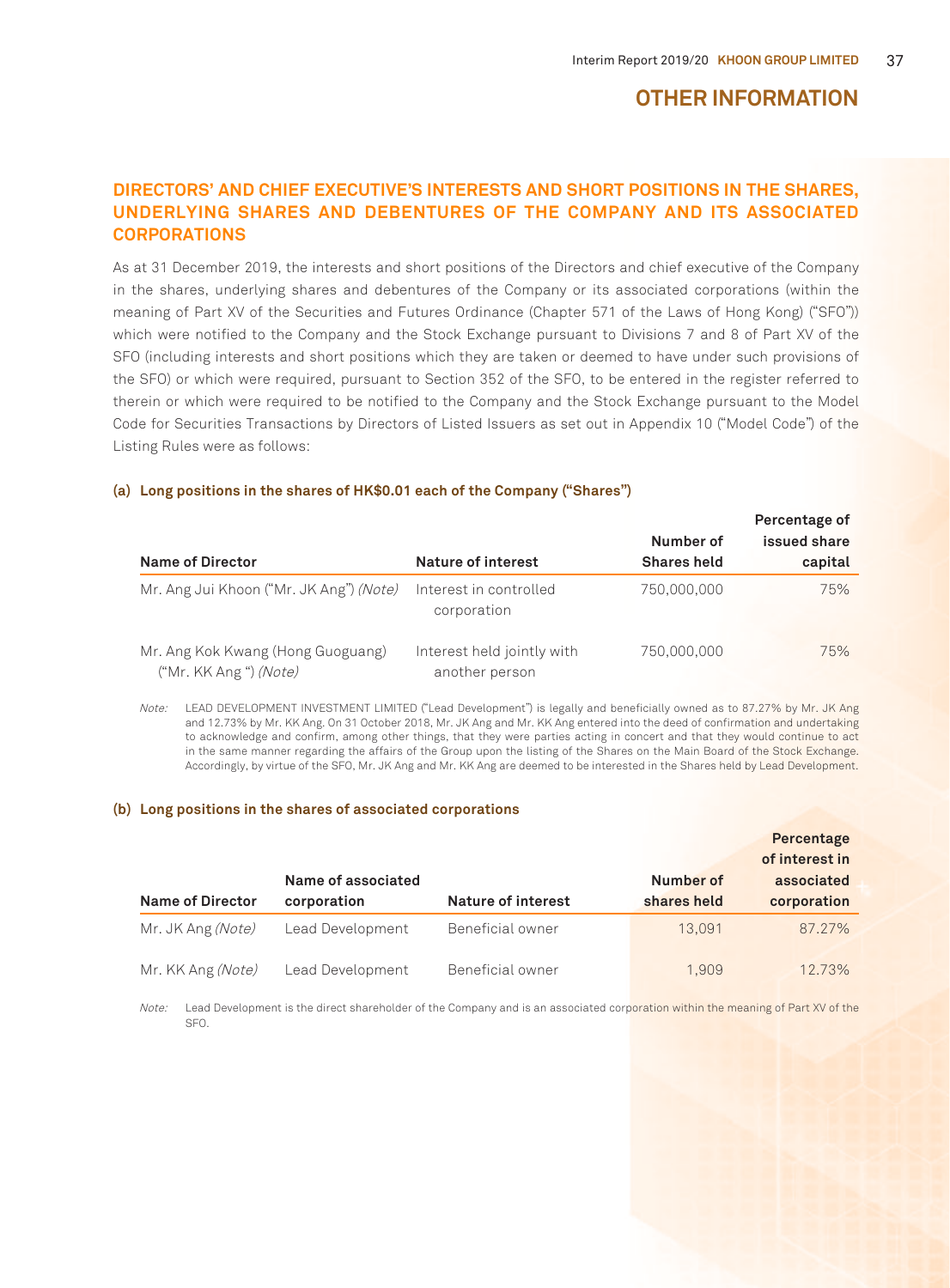OTHER INFORMATION

Save as disclosed above, as at 31 December 2019, none of the Directors or chief executive of the Company had any interests or short positions in any shares, underlying shares or debentures of the Company or any of its associated corporations (within the meaning of Part XV of the SFO) which were notified to the Company and the Stock Exchange pursuant to Divisions 7 and 8 of Part XV of the SFO (including interests or short positions which they are taken or deemed to have under such provisions of the SFO), or which were required, pursuant to Section 352 of the SFO, to be entered in register referred to therein, or which were required to be notified to the Company and the Stock Exchange pursuant to the Model Code of the Listing Rules.

## **SUBSTANTIAL SHAREHOLDERS' INTERESTS AND SHORT POSITIONS IN THE SHARES AND UNDERLYING SHARES OF THE COMPANY**

As at 31 December 2019, the following persons had interests or short positions in the shares and underlying shares of the Company which were notified to the Company and the Stock Exchange pursuant to Divisions 2 and 3 of Part XV of the SFO and entered in the register maintained by the Company pursuant to Section 336 of the SFO were as follows:

#### **Long positions in the Shares**

|                                       |                                              | <b>Number of Shares</b> | Percentage of<br>issued share |
|---------------------------------------|----------------------------------------------|-------------------------|-------------------------------|
| Name of shareholder                   | <b>Nature of interest</b>                    | held                    | capital                       |
| Lead Development (Note 1)             | Beneficial owner                             | 750,000,000             | 75%                           |
| Mr. JK Ang (Note 1)                   | Interest in controlled<br>corporation        | 750,000,000             | 75%                           |
| Mr. KK Ang (Note 1)                   | Interest held jointly with<br>another person | 750,000,000             | 75%                           |
| Ms. Pan Moi Kia (Note 2)              | Interest of spouse                           | 750,000,000             | 75%                           |
| Ms. Chong Sze Yen, Josephine (Note 3) | Interest of spouse                           | 750,000,000             | 75%                           |

Notes:

1. Lead Development is the direct shareholder of the Company. Lead Development is legally and beneficially owned by Mr. JK Ang as to 87.27% and Mr. KK Ang as to 12.73%. On 31 October 2018, Mr. JK Ang and Mr. KK Ang entered into the deed of confirmation and undertaking to acknowledge and confirm, among other things, that they were parties acting in concert and that they would continue to act in the same manner regarding the affairs of the Group upon the listing of the Shares on the Main Board of the Stock Exchange. Accordingly, by virtue of the SFO, Mr. JK Ang and Mr. KK Ang are deemed to be interested in the Shares held by Lead Development.

2. Ms. Pan Moi Kia is the spouse of Mr. JK Ang. Accordingly, Ms. Pan Moi Kia is deemed or taken to be interested in the Shares in which Mr. JK Ang is interested in under the SFO.

3. Ms. Chong Sze Yen, Josephine is the spouse of Mr. KK Ang. Accordingly, Ms. Chong Sze Yen, Josephine is deemed or taken to be interested in the Shares in which Mr. KK Ang is interested in under the SFO.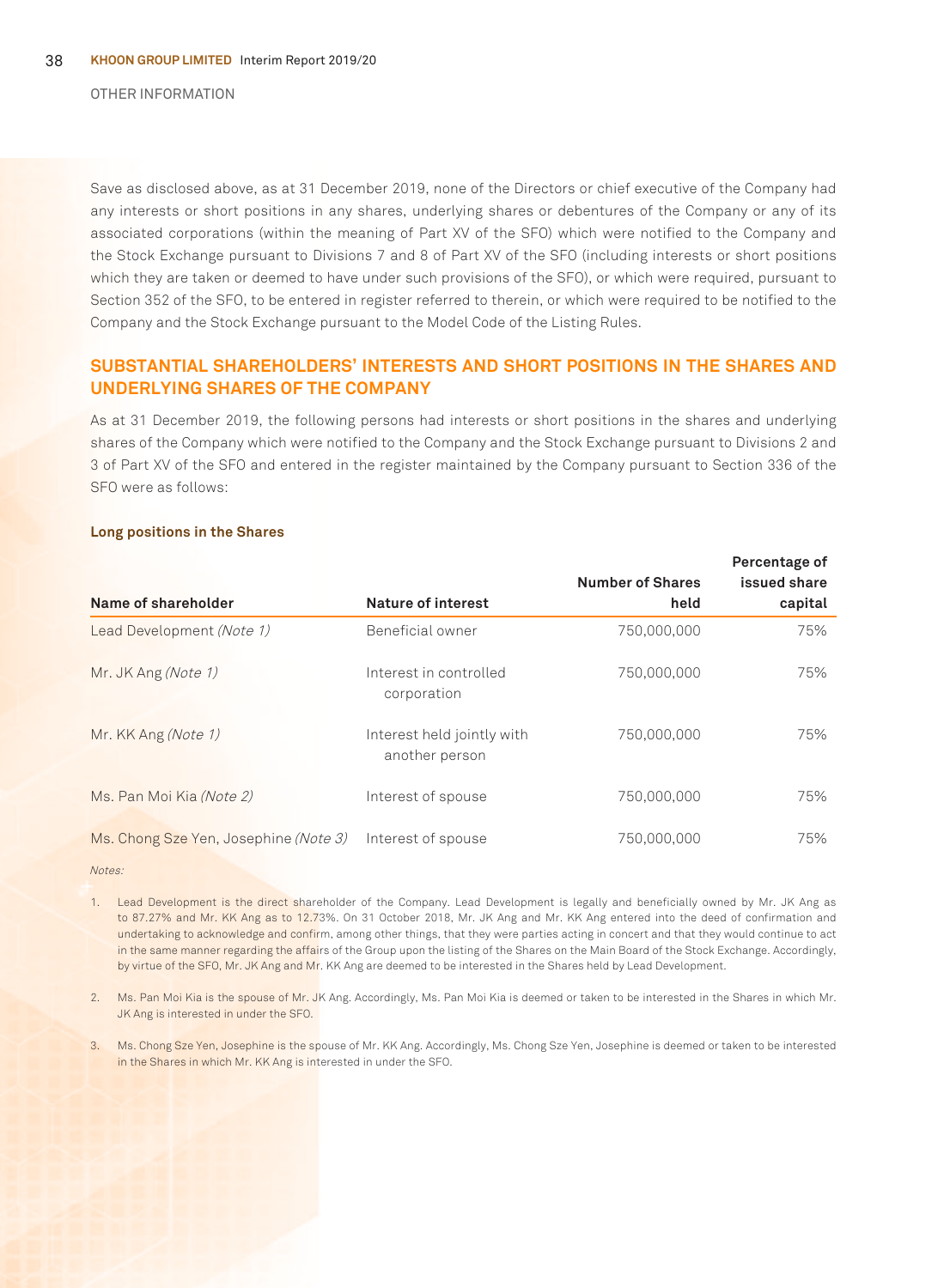Save as disclosed above, as at 31 December 2019, the Company had not been notified by any persons who had interests or short positions in the shares or underlying shares of the Company which would fall to be disclosed to the Company under the provisions of Divisions 2 and 3 of Part XV of the SFO, or which were recorded in the register maintained by the Company pursuant to Section 336 of the SFO.

## **SECURITIES TRANSACTIONS BY DIRECTORS**

The Company adopted the Model Code as the codes of conduct regarding securities transactions by Directors and by relevant employees of the Company. All Directors have confirmed, following specific enquiries by the Company, that they fully complied with the Model Code and its code of conduct regarding directors' securities transactions throughout the six months period ended 31 December 2019.

## **SHARE OPTION SCHEME**

The Company conditionally adopted a share option scheme (the "Share Option Scheme") on 10 June 2019. The principal terms of the Share Option Scheme are summarised in Appendix IV to the Prospectus. The main purpose of the Share Option Scheme is to provide incentives or rewards to eligible persons for their contribution to the Group and/or to enable the Group to recruit and retain high-calibre employees and attract human resources that are valuable to the Group and any entity in which the Group holds any equity interest. No share option has been granted, exercised, cancelled or lapsed under the Share Option Scheme since its adoption on 10 June 2019 and during the six months ended 31 December 2019, and there is no outstanding share option as at 31 December 2019.

## **EVENTS AFTER THE REPORTING PERIOD**

Save as disclosed below, there are no significant events affecting the Group which have occurred after the six months ended 31 December 2019.

On 20 March 2020, Lead Development successfully completed the placing of 200,000,000 existing shares of the Company (the "Placing Shares") by China Tonghai Securities Limited (the "Placing Agent") to certain investors (the "Placees") at HK\$0.265 per Placing Share (the "Placing").

To the best of the knowledge, information and belief of the Directors, who have made all reasonable enquiries, and based on the confirmation of the Placing Agent (by itself or through its sub-placing agents), all the Placees and their ultimate beneficial owners (if any) are third parties independent of, and not acting in concert with, any of Lead Development, the directors, chief executive or substantial shareholders of Lead Development, the Company or its subsidiaries or any of its or their respective associates (as defined in the Listing Rules) and any persons acting in concert with it/them, and are not connected persons (as defined in the Listing Rules) of the Company upon completion of the Placing.

Upon completion of the Placing, Lead Development holds 550,000,000 Shares, representing 55% of the issued share capital of the Company, and remains a controlling shareholder (as defined in the Listing Rules) of the Company.